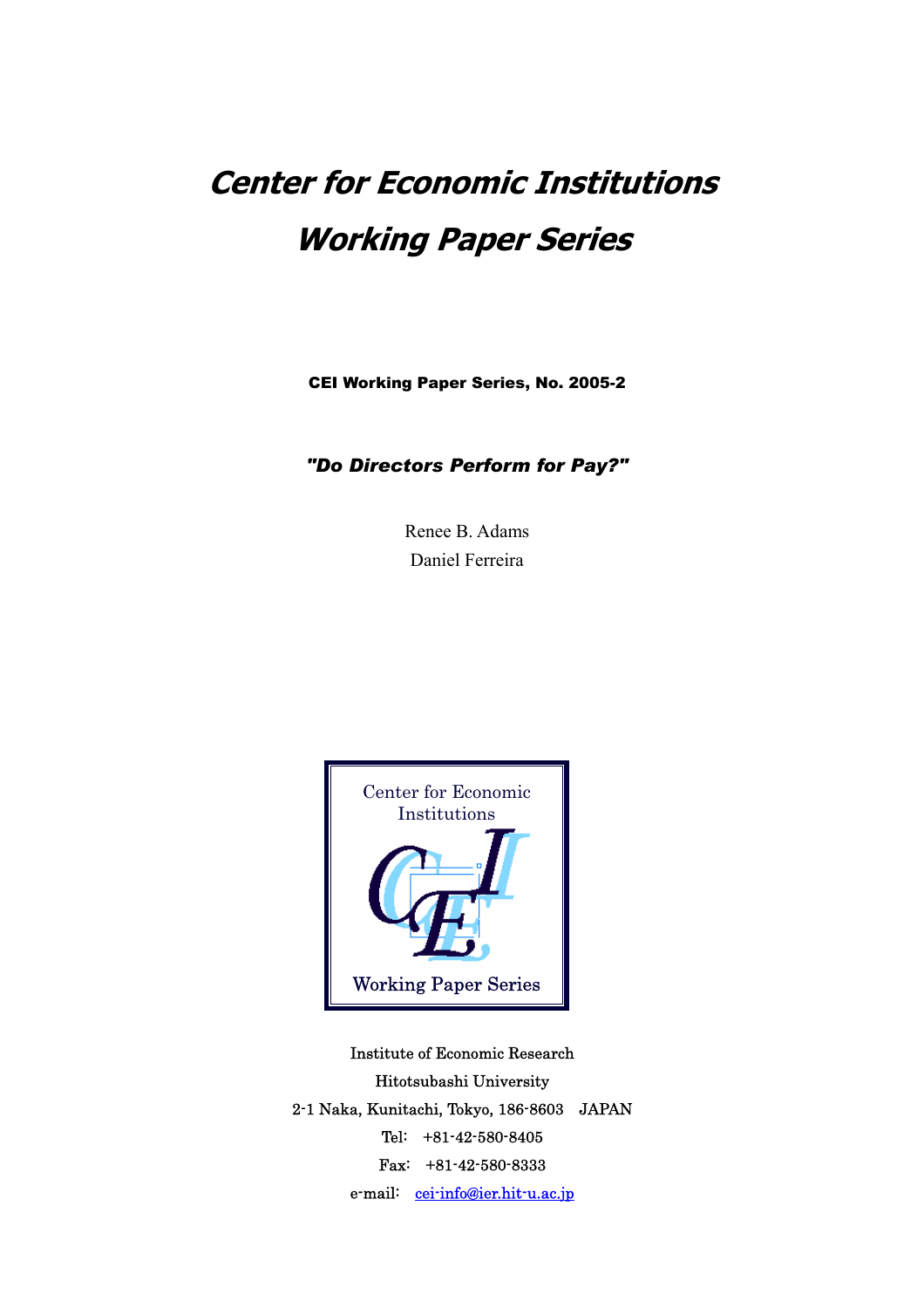# Do Directors Perform for Pay?

Renée B. Adams<sup>\*</sup> and Daniel Ferreira<sup>†</sup>

This Version: April 6, 2004

#### Abstract

Many corporations reward their outside directors with a modest fee for each board meeting they attend. Using two non-overlapping data sets on director attendance behavior, we provide robust evidence that directors are less likely to have attendance problems at board meetings when board meeting fees are higher. This is suprising since meeting fees, on average roughly \$1,200, represent an arguably small fraction of the total wealth of a representative director in our samples. Thus, corporate directors appear to perform for even very small financial rewards. We also find that firms that do not pay meeting fees appear to pay each of their directors approximately \$40,000 more than firms that pay meeting fees. This suggests that firms that ignore meeting fees as an incentive device have a tendency to overpay their directors.

JEL classification: G34; J41; M52

Keywords: Directors; Executive Compensation; Incentives; Attendance; Board Meetings.

<sup>∗</sup>Corresponding Author. Stockholm School of Economics, Department of Finance, Box 6501, SE-113 83 Stockholm, Sweden. E-mail: renee.adams@hhs.se. Tel.: +46-8-736 91 61. Fax: +46-8-31 23 27. We thank Darius Palia, Lynn Stout, John Wald, and participants at the 2004 ASSA meetings in San Diego for many useful comments on a previous version of this paper.

<sup>†</sup>SITE - Stockholm School of Economics, Box 6501, SE - 113 83, Stockholm, Sweden. Phone: +46 8 736 9681. E-mail: daniel.ferreira@hhs.se.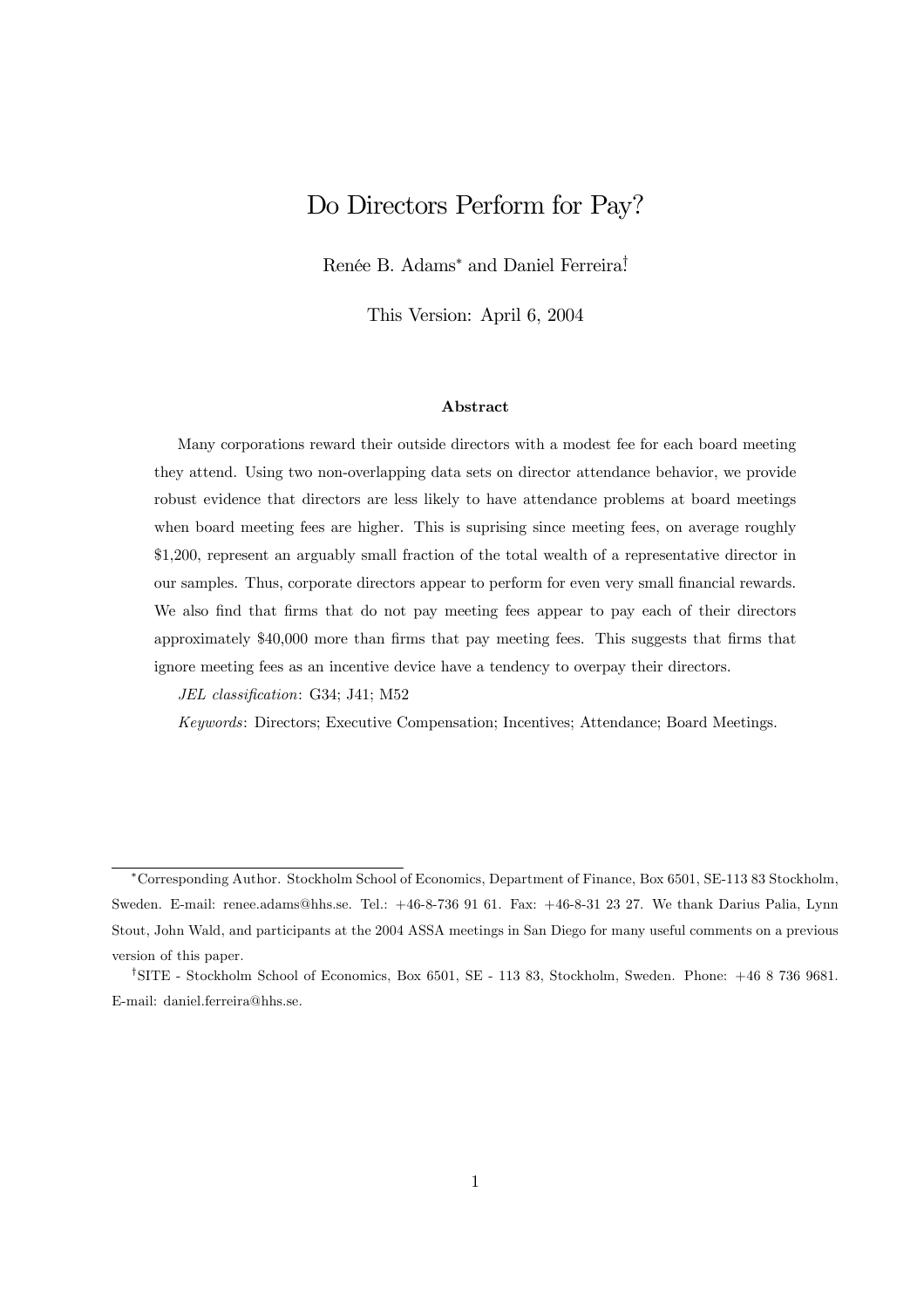# 1 Introduction

A thousand dollars is a trivial amount for directors of Fortune 500 firms, many of them top executives and CEOs. Nevertheless, that is exactly how much many Fortune 500 firms pay their outside directors to attend board meetings. Since the goal of board meeting fees is to both motivate and compensate directors for attending meetings, a natural question is: How do firms manage to influence director attendance by means of such low meeting fees? Or: Do meeting fees have any effect on attendance at all?

A natural response to these questions is that it should not matter whether monetary rewards are small; a thousand dollars is still better than nothing, thus directors should be more willing to attend meetings when they are paid something. After all, a central tenet of economic theory is the principle that people respond to incentives. However, many psychologists and economists have questioned the effectiveness of monetary rewards as a means of improving performance. Recently, it has been shown that people respond differently to changes in monetary rewards, depending on whether these changes occur on the intensive or the extensive margins: Individuals commonly perform better when paid more rather than less, but they also perform better if they are not paid at all rather than paid only a small amount (Gneezy and Rustichini, 2000b). This "pay-enough-ordon't-pay-at-all" effect implies that the relationship between monetary incentives and performance should be non-monotonic, with a discontinuous drop in performance when one increases rewards from zero to an amount slightly above zero. Thus it is not necessarily clear how effective the relatively small meeting fees corporate directors receive are.

In this paper, we employ two non-overlapping data sets to study outside directors' attendance behavior. Our first data set is a cross-sectional sample of directors from Fortune 500 firms in 1998, excluding regulated financial and utility companies, and the second data set is an unbalanced panel of directors from 35 of the largest bank holding companies (BHC) over the period from 1986 to 1999. Our main finding is the same in both samples: as board meeting fees increase, attendance records improve. Moreover, these results are similar even after we address the potential endogeneity of meeting fees.

Our findings are surprising because meeting fees in both samples are on average roughly \$1,200 (in 2002 dollars) for each meeting attended. Thus, board meeting fees might generally be considered to be extremely small relative to the total wealth of a representative director in either of our samples. Given the evidence on the "pay-enough-or-don't-pay-at-all" effect, one might therefore expect that when a firm shifts from not paying meeting fees to paying \$1,000 per meeting, attendance would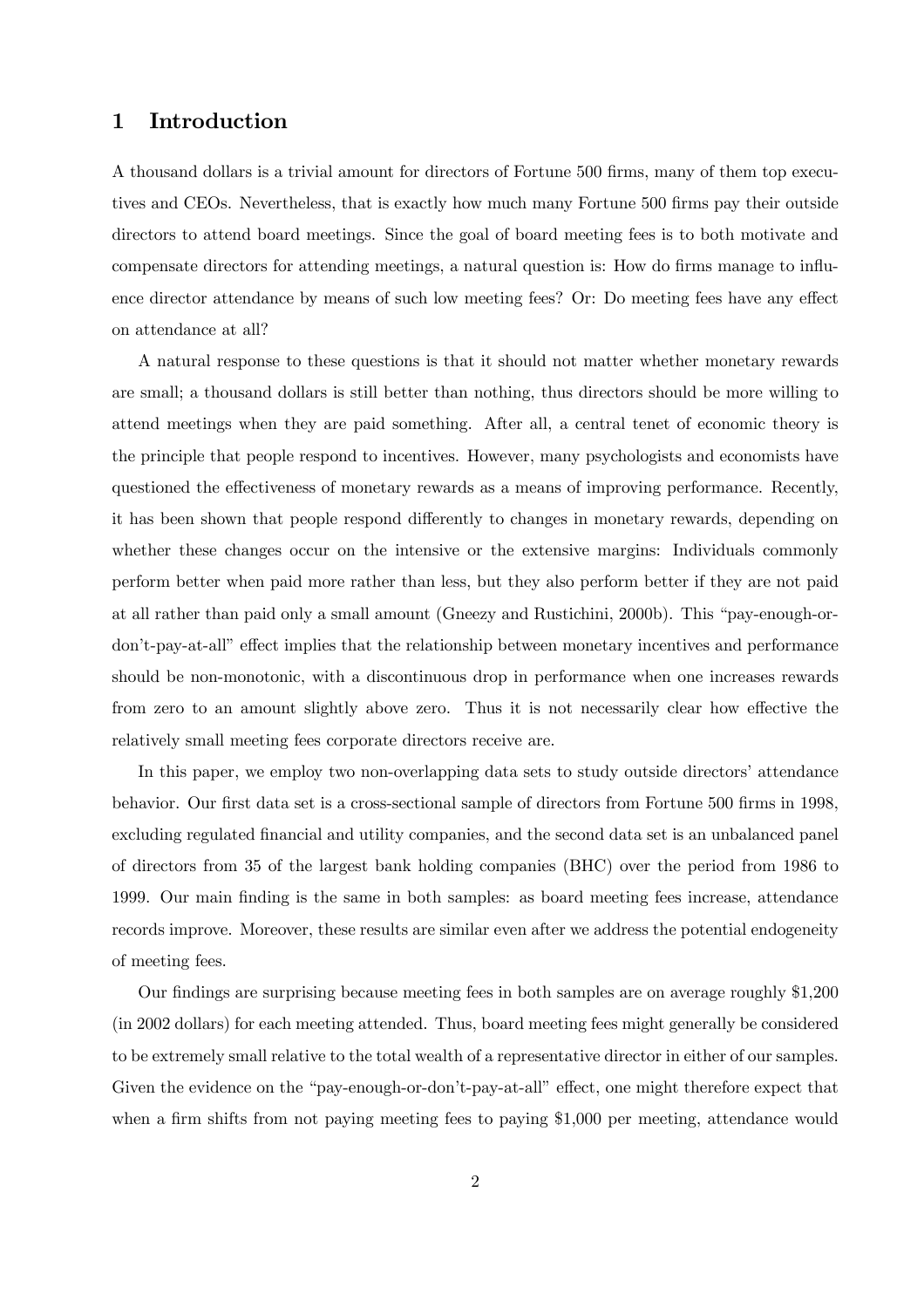not change or even decrease. In contrast, we find that \$1,000 appears to be "enough" pay: our most conservative estimates suggest that such a change would reduce attendance problems by 35%. We argue that the reason why we don't observe a "pay-enough-or-don't-pay-at-all" effect in our data is because firms are most likely aware of this effect and do not pay only one, ten or even 100 dollars per meeting. However, we find it surprising that directors of Fortune 500 firms find that \$1,000 is usually "enough." We discuss potential explanations for this phenomenon in more detail later.

The primary contribution of this paper is to improve our understanding of the effectiveness of director compensation. The proper design of compensation schemes for corporate directors is a central, but unresolved, issue in the current governance debate. For example, Shleifer and Vishny (1988) recommend compensating outside directors with stock, in order to align their interest with those of shareholders. In contrast, Stout (2003) believes that performance-based compensation for corporate directors is not only ineffective, but may actually interfere with other non-pecuniary motives of directors, with unintended adverse consequences for their performance. She mentions the size of the monetary amount paid to directors in support of her view: "If we look at financial rewards alone, whether paid in cash or in shares, directors seem to have little reason to break a sweat in the boardroom" (p. 4). However, recent work by Yermack (2003) disputes this view by providing evidence in a sample of Fortune 500 firms that the incentives outside directors face through compensation, reputation, and retention decisions are sizeable.1

None of these studies has analyzed meeting fees as a means of providing incentives to directors. We conjecture that meeting fees were probably viewed as being too small to matter. Since that was also our prior, we were puzzled by two facts: that some firms bother to pay meeting fees at all and that different firms have different practices concerning meeting fees. We believe our results convincingly provide an explanation for the first puzzle: meeting fees exist because they induce directors to skip fewer meetings, which is important if they are to play an effective role in decision-making in the boardroom. Our paper therefore complements the prior literature on director compensation by providing evidence for the first time that directors respond to financial rewards by giving up more of their time to the firm, even when these rewards are relatively small.

Since most of the directors in our sample are themselves top executives of other firms, our findings also contribute more broadly to the literature on executive compensation and executive motivations. Our work is relevant for the debate about whether executive pay-for-performance

<sup>1</sup>Other recent papers studying variation in director compensation are Brick, Palmon and Wald (2002), Ryan and Wiggins (2002), and Becher, Campbell and Frye (2002).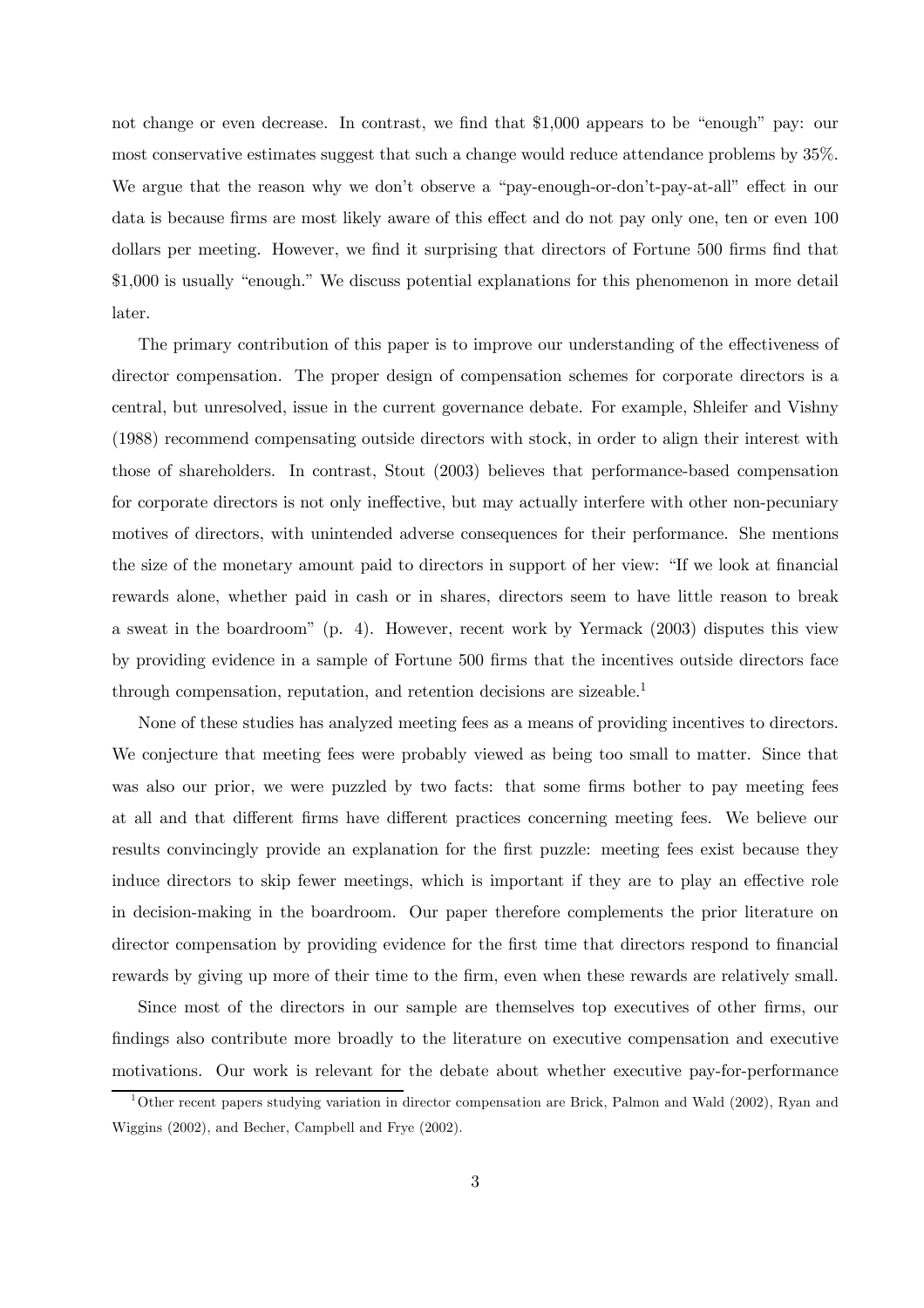incentives are too small or not (e.g. Jensen and Murphy, 1990; Haubrich, 1994; Hall and Liebman, 1998). In particular, our results suggest that the size of financial rewards provided to executives may not be as important as once thought; executives appear to respond even to relatively small financial incentives.<sup>2</sup> Although our findings may appear surprising, we conjecture that one reason directors and executives respond to even small financial rewards is because these rewards convey information (see Bénabou and Tirole, 2003). For example, a shift towards more performance-based compensation not only serves to align directors' and executives' interests with those of shareholders, but it also tells directors and executives that more attention to shareholder value maximization is being called for. In such a case, the informational content of monetary rewards has an additional incentive effect. In our case, higher meeting fees may signal that firms are demanding more board attendance. Thus, directors respond to higher meeting fees by attending more meetings.3

Gneezy and Rustichini (2000a,b) argue convincingly that in many cases it is impossible to analyze the pure effect of monetary rewards holding information and beliefs constant. Depending on the specifics of the situation, changes in the information that agents have may induce an effect on behavior that goes either in the same or in the opposite direction of what was intended by the introduction of monetary rewards. Our evidence that low meeting fees affect attendance in the "right" direction suggests that many firms are able to transmit the "right" type of information to directors by means of meeting fees.<sup>4</sup> Since most of the existing empirical literature on executive compensation implicitly assumes that performance-based compensation will only affect behavior through its effect on executives' wealth, an additional contribution of our results is to highlight that the "incentive multiplier" effect of information may be important.<sup>5</sup>

<sup>&</sup>lt;sup>2</sup>An interesting example of wealthy individuals responding to very small financial incentives is worth reporting. In 1990 Spy Magazine conducted an experiment (Spy Magazine, 1990) in which 58 of the wealthiest Americans were sent checks for \$1.11 to see if they would cash them. To make sure that the checks actually reached the designated person, the checks were sent to their home addresses. Of the 58 people, 26 deposited the checks. The article contains images showing that the checks were personally endorsed by the members of the list of wealthy people. These 26 were then sent checks for \$0.64, with the result that 13 people cashed the checks. 2 of the final 13 people then deposited checks for \$0.13.

<sup>&</sup>lt;sup>3</sup>An interesting example of how even symbolic fines can have a substantial impact on behavior is provided by Funk (2003), who shows that the abolishment of very small fines for not showing up to vote significantly decreased voter turnout in Switzerland.

<sup>&</sup>lt;sup>4</sup>Glaeser (2003) argues that self-interested entrepreneurs and market forces jointly determine the endogenous supply of situational factors that affect individual behaviors (he calls the overweighting of the immediate aspects of the situation situationalism). If one follows this reasoning, then our results appear natural: firms that pay meeting fees should also make sure that directors understand what is expected from them.

<sup>&</sup>lt;sup>5</sup>It is also interesting to note that our findings are compatible with idea that people are more generous with their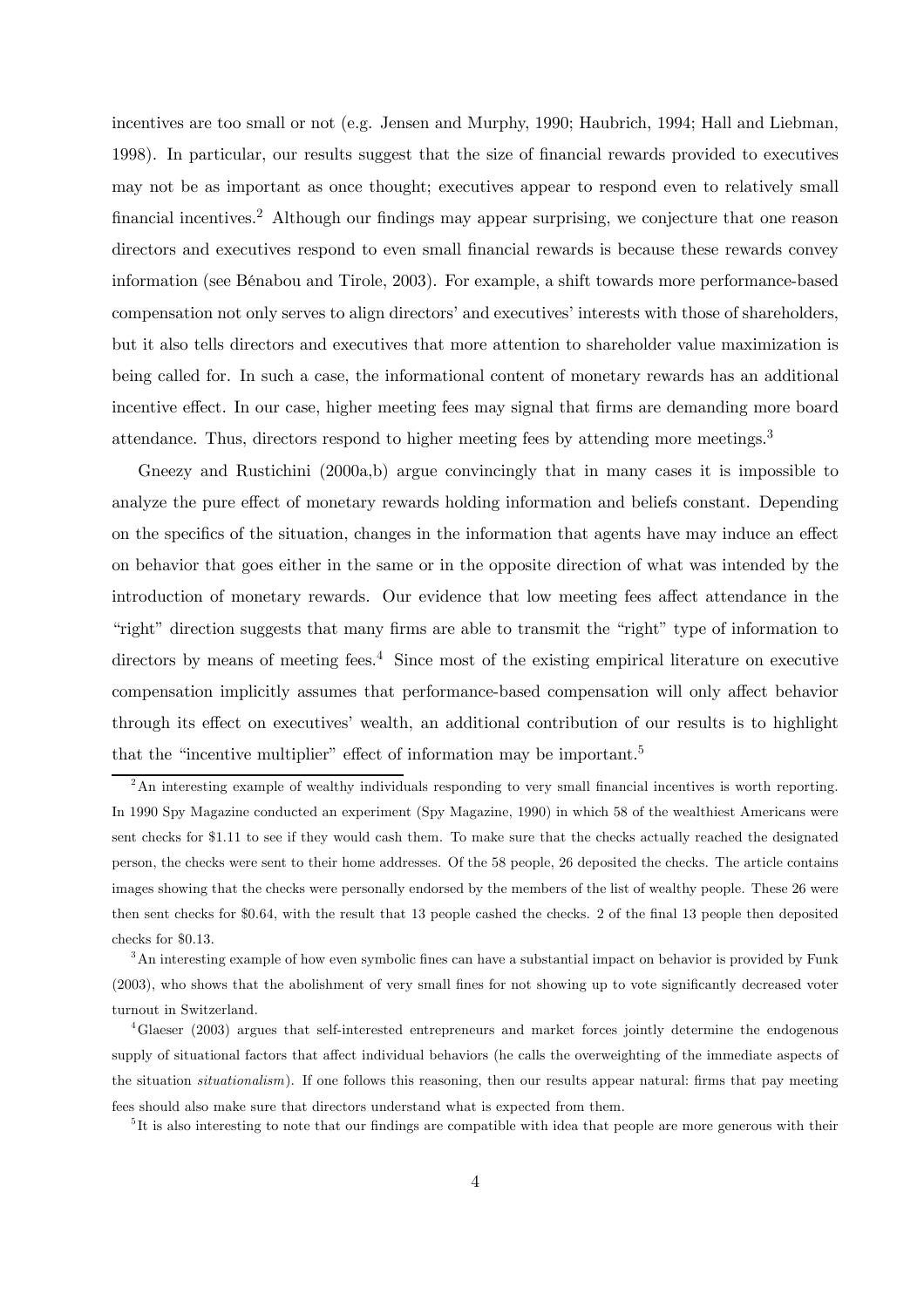While our main focus in this paper is to analyze the effectiveness of meeting fees, we also provide some new results on the heterogeneity of director compensation practices, in particular on the relative efficiency of director compensation practices across firms. First, we show that directors who have recurrent attendance problems do not appear to be punished by being denied reelection to the board. Thus director turnover does not appear to be a substitute for meeting fees in reducing attendance problems. Second, we find that there is no economically significant difference between firms that pay meeting fees and those that do not, with one important exception: the total compensation an average Fortune 500 director receives in a firm that pays no meeting fees is roughly US \$40,000 higher than a similar director in a firm that pays meeting fees. Thus, firms that do not pay meeting fees appear to pay significantly more for directors who do less. In other words, not paying meeting fees is correlated with a tendency to overpay directors. Although the majority of the firms in our samples pay meeting fees, we also document a clear trend towards eliminating meeting fees from directors' compensation packages, as some have proposed. As we argue below, in the light our findings it is difficult to advocate the elimination of meeting fees as a sound governance practice.

The structure of this paper is as follows. In section 2 we discuss the theoretical arguments underlying our empirical analysis. Section 3 describes the data and our main results. In section 4 we consider some alternative hypotheses and perform several robustness checks. We provide a more thorough discussion of the interpretation and consequences of our main findings in section 5. In section 6 we study the variation in director compensation and incentives across firms. We conclude in section 7.

# 2 Theoretical Arguments

One does not need a sophisticated theory to understand why people respond to monetary incentives. However, when changes in monetary incentives have some informational content, some subtle issues may arise. We provide a brief discussion of these issues in section 2.1.

In spite of the obvious appeal of the idea that directors should attend more meetings when they are paid more for doing so, our findings appear puzzling because directors are generally quite wealthy while meeting fees are indisputably low. In sections 2.2 and 2.3 we briefly discuss some of the reasons why the size of meeting fees should matter.

Finally, in section 2.4 we discuss some alternative explanations for a positive correlation between time than they are with their money (Ellingsen and Johannesson, 2003).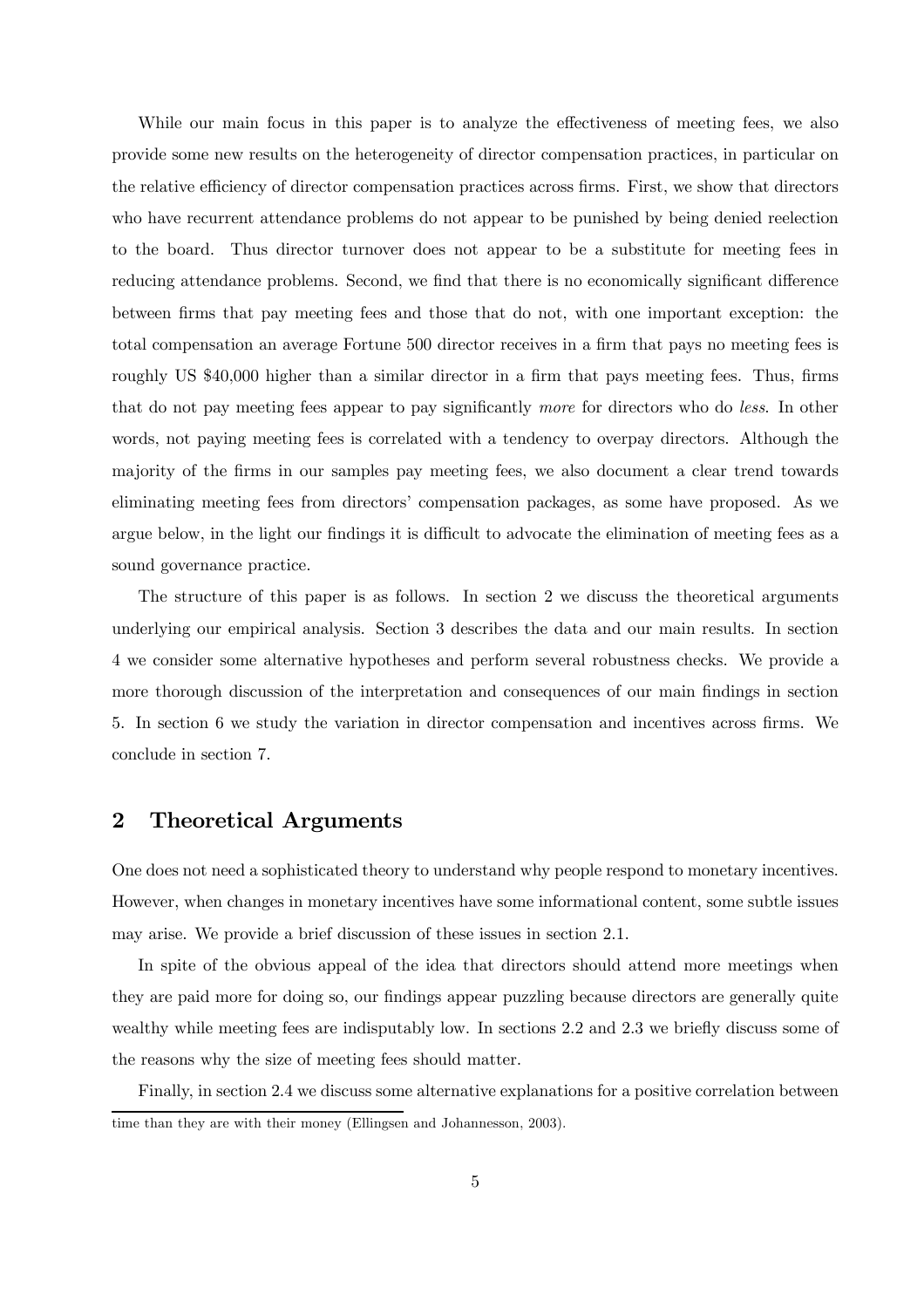attendance and meeting fees.

## 2.1 Monetary Rewards Induce Directors to Attend More Meetings

Every time a director decides whether or not she will attend a scheduled board meeting, she must compare the benefits and costs of doing so. Attending a meeting is clearly costly, the most obvious cost being her opportunity cost of time. Most directors have high-level jobs (they are usually top executives in other firms), other directorships, and other things they devote time to. On the other hand, not attending a meeting may impose many costs on a director as well: she may damage her reputation as a dedicated director, lose an opportunity to influence key decisions, put her reelection in jeopardy, etc. On top of all this, she loses her meeting fee if she does not show up. A higher meeting fee would therefore tilt the balance towards attending the meeting, increasing the likelihood of attendance. In this case, meeting fees provide direct incentives for directors to show up at meetings, but it is not the only, or necessarily the main, reason why they do so.

Another explanation involves signaling. Some firms may have a higher demand for attendance than other firms. These firms might signal that they value attendance more by offering higher meeting fees than others. Directors, who are concerned about what the firm thinks about them, attend more not because they care about the fee, but because they learn from the signal that their firm cares about attendance. This explanation suffers from all the usual problems of signaling stories. For example, it is not necessarily clear why firms should choose meeting fees as a signal. However, it is consistent with a positive correlation between meeting fees and attendance.<sup>6</sup>

We do not attempt to empirically differentiate between the direct incentives and the signaling explanations. The main reason is that it is unlikely that these two effects can be disentangled. In situations in which contracts are incomplete, changes in contractual arrangements will not only affect agents' choice sets, but will also convey new information (see Bénabou and Tirole, 2003). If the informational content of changes in monetary rewards induce individuals to change their beliefs, it is not possible to estimate the pure effect of monetary rewards holding beliefs constant. Gneezy and Rustichini (2000a,b) argue convincingly that such considerations may explain some of their empirical findings that monetary rewards can have perverse effects. However, while these two explanations are observationally equivalent in our sample, we do not see this as a problem, because both of them have the same practical implication: once one raises meeting fees, attendance will increase. Therefore, in both cases, firms get what they pay for. Attendance responds to variable

 $6$ Signaling can also be driven by other considerations, such as fairness, reciprocity or gift-exchange.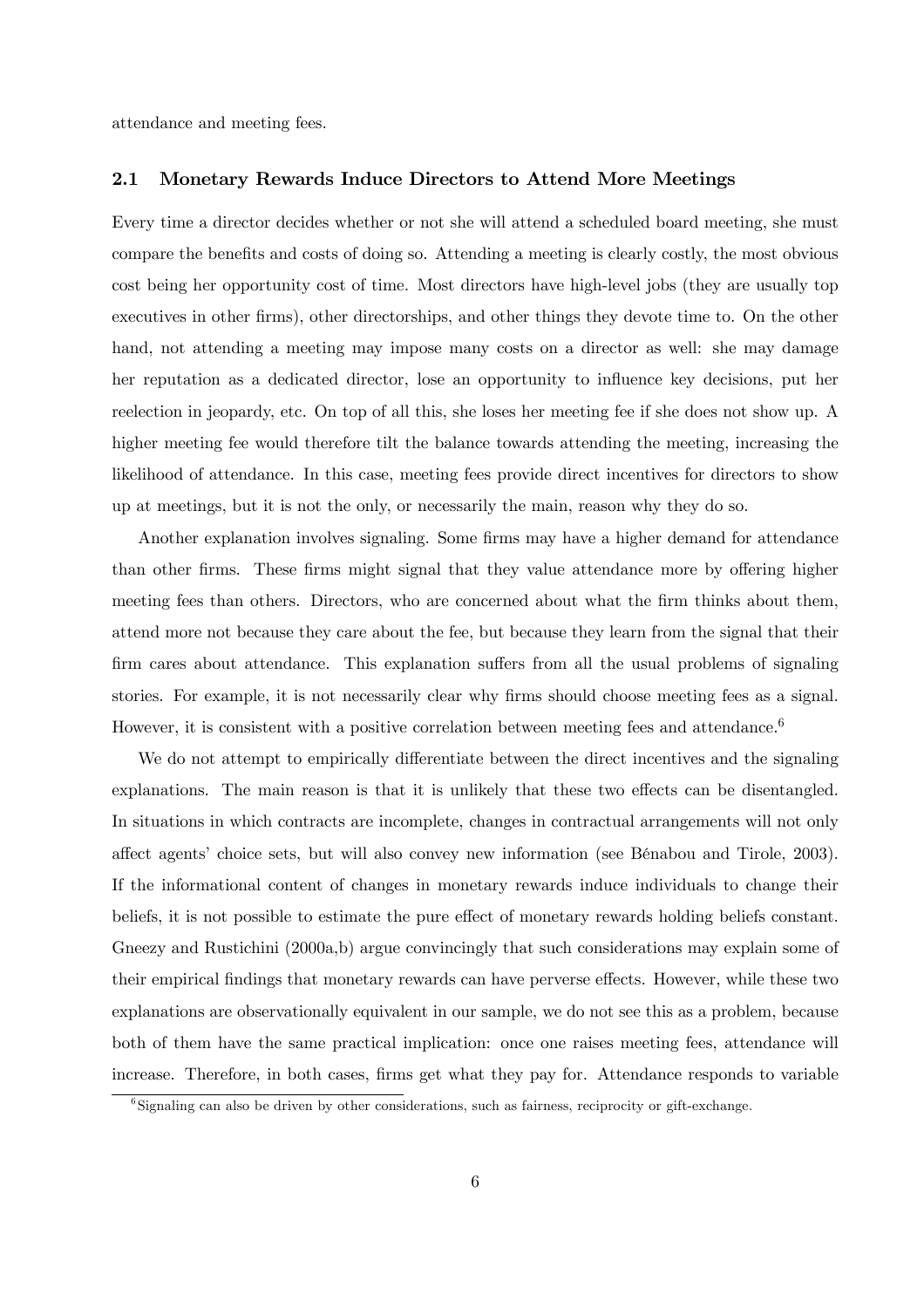pay, regardless of the specific mechanism through which it operates.

## 2.2 Can Low Monetary Rewards Induce Directors to Attend More Meetings?

Although most people would agree that corporate directors care about money, one may still have doubts about the extent to which they respond to financial incentives that may represent only a small fraction of their total wealth. It may be that, once they reach the top, directors are motivated mainly by concerns about power and prestige, reputation and career concerns, implicit incentives, and the like. If this were true, the whole discussion about optimal financial incentives for directors would be a moot point (see Stout, 2003).

A formal justification for the belief that small monetary rewards can only have a trivial effect on behavior can be based on the traditional notion of diminishing marginal utility of income, which suggests that richer people should not respond to relatively small financial incentives. A concave utility function defined over wealth implies that individuals (in a sense) "care less" about wealth increments as they get richer.<sup>7</sup> However, while the assumption of diminishing marginal utility is not unreasonable, it only implies that the same individual will respond less to financial incentives as he gets richer. Because people have different preferences, it does not then necessarily follow that rich people should not respond to small financial incentives while poor people should. An equally plausible hypothesis is that some people become rich precisely because they are very responsive to financial incentives. This selection argument may undermine the attenuation effect of wealth on incentive responsiveness.

## 2.3 Can Low Monetary Rewards Induce Directors to Attend Fewer Meetings?

Monetary rewards can also have adverse effects on performance. For example, the introduction of monetary rewards may reduce the provision of effort by agents because it breaks a reciprocity norm (Fehr, Gatcher, and Kirchsteiger, 1996) or because it substitutes extrinsic for intrinsic motivation (Deci, 1971). There are numerous examples in both the psychology and the economics literature of cases in which the introduction of monetary rewards worsened individual performance.8 Two recent studies are worth mentioning.

<sup>7</sup>This argument is used, for example, as the basis for setting traffic fines in Finland. Fines are set proportional to offenders' incomes, because it is believed that equal fines would act less as a deterrent for rich people than for poor people. On these grounds the Finnish Parliament also rejected a motion to cap the speeding fines at \$7825 (e.g. Wall Street Journal, 2002 and 2001).

<sup>8</sup>See Frey and Jegen (2001) for a survey of the empirical literature on the crowding effects of monetary rewards.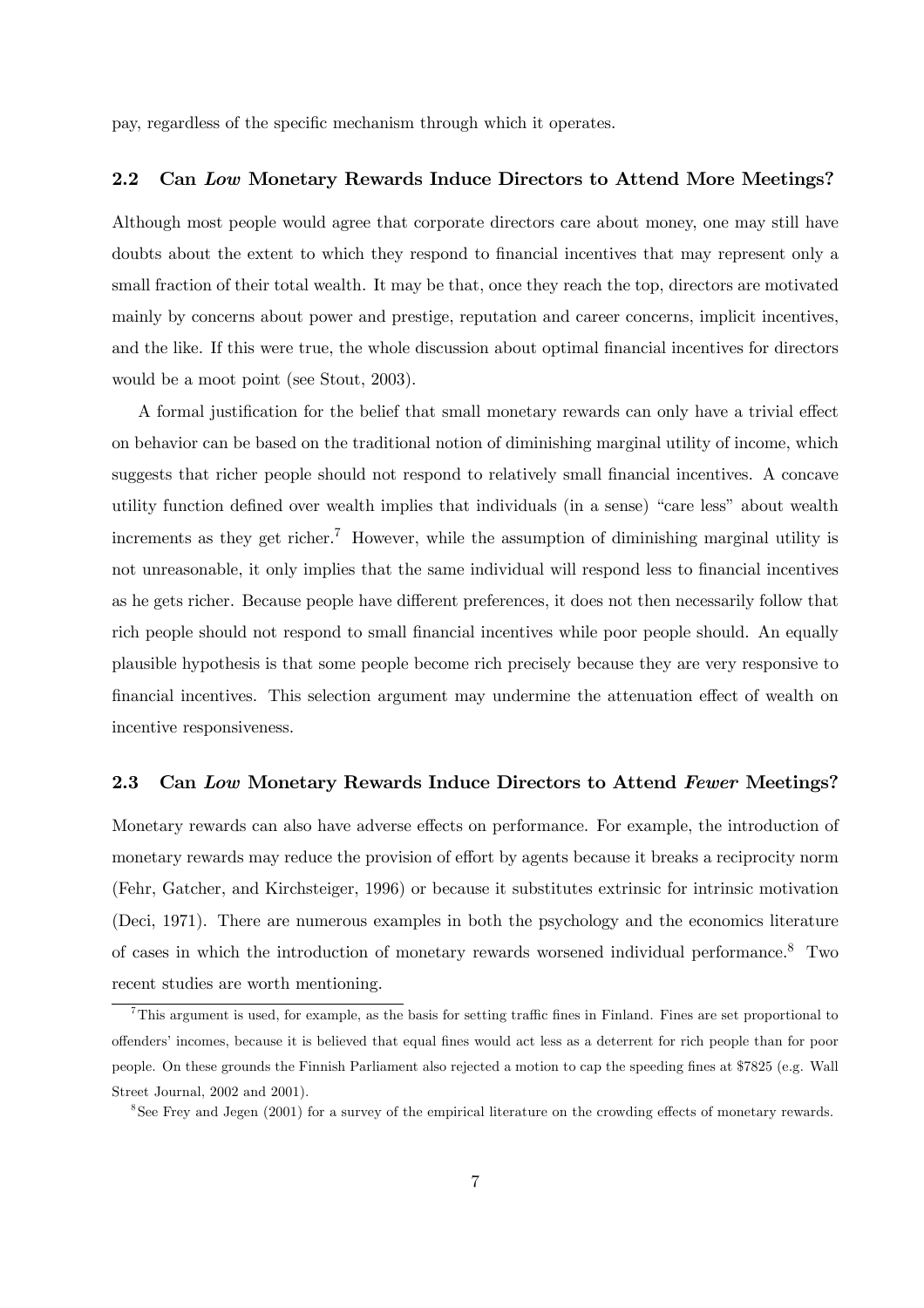Gneezy and Rustichini (2000a) find that the introduction of a monetary fine for parents who arrived late to pick up their children at day-care centers led to a significant increase in the number of late-coming parents. They interpret their findings as being consistent with the idea that parents view the fine as a price: by putting a monetary price on late-arrivals, parents could more easily justify their behavior. In our context, it is not hard to imagine that similar considerations could affect the behavior of directors with respect to attendance at board meetings. In firms that do not pay meeting fees, directors might be compelled to attend out of a sense of duty. In firms that do pay meeting fees, however, directors can assign a monetary price to missing a meeting, which is the value of the meeting fee. Thus, attendance might be lower in firms that pay meeting fees because directors perceive the price of skipping a meeting as being low.

Gneezy and Rustichini (2000b) provide experimental evidence that although individuals commonly perform better when paid more rather than less, they also perform better if not paid at all rather than paid only a small amount. Thus, monetary rewards are only effective when they are large "enough." In our context, meetings fees appear to be very small relative to directors' wealth. Thus, it is plausible that firms that pay such low meeting fees might end up having worse attendance records than the ones that do not pay fees.

Of course, how much of a payment will be considered "enough" will vary across contexts, and is, in the end, an empirical question. Perhaps surprisingly, our results suggest that the size of director meeting fees is sufficiently high to induce the desired behavior: more attendance at board meetings.

# 2.4 Alternative Explanations for a Positive Correlation between Meeting Fees and Attendance

A totally different story can also explain a positive correlation between meeting fees and attendance. Suppose that directors anticipate whether they will have attendance problems or not. Since directors, to some extent, set their own compensation, the boards that expect few or no attendance problems may choose to pay higher meeting fees. Meeting fees may be justified to outsiders as a means of providing subsidies for attendance, but since no attendance problem is expected, meeting fees may really just represent a disguised increase in director pay.

If causation runs from attendance to meetings fees, and not the other way around, directors do not perform for pay; rather, they get paid because they expect to perform. We attempt to control for this possibility with instrumental variables methods. As we document in the empirical section of the paper, we find that stories that predict a causal relationship running from meeting fees to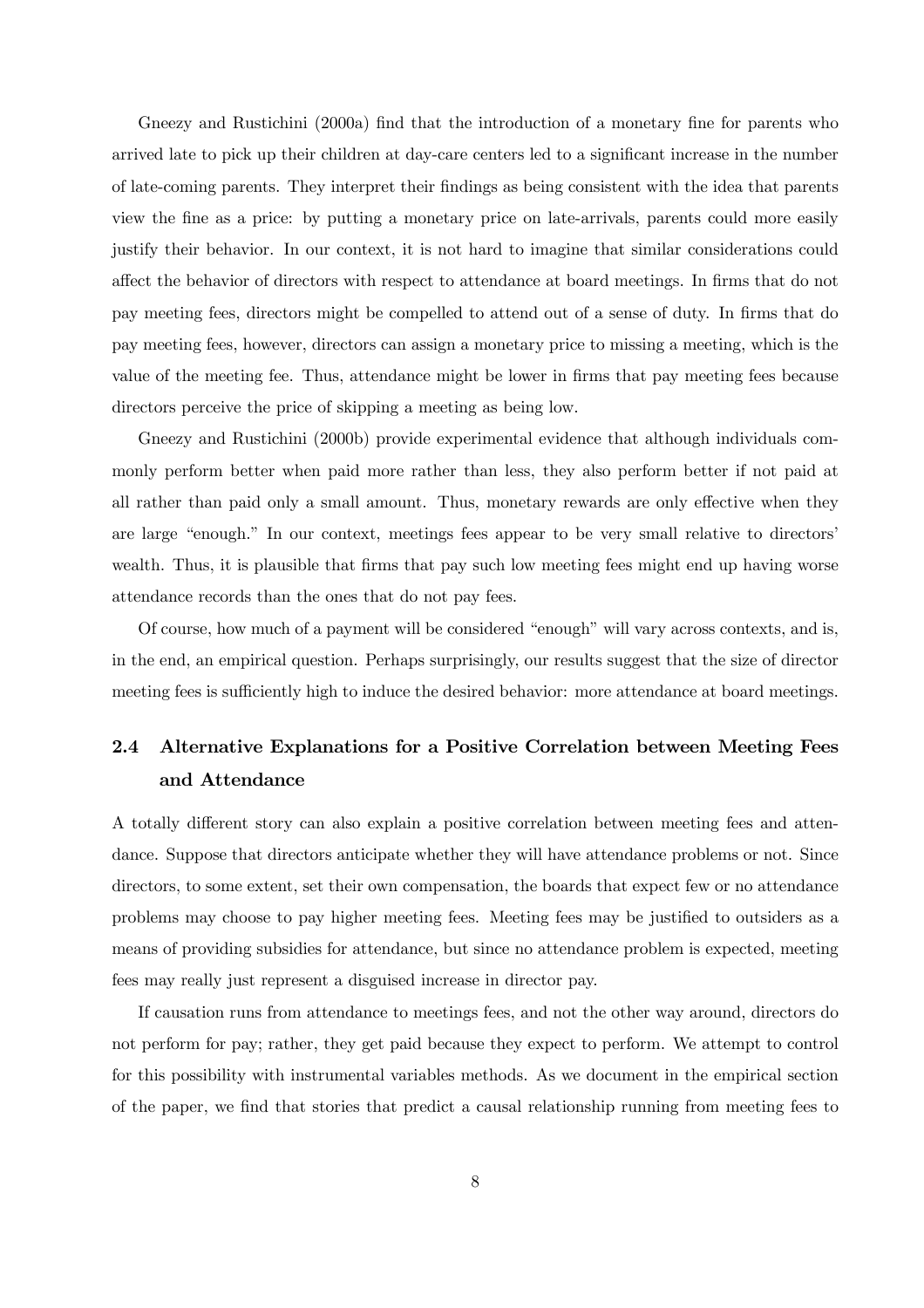attendance still look reasonable after we control for the possibility of reverse causation.

A related but different explanation for our findings concerns the selection of directors. Suppose again that directors know whether they are likely to experience attendance problems in the future or not. The ones who anticipate not having attendance problems will prefer to work for companies that pay high meeting fees, everything else constant. The ones who anticipate having attendance problems will choose to work for companies that pay no or low meeting fees and more fixed pay. Therefore, heterogeneity in meeting fees across firms will provide incentives for directors to select the firms they will work for. This sorting argument is similar to the direct incentives argument, except that it operates on a different margin: direct incentives affect behavior on the intensive margin while sorting affects behavior on the extensive margin. We attempt to test the sorting explanation in section 4.2.

# 3 Empirical Results

We use two different data sets in this paper. The first one is a cross-sectional sample of 358 unregulated Fortune 500 firms in 1998. The second sample consists of data on 35 bank holding companies from 1986 to 1999. For both samples we collected data at the director level, thus we can estimate the relationship between directors' attendance problems and firm and director characteristics. To make the results from our two sample comparable, we convert all director compensation variables into 2002 dollars using the CPI-U.

We choose to work with two completely different data sets for several reasons. First, by documenting similar results in non-overlapping data sets we can minimize concerns about the robustness of the results. Second, the different characteristics of the two samples allow us to investigate issues we could not investigate for each sample alone. The cross-sectional data set includes a large number of firms, but the time-series dimension induces more variation in the panel data set. The different sources of variation in the two samples allow us to perform additional tests that otherwise would not have been possible. A third advantage concerns the trade-off between single- versus multiple-industry studies. Single-industry studies are better able to identify effects that may be obscured by industry effects in multiple industry studies. Even when significant results are found in cross-industry studies, their interpretation may be compromised. A partial solution is to use industry dummy variables, but they do not fully capture industry effects. On the other hand, there is always the question of whether findings from single-industry studies can be generalized. Clearly, empirical findings in cross-industry studies have broader application.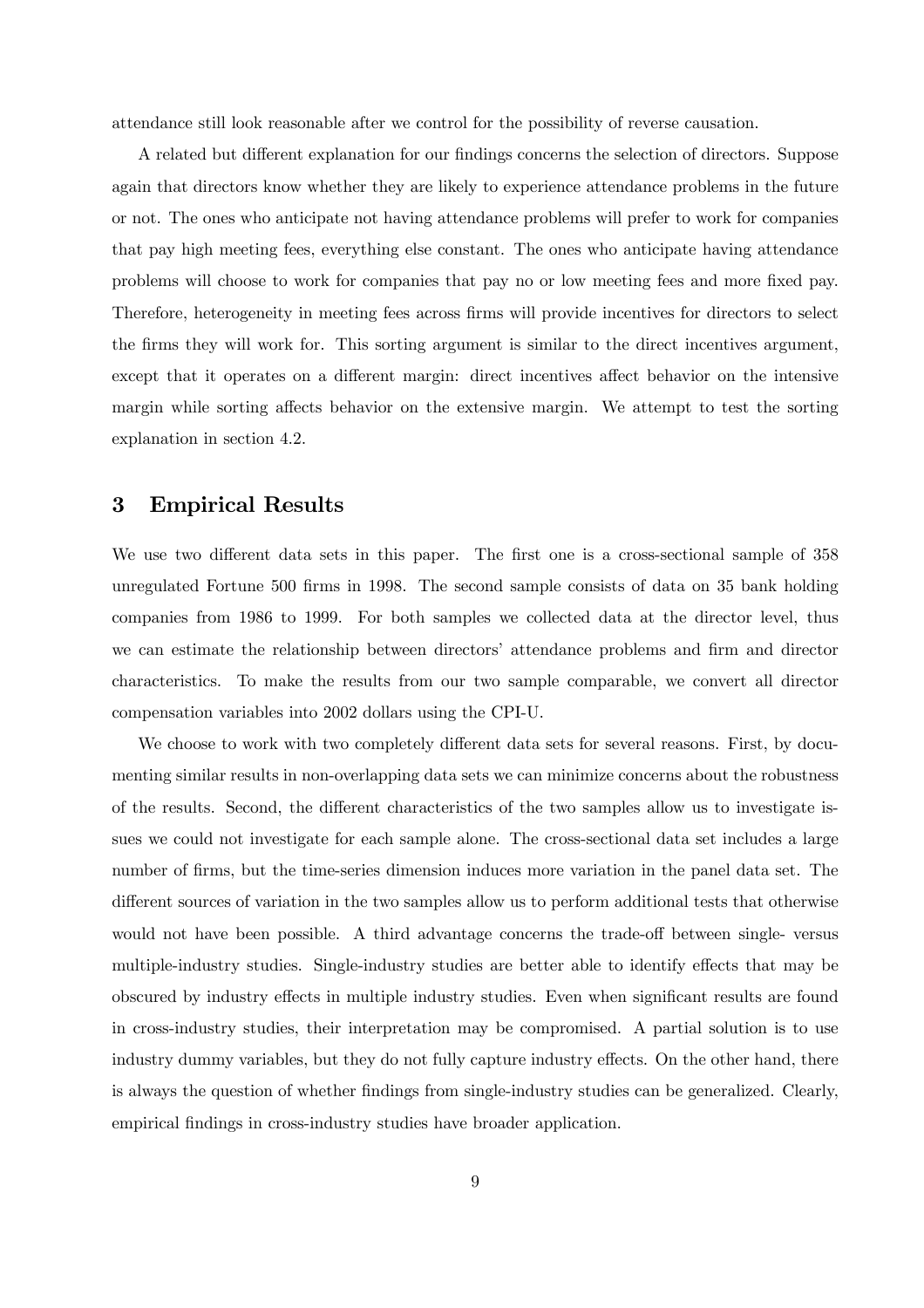Finally, the systematic differences between the two samples help us better understand some of our empirical findings. For example, probably due to the unusually large size of boards in bank holding companies, the number of attendance problems in the BHC sample is almost three times larger than in the Fortune 500 firms. Not surprisingly, we find that the effect of meeting fees on attendance problems appears to be larger in the BHC sample.

In the remainder of this section, we describe both of our data sets in detail and report our main results. Additional robustness checks and tests of alternative hypotheses are left to the subsequent sections.

## 3.1 Fortune 500 Sample: Data Description

We collected data on director attendance, director characteristics and director compensation for fiscal year 1998 for all publicly traded Fortune 500 companies for which we could obtain proxy statements or 10-Ks filed by each firm at the beginning of the 1999 proxy year. We exclude regulated financial and utility companies. We also exclude directors, such as executive or inside directors, from our sample who were not explicitly paid director compensation for their board service. Because directors are often appointed in the middle of the proxy year, we further restrict our sample to directors who were appointed to the board prior to 1998. This ensures that we consider only directors who are not artificially constrained from attending board meetings in our regressions.<sup>9</sup> Our final sample consists of data on 2826 directors in 358 firms.

The Securities Exchange Act of 1934 requires corporations to list in their proxy statements the name of each incumbent director who during the previous fiscal year attended fewer than 75 percent of the aggregate of the total number of meetings of the board and the total number of meetings held by all board committees on which he served while a director. Thus, for each director in our sample we collected information on whether he was named in the proxy as having attendance problems.<sup>10</sup> From the proxies we also obtained data on the number of other directorships of each director, the director's tenure as director, sex, age and retirement status.

<sup>&</sup>lt;sup>9</sup>Proxies will often report that directors who were just appointed missed board meetings because they took place before the commencement of their terms. Consistent with the idea that directors who were appointed in 1998 may have missed meetings for such technical reasons is the fact that 4.45% of directors appointed in 1998 had attendance problems, as opposed to 3.29% of all other directors.

 $10$ Although the SEC has a 75% threshold, the way in which attendance problems are reported across firms varies. Some firms may have a different threshold or they may report only attendance problems for board meetings. Regardless of the threshold (even if it is greater than 75%), we assume that if a firm reports the name of a director in the proxy, from the point of view of the firm, that director has an attendance problem.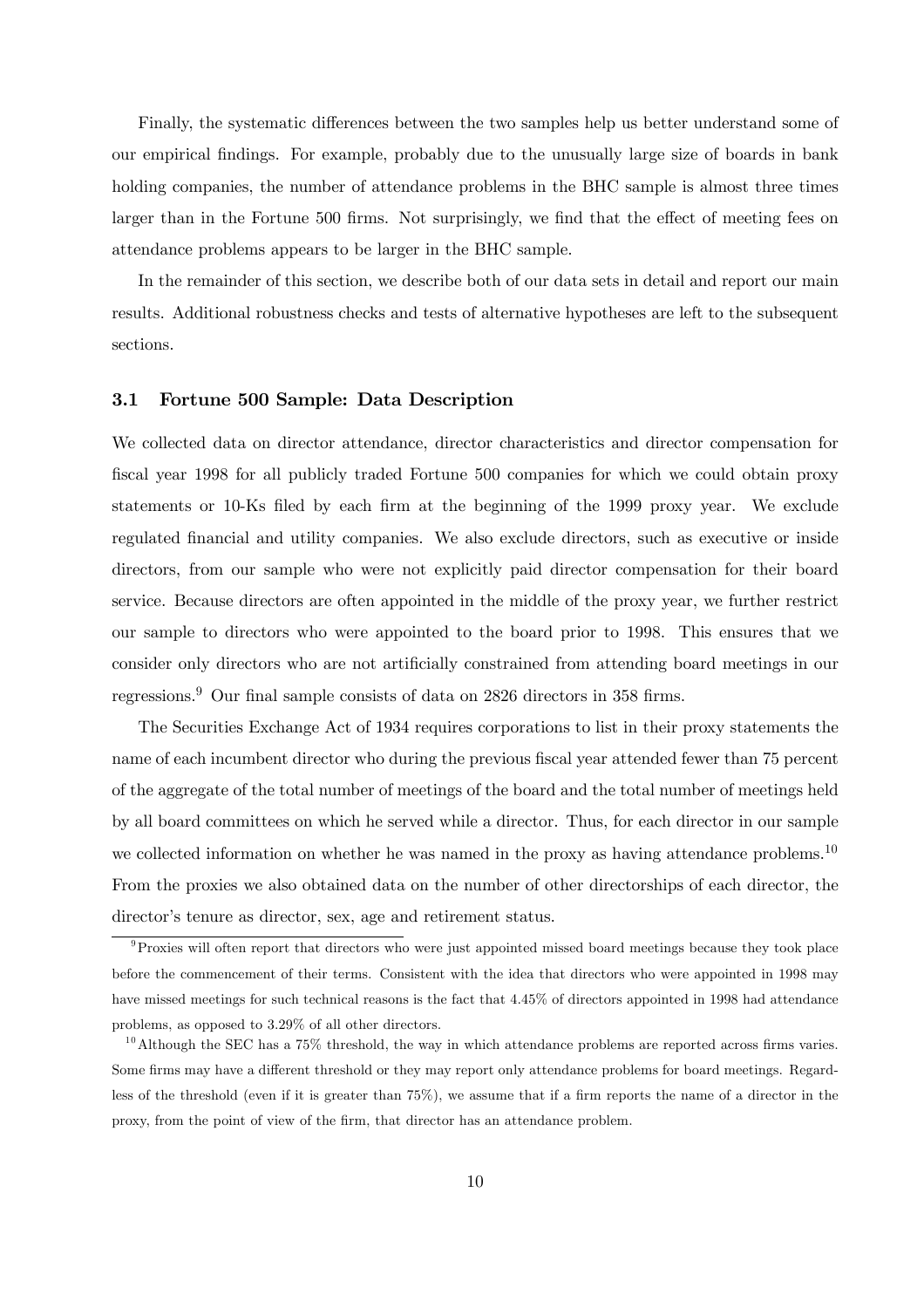For each firm we collected the following data on director compensation: board meeting fees, the value or number of shares and options granted directors on an annual basis, and the size of the annual retainer. Finally, we collected the number of regular board meetings during 1998. We obtained financial data for our sample firms from Compustat and CRSP.

In order to control for director compensation that is not related to meeting fees in our regressions, we need to estimate the value of the shares and options granted to directors whenever this is not provided in the proxy.<sup>11</sup> These shares and options almost always come with restrictions. Although restrictions vary across firms, a typical restriction is that directors cannot sell their shares until they leave the firm. Options usually come with vesting requirements and they may or may not be exercisable if the director leaves the firm. Although restricted shares should not have the same value as ordinary shares and options with different vesting requirements should be valued differently, restrictions vary too much across firms to justify any simple adjustment procedure. Thus we follow the conventional practice (e.g. Jensen and Murphy, 1990; Aggarwal and Samwick; 1999) and ignore all restrictions and vesting requirements and assume that options and shares are priced as if they had no restrictions.<sup>12</sup>

We choose to value director options using a procedure that is as close as possible to ExecuComp's procedure for valuing options for the top 5 executives in each firm. To price the options we use the Black-Scholes formula, assuming continuously paid dividends. Estimates of firm volatility, dividend-yield and the risk-free rate are from ExecuComp. Expiration of director options usually occurs in ten years; we use seven years to be consistent with ExecuComp.

In most firms the exercise price of an option is the stock price on the date of the grant. Since directors are generally elected at the annual meeting of the shareholders, the majority of firms grant directors shares and options at the annual meetings. Thus we use the market price of shares at the end of the month of each firm's annual meeting at the beginning of the 1998 fiscal year as the exercise price of the options as well as the price of the stock.

Table 1 shows descriptive statistics for selected firm, board and director characteristics. 79.89% of firms pay their directors to attend board meetings. The average meeting fee for regular board

 $11313$  of the sample firms also pay their directors for work they do on committees. We do not include committee compensation in our estimates of director's compensation since this portion may vary across directors depending on their committee memberships. The amount of data necessary to calculate this additional amount is thus substantial.

 $12$ Hall and Murphy (2002) show how undiversified executives will value their stock options and restricted shares less than the value implied by usual option-pricing formulas (such as Black-Scholes). Thus, one should keep in mind that the estimates of director's compensation are biased upwards, or that they can be best interpreted as an upper bound on actual compensation.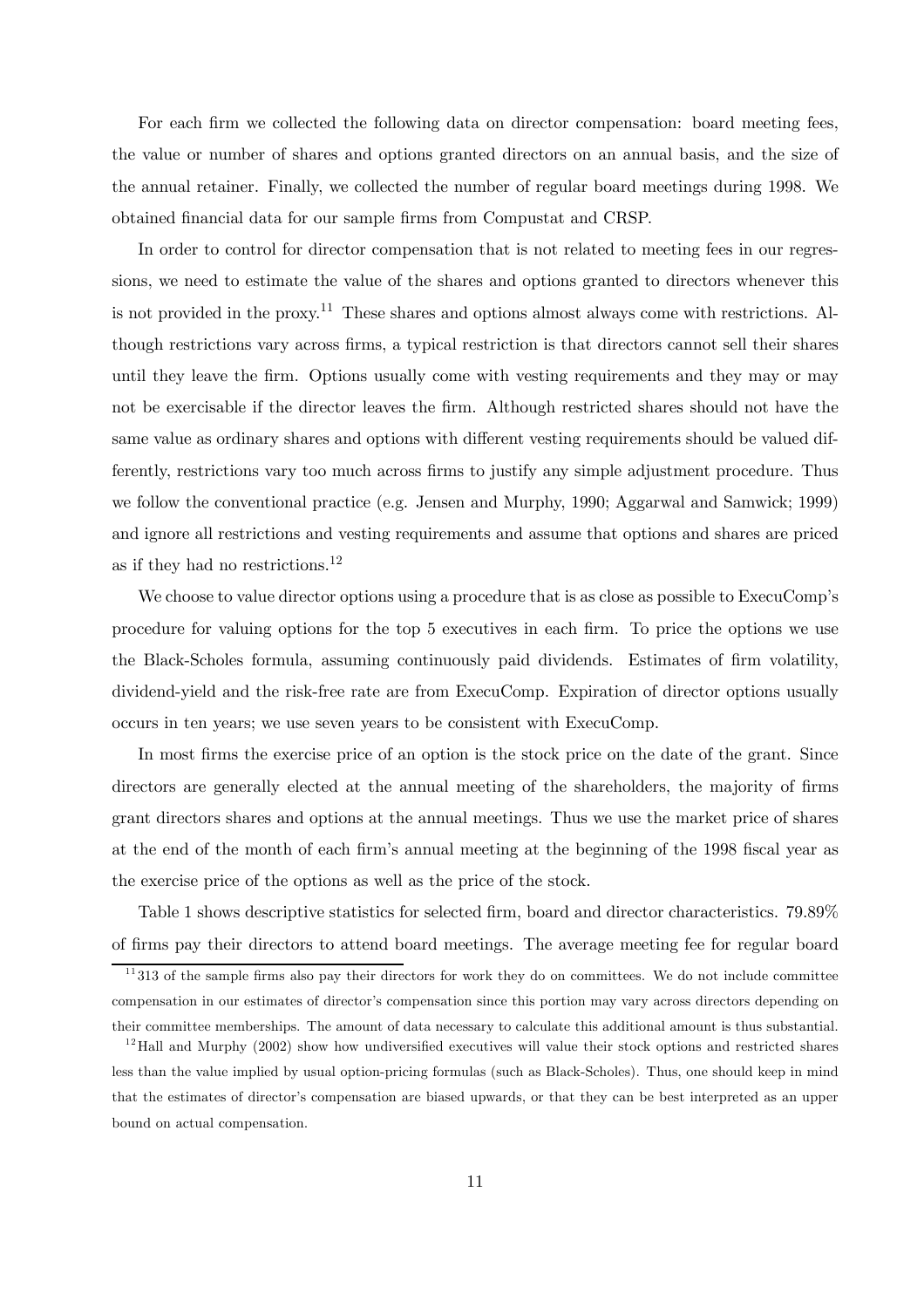meetings is \$1,214 in 2002 dollars, with a maximum board meeting fee of \$5,518. The average fixed compensation each director receives, the sum of the cash annual retainer and the value of annual share and option grants, is \$101,192. Similar to the number reported for Vafeas' (1999) sample (7.45), the boards of our sample firms hold on average 7.61 regular board meetings.

In 92 (25.84%) sample firms directors had attendance problems, however in general directors had good attendance records: out of the 2826 directors for which we have data on characteristics only 93 (3.3%) were listed in proxies as having attendance problems.<sup>13</sup> 13.1% of directors in our sample are women and 21.7% are retired. Finally, on average all directors held 2.23 directorships in other firms.14

## 3.2 Fortune 500 Sample: Empirical Results

In this section, we use data at the director level to study the relationship between board meeting fees and director attendance problems. Our dependent variable is a dummy variable that is equal to 1 if the proxy reports that the director had attendance problems and is zero otherwise. In order to correctly interpret the results, one should keep in mind that the attendance problem dummy indicates those directors who experienced considerable attendance problems, i.e. they generally missed more than 25% of the meetings they were supposed to attend. Only when directors reach this threshold are firms required to disclose their names in the following year's proxy. Clearly, reputational concerns will cause directors to avoid crossing the threshold. As a consequence, it is not surprising that the proportion of directors reported as having substantial attendance problems is small: 3.3%. However, this does not mean that directors never skip meetings. Between both of our samples, there are only two firms that report actual attendance data at the director level, both of them in the BHC sample. Consistent with the idea that attendance problems are likely to be much more severe than our numbers suggest, the average proportion of directors of Bank of America who missed board meetings during the period 1986 to 1999 is 35.7%, while the same statistic for directors of First Security is 25.5%. Nevertheless, even using our more conservative measure of extreme attendance problems, as we show below, the effects of meeting fees on attendance are statistically and economically significant. If we had actual attendance data for the entire sample we would expect to find even stronger effects of meeting fees on attendance at individual meetings.

We estimate a Probit model of the probability that a director experiences attendance problems

 $13$ The total number of directors with attendance problems is 99. However, in some cases firms did not disclose the names of the directors with attendance problems, thus we have no director specific characteristics for these directors.  $14$ The director with 19 directorships in other companies is Henry Kravis of KKR.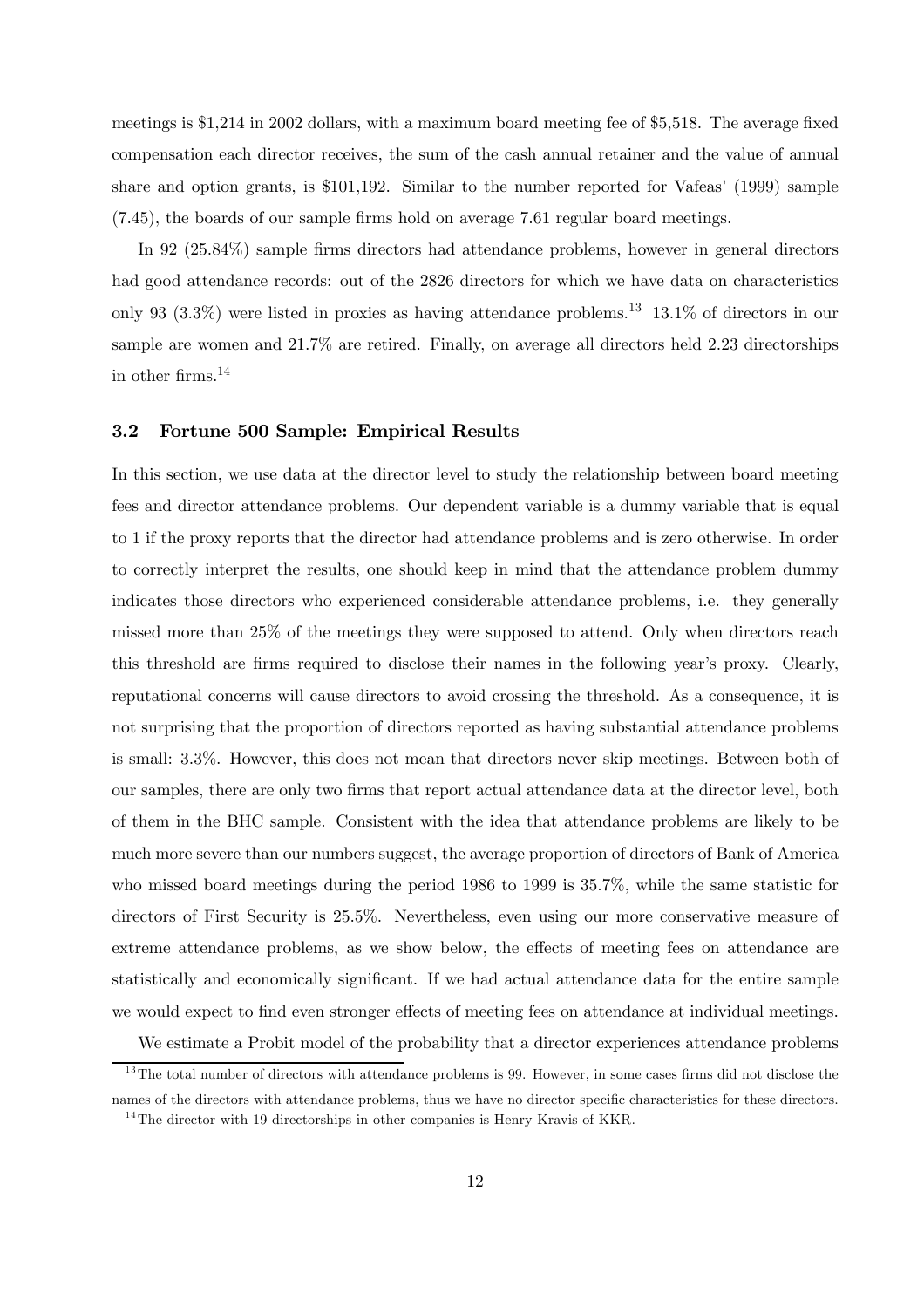as a function of the meeting fee paid by the firm and other controls. We use three sets of controls. Because a directors' attendance will plausibly be affected by board characteristics, such as the total compensation he receives, as well as the number of board meetings and board size, our first set of controls are total director compensation (excluding meeting fees), the number of board meetings and board size.<sup>15</sup> Total compensation could have an effect on attendance if, as in efficiency wage theories, directors who are paid more attend more meetings because they care more about keeping their jobs.

It is also plausible that, for example, as directors accumulate more directorships in other firms, their opportunity costs of attending meetings increases (see also Ferris, Jagannathan and Pritchard, 2003). Thus one might expect a positive relationship between the number of directorships a director has and his attendance problems. Thus our second set of controls consists of director characteristics that may affect a director's attendance, such as the number of other directorships, director tenure, whether the director is a woman, the director's age, and whether the director has retired from his/her main occupation. Finally, because of reputational concerns, directors may care more about attending meetings in bigger, more well-known firms. Their incentives for attendance might also increase in more unpredictable and complex environments because board decisions may be more important. Thus we also include firm level controls such as the log of the total value of assets, to proxy for firm size, and stock return volatility, to proxy for uncertainty and complexity.<sup>16</sup> In all specifications we adjust our standard errors for potential heteroskedasticity and group correlation within firms.

Column I in Table 2 reports our estimates when we use the number of other directorships, total director compensation, the number of board meetings, and board size as our controls. We find that higher meeting fees reduce the likelihood that a director will experience attendance problems. Consistent with the idea that the number of directorships raises a director's opportunity cost of time, the coefficient on the number of other directorships is positive, although not statistically significant (the p-value is 15.5%). As expected, we find that compensation is negatively related to attendance problems, but this effect is also not statistically significant (the p-value is  $10.7\%$ ).<sup>17</sup> More board meetings appear to decrease the likelihood that a director experiences attendance

 $15$  While these variables plausibly affect director attendance, it is also possible that they are jointly determined with attendance. To the extent that this is true, the results should be viewed with care. However, excluding controls for board characteristics only marginally affects the results that follow.

 $16$ Other firm level controls used in previous versions of this paper, such as firm age and capital expenditures over sales, have virtually no effect on the results. We therefore exclude them for the sake of brevity.

 $17$  All results are virtually unchanged when we include pay for attending meetings in our total compensation control.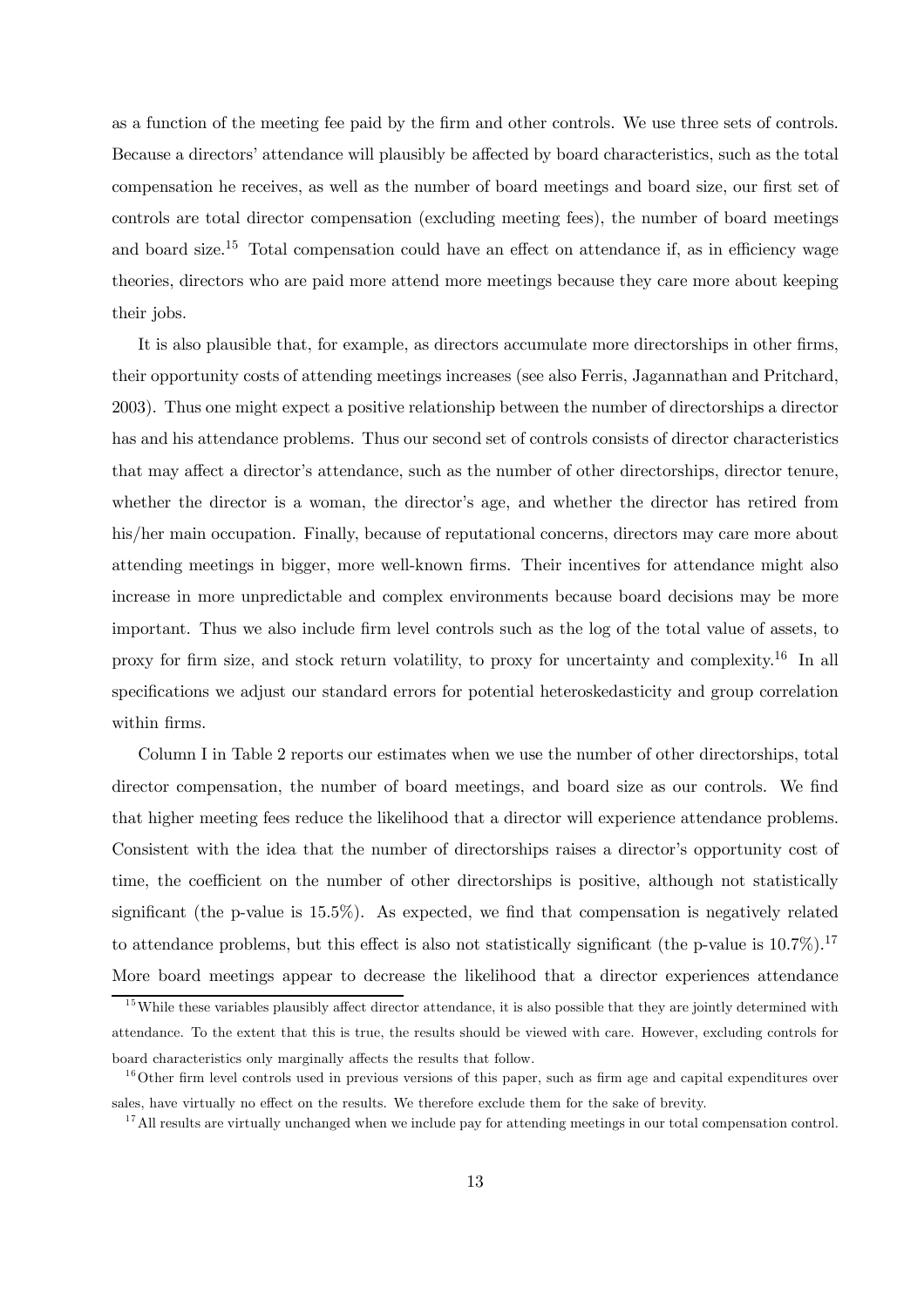problems. This effect may be attributed to the fact that the threshold for attendance problems is measured in percentages. Thus it may be easier to cross the attendance threshold in a firm with fewer meetings. However, the statistical significance of board meetings is also low (the p-value is 10.8%). Finally, board size does not appear to have any effect on attendance.

In the specifications in columns II and III we include the remaining director characteristics and firm level controls. In column III we also include 2-digit SIC industry dummies. We find that the effect of meeting fees on attendance problems is robust to the inclusion of these variables. Furthermore, this effect is always statistically significant at the 1% level. The number of other directorships now has a statistically significant positive effect on attendance problems. The effect of director compensation (excluding meeting fees) is negative and statistically significant in both columns. The only other robust effect we find in columns II and III is the effect of the female dummy: women appear to have fewer attendance problems than men. None of the other director and firm characteristics have effects that are robust across these specifications. Thus the effect of board meeting fees is the only one that is robust across all three specifications.

In square brackets beneath the z-statistics on board meeting fees, we report the marginal effect of a change in meeting fees on the probability that a director experiences attendance problems, evaluated at the means of the data. These effects help us assess the economic significance of the role of meeting fees. They indicate that an increase in meeting fees by 1,000 dollars in 2002 would decrease the probability that an average director has attendance problems by approximately 0.011- 0.013. Given that the fraction of directors with attendance problems in the entire sample is 0.033, this amounts to a decrease in attendance problems by roughly 35%. Thus, it seems that even moderate meeting fees are effective at decreasing attendance problems.

The pattern of board meeting fees also exhibits several features worth noting. 20.1% of the firms in our sample do not pay any meeting fee, while 34.4% of the firms pay \$1,103 dollars (exactly \$1,000 in 1998 dollars) per meeting. Of the remaining firms, only 2.5% of the firms pay fees that are lower than \$1,103. Thus, conditional on paying meeting fees, most of the variation in meeting fees occurs in the 43% of the firms that pay more than \$1,103. It appears, therefore, that firms face two different decisions: whether to pay meeting fees at all and how much to pay. Consistent with the hypothesis that firms are aware of the existence of pay-enough-or-don't-pay-at-all effects, firms that choose to pay almost never choose a fee that is less than 1,000 in 1998 dollars.

To further test this hypothesis, we replicate our previous Probits by replacing the value of meeting fees with a dummy variable indicating whether the firm pays meeting fees as our main explanatory variable. We find the same results as before: the dummy variable enters positively in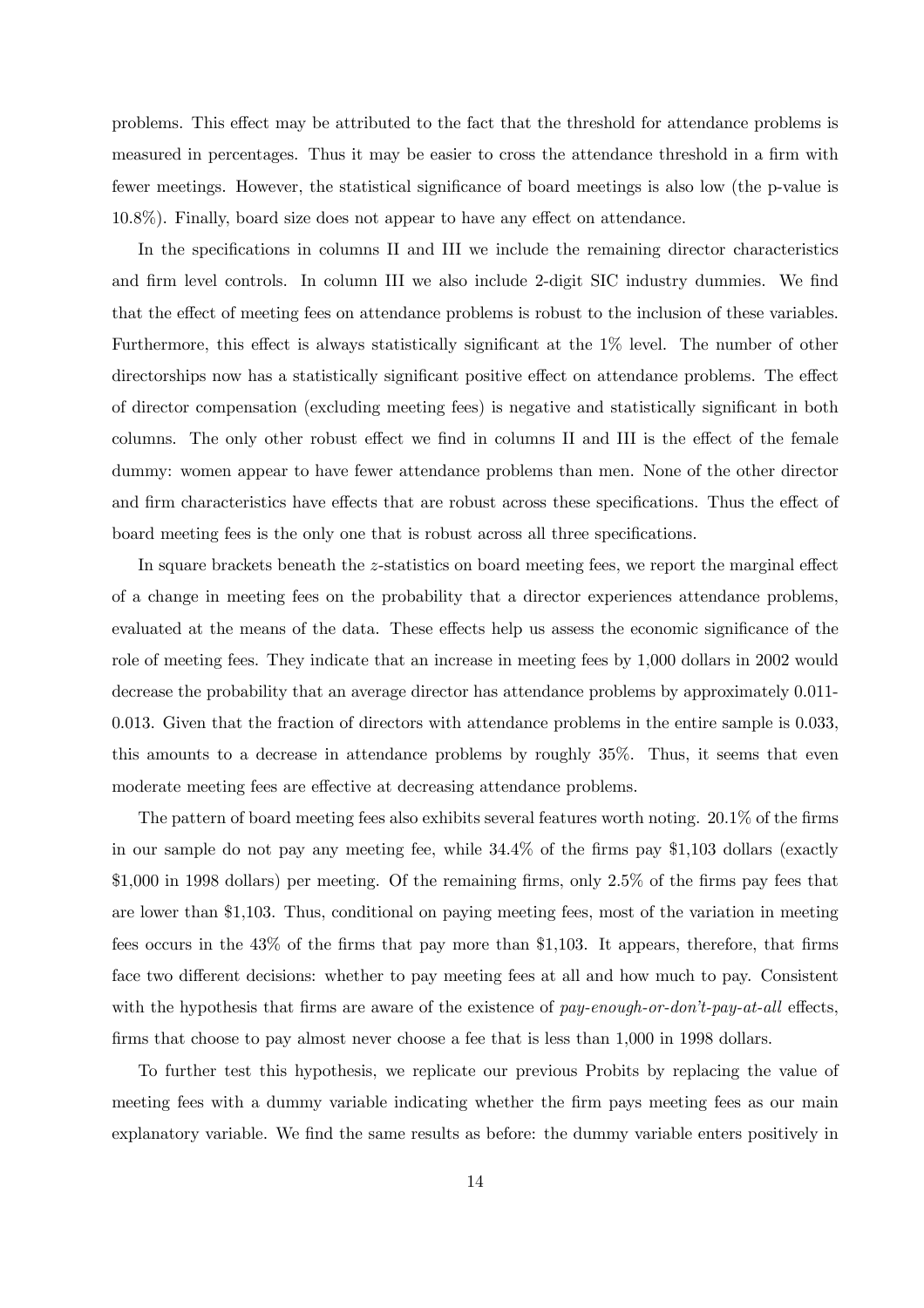all specifications and is highly statistically significant. Thus, our conclusion is that firms really pay "enough": most of the effect we encounter is due to the difference in attendance behavior between firms that pay enough and firms that don't pay at all.

When we exclude the firms that do not pay meeting fees from the sample, we still find a negative effect of meeting fees on attendance problems, but the effects are no longer significant.<sup>18</sup> Because most of the variation in meeting fees in our sample comes from firms that pay 0 with respect to firms that pay 1,103, it is not surprising that the precision of our estimates should fall dramatically when we exclude the zeros from the sample. As we will show below, the same does not happen in our BHC sample, implying that we can get very precise estimates even if we exclude the firms that do not pay meeting fees at all.

## 3.3 BHC Sample: Data Description

Our sample of data on BHC directors builds upon the sample used in Adams and Mehran (2003). This sample consists of financial data and board characteristics for a random sample of 35 publicly traded BHCs that were amongst the 200 largest (in terms of book value of assets) top tier bank holding companies for each of the years 1986-1996. Data are available on these firms until fiscal year 1999, however the number of firms drops from 35 to 32 after 1996 due to M&A activity. We extended this sample by collecting data on director attendance, director characteristics and director compensation from all available proxy statements filed during 1987-2000. Our data collection process accounts for the fact that proxies disclose some governance characteristics for the current fiscal year and others for the previous fiscal year. Thus we obtain data on board membership and director characteristics for a given fiscal year from the proxy statement filed at the beginning of that fiscal year, whereas data on director compensation and director attendance are obtained from the proxy filed at the beginning of the following fiscal year.<sup>19</sup> Consistent with the Fortune 500 sample we exclude directors from our BHC sample who were not explicitly paid director compensation for their board service. To ensure that we consider only directors who are not artificially constrained from attending board meetings in our regressions we also exclude directors whose year of appointment to the board corresponds to the current fiscal year. Our final sample consists of data on 5707 directors in 35 BHCs over the years 1986-1999. This sample is therefore much deeper but not as broad as

<sup>&</sup>lt;sup>18</sup>We do not report the results of these two procedures here for the sake of brevity. Tables are available upon request.

 $19$ In all 14 proxies were missing. Board membership and director characteristics for fiscal 1986 were inferred from the 1987 proxy.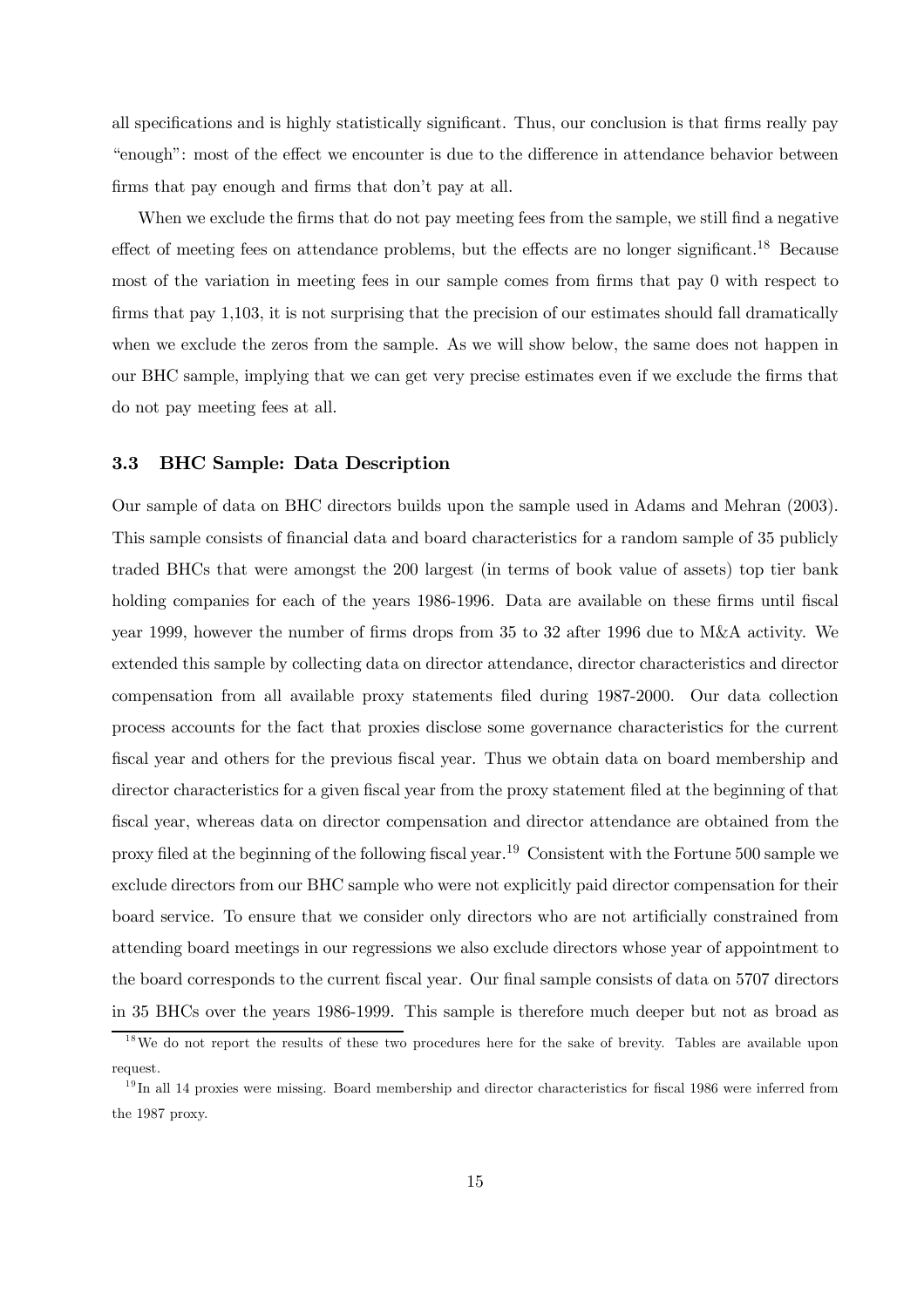the Fortune 500 sample. However, while the number of BHCs in the sample is relatively small, it can still be considered to be representative. In 1990, for example, the assets of our sample BHCs constituted a large fraction of total industry assets, namely 32.3% of total top-tiered BHC assets. Reflecting increasing consolidation in the industry, this number rose to 50.75% in 1998.

Consistent with the Fortune 500 data we identified directors that the proxies indicated had attendance problems in each year. From the proxies we also obtained data on the number of other directorships of each director, the director's tenure as director, sex, age and retirement status. For each firm-fiscal year we collected board meeting fees, the value or number of shares and options granted directors on an annual basis, the size of the annual retainer and the number of regular board meetings during the fiscal year. All balance sheet data are from the fourth quarter Consolidated Financial Statements for Bank Holding Companies (Form FR Y-9C) from the Federal Reserve Board and stock price and return data are from CRSP.

We value director options as we did for the Fortune 500 sample. However, we do not obtain our estimates of firm volatility and the dividend-yield from ExecuComp because our sample begins in 1986, whereas ExecuComp begins in 1992. Instead we use data from CRSP to calculate the dividend-yield and the standard deviation of the prior 60-month stock returns, our estimate of volatility, for the entire BHC sample.<sup>20</sup> As in the Fortune 500 sample, we use the market price of shares at the end of the month of each firm's annual meeting at the beginning of the fiscal year, the meeting at which directors are elected, as the exercise price of the options as well as the price of the stock.

As we did for the Fortune 500 sample we convert all meeting fees and director compensation into 2002 dollars using the CPI-U.

Table 3 shows descriptive statistics for selected firm, board and director characteristics. The sample BHCs pay their directors to attend board meetings in 89.66% of firms-years. The number of board meetings in the BHC sample, 8.33, is only slightly larger than in the Fortune 500 sample, 7.61, while the average meeting fee for regular board meetings is only slightly lower, \$1,179 in 2002 dollars, with a maximum board meeting fee of \$4,751. On the other hand, the average fixed compensation each director receives, the sum of the cash annual retainer and the value of annual share and option grants, appears much lower, \$31,860 as opposed to \$101,192. There are many possible explanations for this difference, but we believe that part of it may be due to the fact that the board of the BHC often overlaps with the board of the BHC's lead bank, as well as with

 $^{20}$ Our variables are thus defined the same way as in ExecuComp, however they are not adjusted for outliers using the universe of S&P firms as in ExecuComp.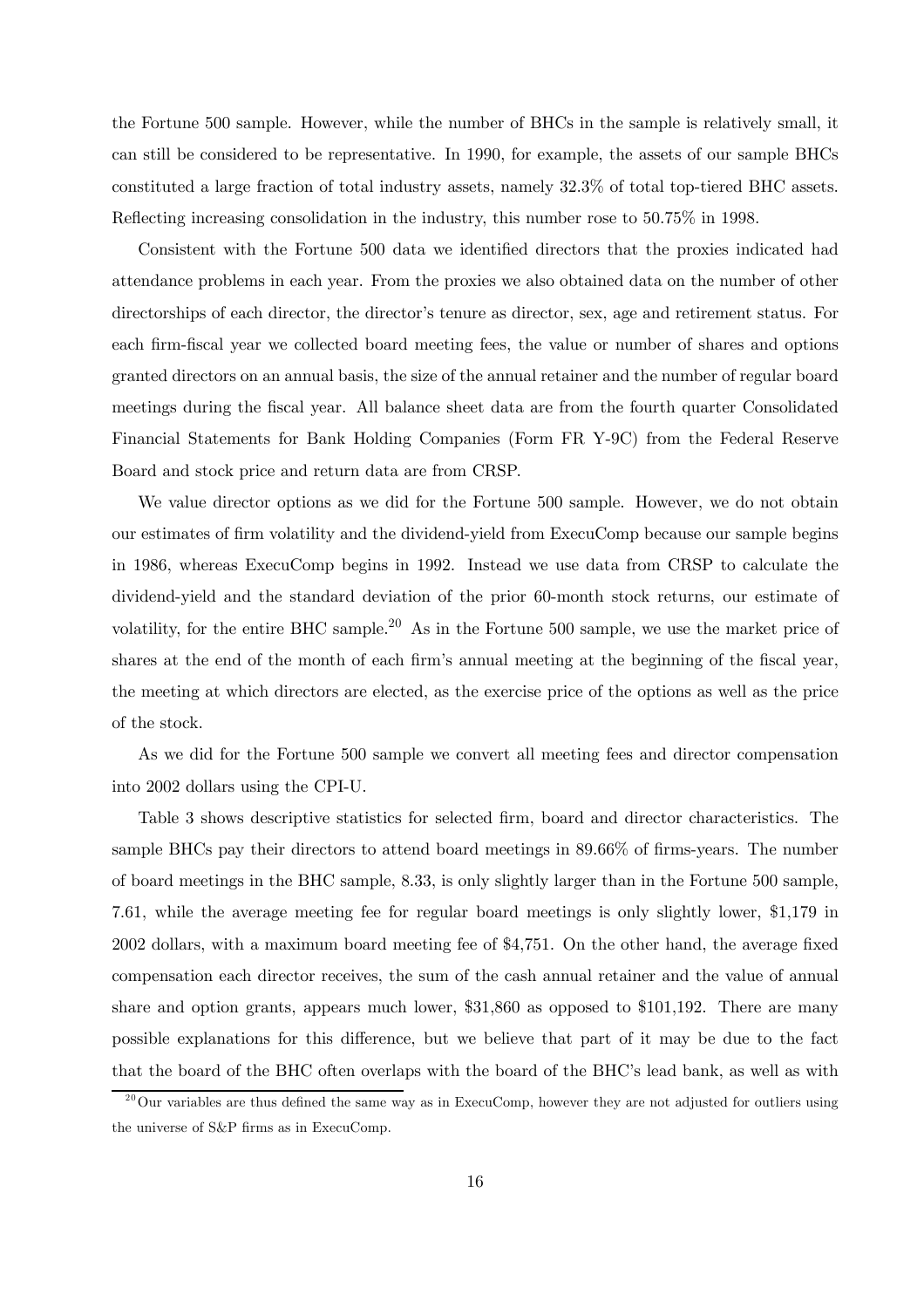other subsidiaries. If directors are compensated for their work by both the lead bank and the BHC, the amount of compensation disclosed in the BHCs' proxy will tend to understate the total compensation they receive from the BHC. The case of City National provides an extreme example of how such understatement can occur. During fiscal 1992-1996 all cash fees paid to the board of the BHC, which was identical to the board of the lead bank, City National Bank, and whose meetings were generally held jointly with those of the bank, were paid by the bank not the BHC. In 1999 the directors of Pacific Century, who were all also directors of Pacific Century's lead bank, the Bank of Hawaii, received the same annual retainer, \$8638.66, from the bank as they did from the BHC. Since our sample BHCs disclose that they pay some compensation to BHC directors for sitting on lead or subsidiary bank boards in 58% of firm-years, it is possible that the understatement in BHC director compensation is significant.<sup>21</sup>

What is also noticeable in the BHC sample is that directors have many more attendance problems than in the Fortune 500 sample. Directors were named as having attendance problems in 267 (56.57%) of firm-years and 652 (9.42%) of director-years. Part of this poor attendance record may be attributable to the fact that BHC boards are much larger than in non-financial firms, as is also evident here, so that it is less important for any given director to attend a meeting. We investigate this possibility in more depth later. The BHC directors also differ in other ways from the Fortune 500 directors. They have fewer other directorships, 1.56, fewer of them are women (6.32%), fewer of them are retired (13.27%) and they are slightly younger (59.76 as opposed to 61.15 years) than the Fortune 500 directors.<sup>22</sup>

## 3.4 BHC Sample: Empirical Results

Table 4 replicates the results of the Probit regressions in Table 2 for the BHC sample. It only includes two columns, because we no longer need to include industry dummies. In all specifications we include year dummies and adjust our standard errors for potential heteroskedasticity and group correlation within firms. We do not use firm fixed-effects because our main explanatory variable (meeting fees) varies little over time for a given firm.<sup>23</sup>

<sup>&</sup>lt;sup>21</sup> Adams and Mehran (2003) show that BHC boards have significantly more committees than the boards of a comparison sample of non-financial firms. Thus it is also possible that total BHC director and total Fortune 500 director compensation look more similar once committee fees are included.

 $2<sup>22</sup>$  Part of the differences between the two samples may also be explained by the fact that the BHC sample includes data beginning in 1986.

 $^{23}$ In the context of the ownership literature, Himmelberg, Hubbard and Palia (1999) argue for the use of firm fixed effects in regressions which relate ownership to firm performance. However, Zhou (2001) points out that if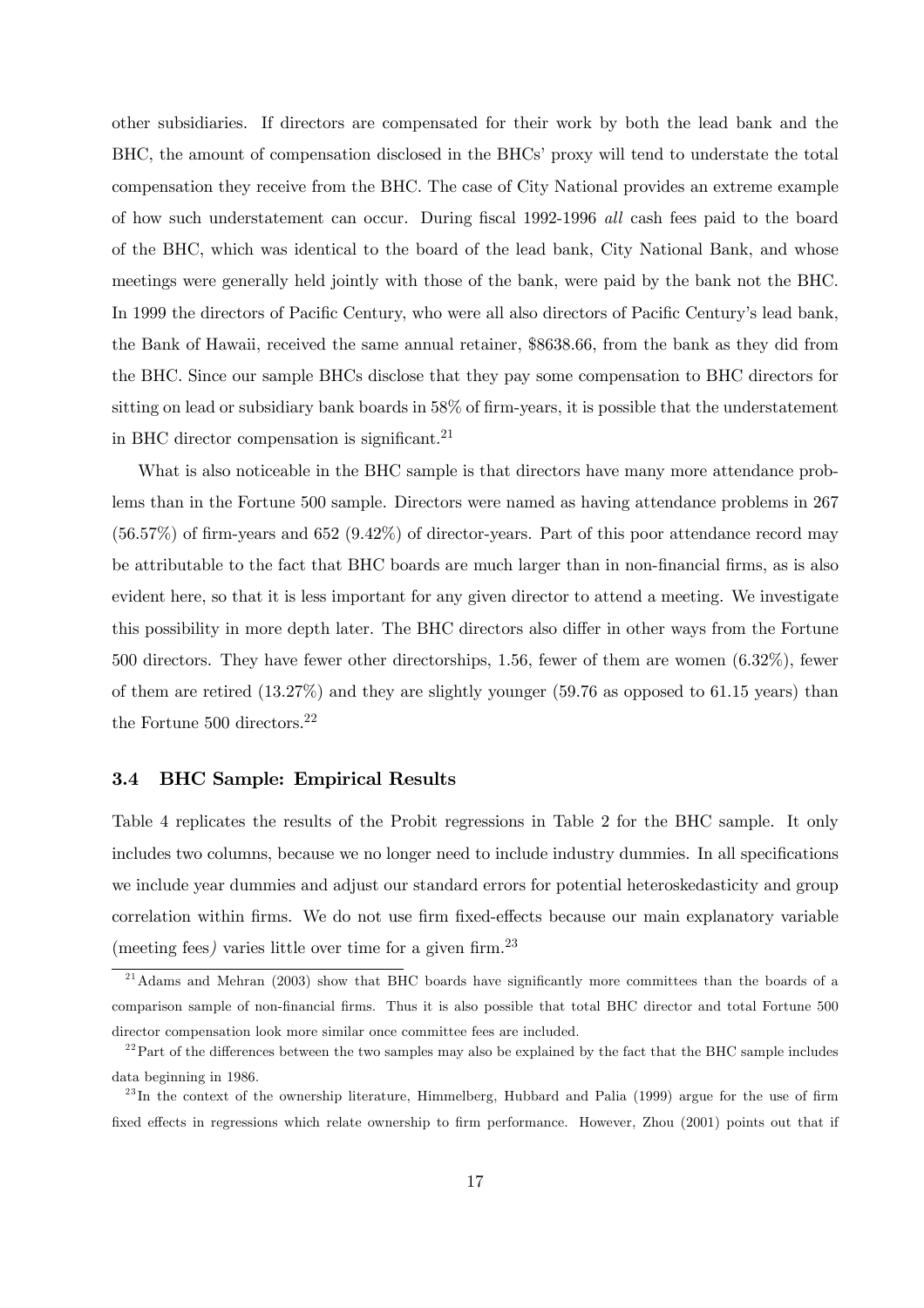Consistent with our results for the Fortune 500 sample, Table 4 shows that higher meeting fees also reduce the likelihood that a director will experience attendance problems in the BHC sample. This effect is robust, statistically significant, and, most importantly, economically significant. As before, we report the marginal effect of a change in meeting fees on the probability that a director experiences attendance problems, evaluated at the means of the data, in square brackets beneath the z-statistics on board meeting fees. They indicate that an increase in meeting fees by \$1,000 will decrease the probability that an average director has attendance problems by approximately 0.046 in column I and 0.052 in column II. It appears, therefore, that the effect of meeting fees on attendance behavior in the BHC sample is roughly four times greater than in the Fortune 500 sample. While this suggests that bank directors are more sensitive to monetary rewards than non-bank directors, there is a simpler explanation for this difference. The proportion of attendance problems is much higher in the BHC sample  $(9.42\%)$ , implying that there is more room for improving attendance by means of meeting fees. Thus, a \$1,000 increase in meeting fees reduces attendance problems by roughly 48%-55%.

Since not all explanatory variables display robust effects across the two samples, as is to be expected given the differences between the two samples, it is remarkable how similar the effect of meeting fees on attendance across samples is. For example, board size has a positive and significant effect on the probability of attendance problems in the BHC sample, while it appears to have no effect in the Fortune 500 sample. In contrast, the number of other directorships has no effect in the BHC sample while it has a positive and somewhat significant effect in the Fortune 500 sample. Since it is also a robust finding across samples, it is interesting to note that women have a tendency to miss fewer meetings.

In the BHC sample, directors are paid no meeting fees in only 10.34% of firm-years. In addition, because we follow the BHCs over a long period of time, there is considerable more variation in meeting fees in firm-years in which meeting fees are positive than in the Fortune 500 sample. Also unlike in the Fortune 500 sample, there is no tendency for meeting fees to cluster at a single number. This is because firms do not adjust fees every year, thus their real value varies over time due to inflation, i.e. inflation induces exogenous variation in real meeting fees. This source of variation not only reduces our concerns about endogeneity problems, but it also allows us to estimate the effect of meeting fees on attendance problems conditional on the fact that the firm pays positive fees more precisely. Thus we find that the effect of meeting fees is highly significant and negative

the explanatory variable changes slowly over time (as do ownership and, in our case, meeting fees), firm fixed-effect regressions may fail to detect relationships in the data even when they exist.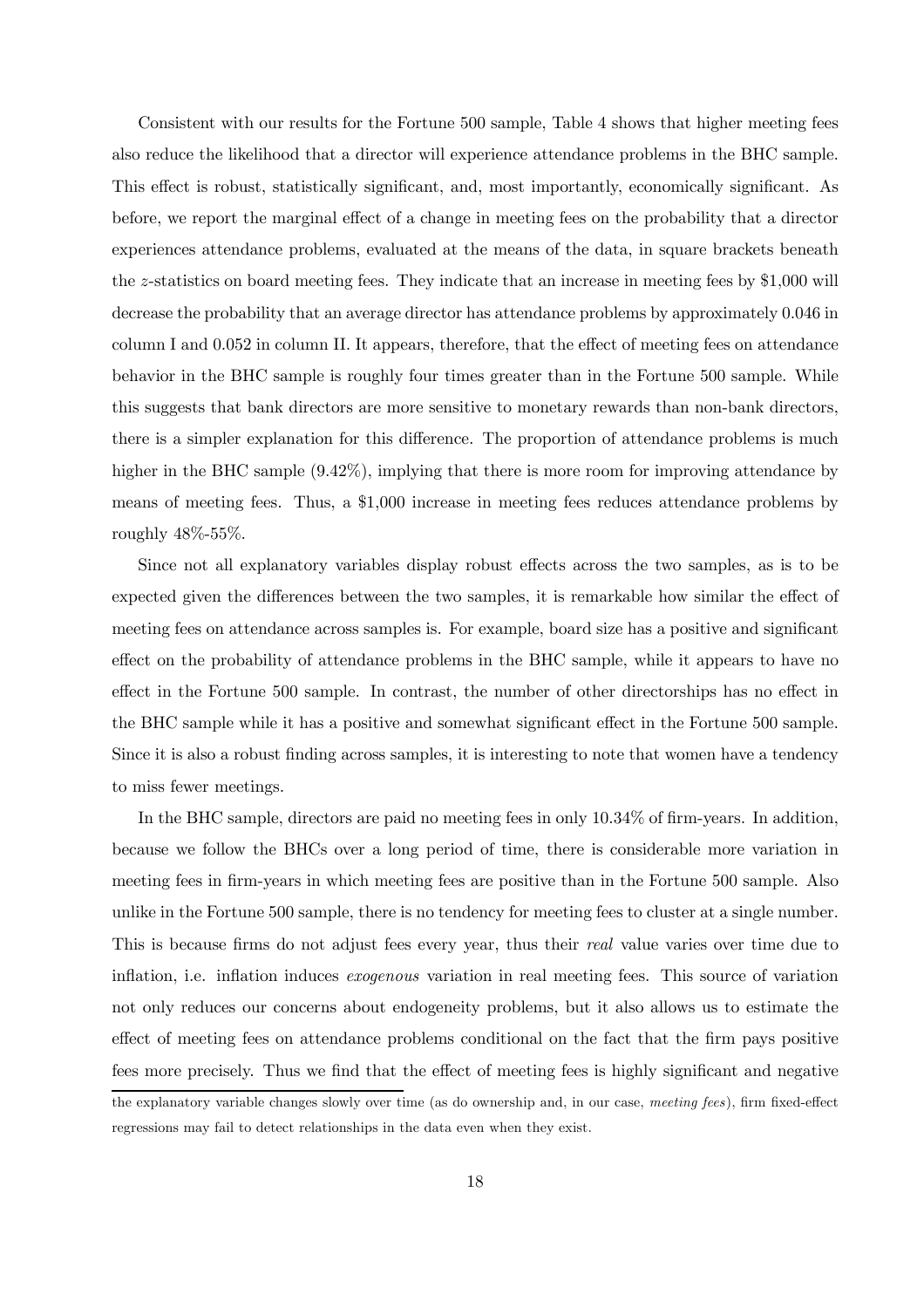even after restricting our sample to firm-years in which BHCs pay positive meeting fees. Thus, unlike in the Fortune 500 sample, we find that most of the action is driven not by the distinction between firms that pay and the ones that do not pay meetings, but by variation in meeting fees among firms that pay positive meeting fees. $24$  From the combined evidence from both samples, therefore, we conclude that meeting fees are negatively correlated with attendance problems both on the extensive as well as on the intensive margin.

## 4 Alternative Hypotheses and Robustness Checks

So far we have shown that the relationship between meeting fees and attendance problems is negative and economically large. This effect is robust across samples and across different specifications. It does not appear to depend on the inclusion or exclusion of other plausible explanatory variables. It is also not driven only by the difference between firms that pay and firms that do not pay, or by differences in meeting fees once one restricts the sample to firms that pay positive meeting fees.

In this section, we analyze this result further to try to identify the mechanism driving the result and also to ensure that the result is robust at the firm level. In section 4.1 we examine whether our results are driven primarily by some mechanism inducing causation from attendance problems to meeting fees. In section 4.2 we test some implications of the sorting hypotheses discussed in section 2. Finally, in section 4.3 we check whether our results hold at the firm level.

## 4.1 Addressing the Possibility of Reverse Causation

In this subsection, we address the possibility that our previous findings are driven by the *disquised* extra pay hypothesis, i.e. that directors increase meeting fees when they anticipate that they will have fewer attendance problems. To do this in the Fortune 500 sample, we restrict our sample to directors appointed in 1997. These directors are the least likely to have had any influence on determining meeting fees in 1998. In addition, we can use meeting fees in 1996 as an instrument for the meeting fee in 1998 in this restricted sample to estimate a causal effect of meeting fees on attendance.<sup>25</sup> The reasoning is the following. Meeting fees are likely to be autocorrelated over time because changes in compensation structure occur infrequently. However, directors who were appointed in 1997 could not have played any role in determining the 1996 meeting fee. Therefore,

 $^{24}$ As before, we do not report the tables for the sake of brevity, but they are available upon request.

<sup>&</sup>lt;sup>25</sup>We obtain the instrument from ExecuComp for all but 29 firms. For these firms we obtained the instrument from proxies for all but 9 firms for which we could not find data on meeting fees in 1996.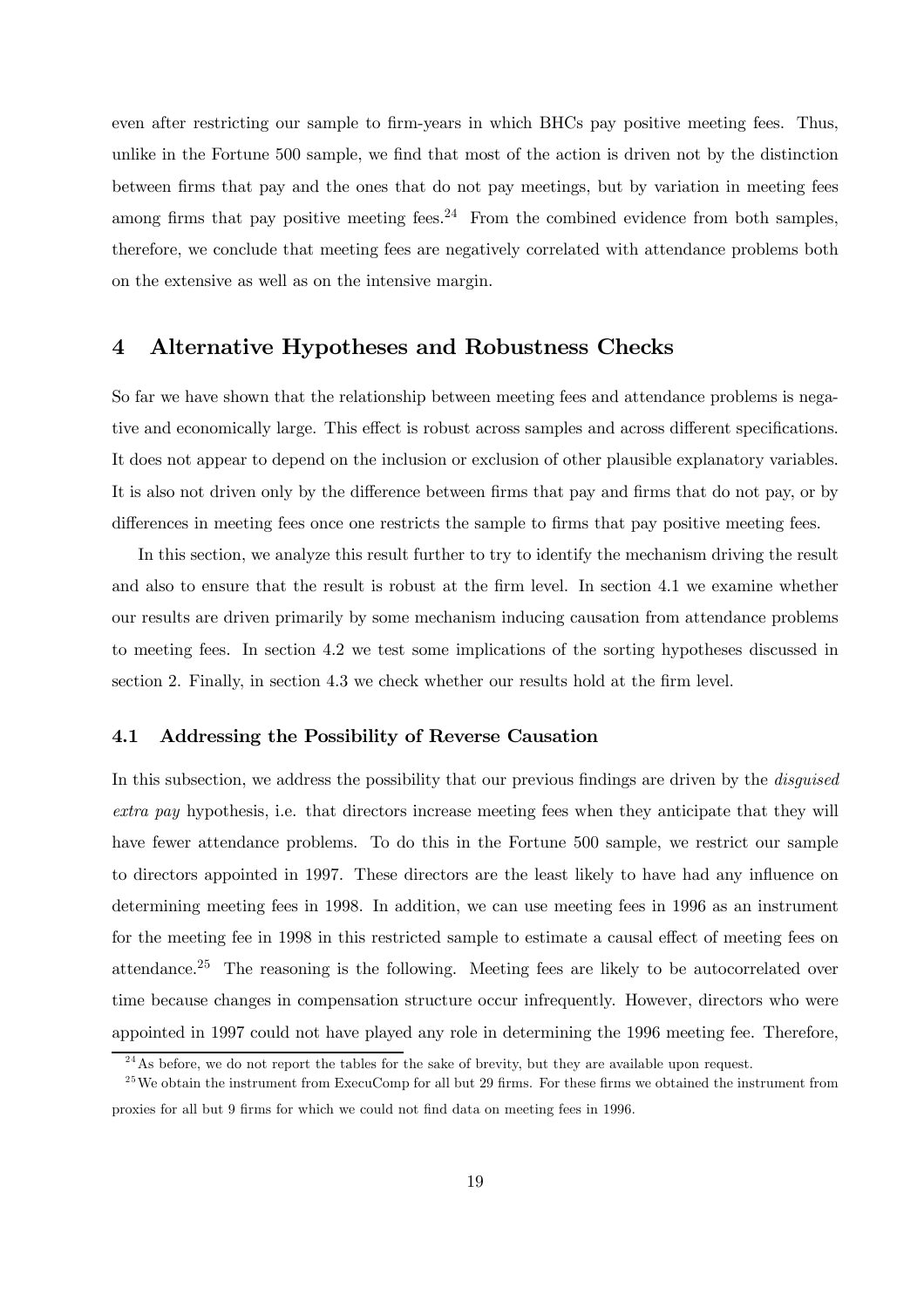the 1996 meeting fee should be a valid instrument for meeting fees in this restricted sample, i.e. it should be correlated with the 1998 meeting fee but uncorrelated with attendance problems of directors appointed in 1997 during fiscal 1998. Of course, our instrument is not valid if there is an omitted variable correlated both with meeting fees in 1996 and with the strategy for the selection of new directors in 1997, which is also related to the expected attendance patterns of these directors. Therefore, our identifying assumption requires that no such omitted variable exists. This is true if the selection of directors depends only on their observable characteristics included on the right-hand side of our regressions. We are thus assuming away the possibility of *selection on unobservables*, where unobservable (to the econometrician) characteristics of prospective directors correlated with attendance problems are observed by the board and used in the hiring decision.

When we restrict the sample in this manner, the number of usable observation drops dramatically (almost ten times). This makes it more difficult to document a result, however we believe that the results are nevertheless suggestive.

In Table 5 we report the first-stage of our two-stage procedure when we use the 1996 fee as an instrument for the 1998 meeting fee. As expected, the 1996 fee is highly correlated with the 1998 fee.26 In Table 6 we compare OLS with IV estimates in the restricted sample. From the OLS results in columns I and III, it is clear that restricting our sample to directors appointed in 1997 does not reduce the significance of our findings, despite the resulting dramatic reduction in the degrees of freedom.27 Because new directors are less likely to have an influence on setting meeting fees, this suggests that the disguised extra pay hypothesis does not completely explain the negative correlation between attendance problems and meeting fees.

Columns II and IV report our IV estimates. The effect of meeting fees on attendance problems is negative, but barely significant in column II (the  $p$ -value is 0.107). However, this drop in significance is to be expected because IV is less efficient than OLS. Perhaps more importantly, the point estimates of the marginal effects of meeting fees on attendance problems are much higher in this restricted sample than in the full sample. The IV estimates, for example, predict an effect that is roughly three times larger than the marginal effect (between -0.012 and -0.014) computed using the full sample.

Under the maintained assumption that the instruments are valid, we also used Hausman's (1978) specification test to examine whether the difference between our OLS and IV estimates of the effect of meetings fees is different from zero. We find that the differences are not statistically different

 $2<sup>6</sup>$  We do not use industry dummies in these specifications because our sample is so small.

 $27$ The tenure variable is omitted because it becomes a vector of constants by our sample construction.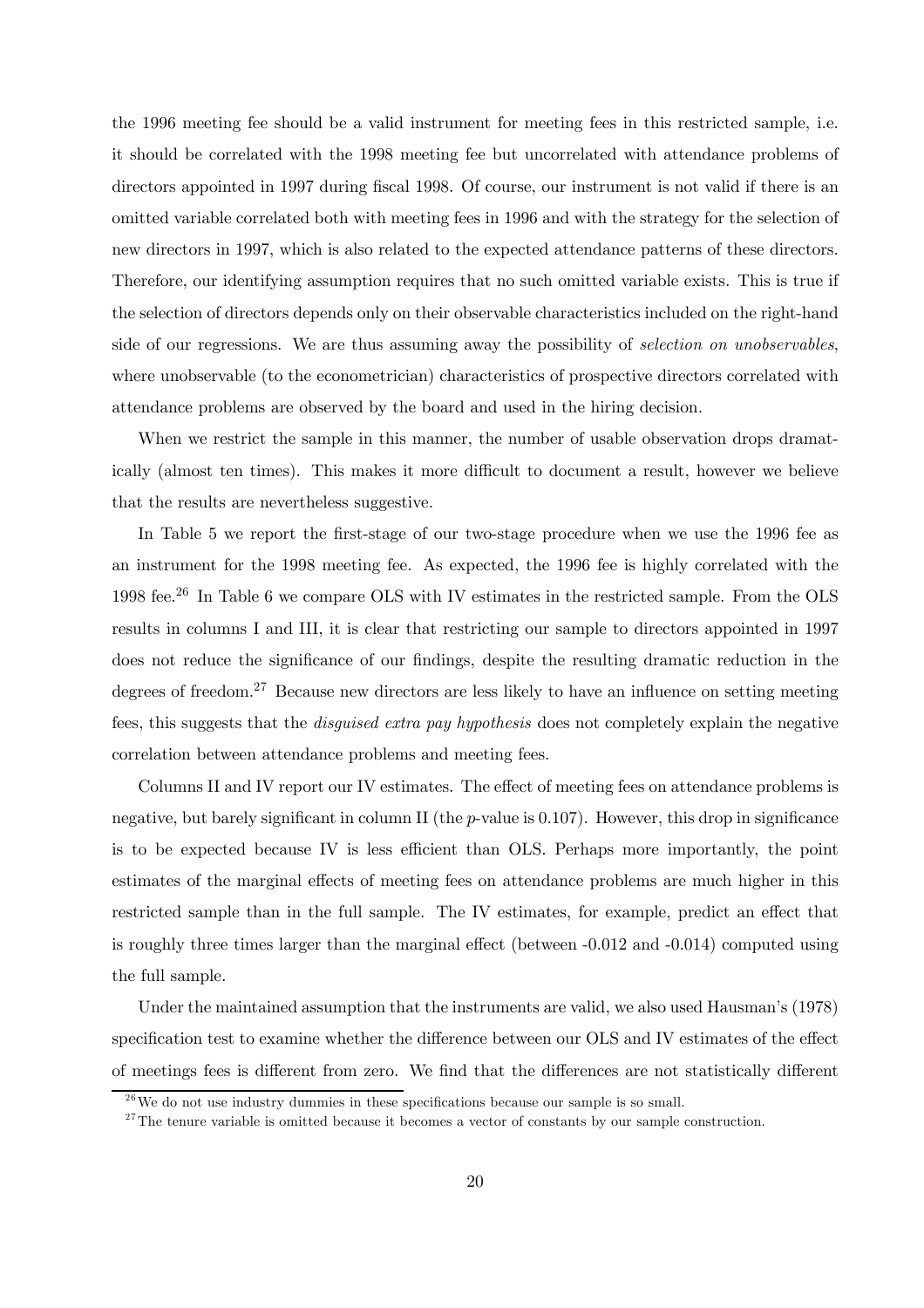from zero at any reasonable significance level.<sup>28</sup> This suggests that endogeneity problems, if they exist at all, are not severe enough to have a substantial effect on the estimated coefficients.

Our conclusion is that a good deal of the effect of meeting fees on attendance in the Fortune 500 sample operates through the attendance behavior of newly appointed directors. Although our results do not completely rule out reverse causation, they do suggest that a major part of the correlation between meeting fees and attendance problems can be explained by a causal relation running from meeting fees to attendance behavior.

We replicate the same procedure for the BHC sample in Tables 7 and 8. As we did for the Fortune 500 sample, we restrict the sample to directors whose tenure on the board in a given fiscal year is exactly one year. The instrument for meeting fees in a given fiscal year is the meeting fee two years prior. The interesting difference between Table 8 and Table 6 is that now the IV results are statistically significant while the OLS results are not. In addition, Hausman's (1978) specification test shows that the difference between the IV and OLS estimates in the first specification is statistically significant (the t-statistic is 3.57). These results and the fact that the absolute values of the IV estimates are larger than those of the OLS estimates suggests that endogeneity problems might actually be operating in the opposite direction in the BHC sample, making it harder to detect a negative effect of meeting fees on attendance problems.

## 4.2 Sorting

In section 2 we discussed the possibility of director self-selection or sorting as a possible explanation for our results. An additional implication of the sorting hypothesis is that director turnover should be positively correlated with changes in meeting fees. If some directors prefer to work for firms that pay high meeting fees while others prefer to work for firms that pay low meeting fees, when a firm changes its director compensation structure, one should expect to see some directors leaving while new ones join the board. In this section we provide a direct test of this implication using the BHC sample, by examining whether past changes in meetings fees predict director turnover.<sup>29</sup>

We use two measures of director turnover at the firm level. The first one is the number of directors who were paid for board service who joined the board in the current fiscal year, while the second one is the number of directors who were paid for board service that left the board in the following fiscal year. These two variables are highly correlated, since in many cases the net change in board size is zero.

 $28$ Test statistics and other relevant details are available upon request.

 $^{29}$ We cannot perform the same test in the Fortune 500 sample because we do not have data for different years.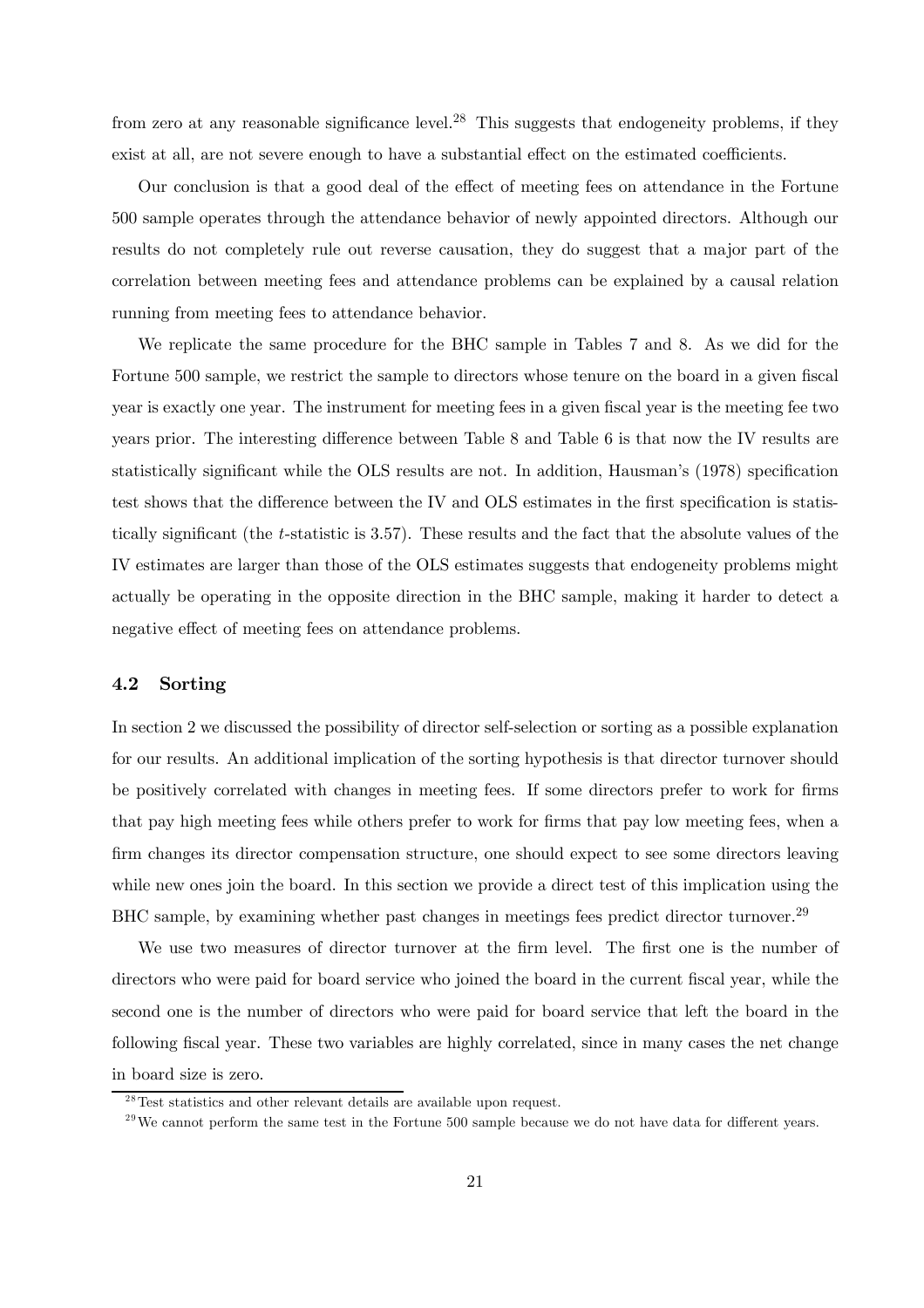We construct our main explanatory variable as follows. For each firm-year, we calculate the change in nominal meeting fees from its level in the previous year. Because both positive and negative changes in meeting fees should increase director turnover if the sorting hypothesis is true, we focus on the absolute value of these changes. Our main independent variable is the first lag of the absolute value of changes in meeting fees.

Table 9 displays the results of Poisson regressions of our measures of director turnover on our measure of meeting fee changes. We include some board and firm characteristics as controls, such as total director compensation, number of board meetings, board size, firm size, and stock return volatility. We also include two measures of past performance, lagged Tobin's Q and lagged return on assets (ROA), because it is plausible that past firm performance may affect director turnover.<sup>30</sup>

The results suggest that the main determinant of director turnover is board size, which appears reasonable. Changes in meeting fees are not good predictors of turnover. Thus, even if there is some sorting based on meeting fees, it is unlikely that it is the main mechanism driving the correlation between meeting fees and director attendance that we document in this paper.

## 4.3 Firm Level Results

In this section we perform some additional tests to check the robustness of our findings. We first replicate our Probit regressions at the firm level and then we use the number of attendance problems at the firm level as an alternative dependent variable.

In Table 10, columns I and II, we replicate the regressions in Table 2 using a firm level dummy for attendance problems as our dependent variable, i.e. this variable takes the value of 1 if there is at least one director in the firm that had attendance problems. This enables us to take advantage of additional data on directors who had attendance problems but whose names were not reported in proxies. All director characteristics are included as firm-level averages and all standard errors are adjusted for potential heteroskedasticity.

As is clear from the table, the negative correlation between meeting fees and attendance problems is economically and statistically significant. An increase of 1,000 dollars in meeting fees reduces the likelihood of a firm experiencing director attendance problems by 0.125 or 0.132, depending on the specification. The fraction of firms experiencing attendance problems in the Fortune 500 sample is 0.258. Thus, an increase in 1,000 dollars reduces attendance problems at the firm level by roughly 50%.

 $30$ Tobin's Q is defined as the ratio of the book value of assets minus the book value of equity plus the market value of equity to the book value of assets. Return on assets is defined as net income divided by the book value of assets.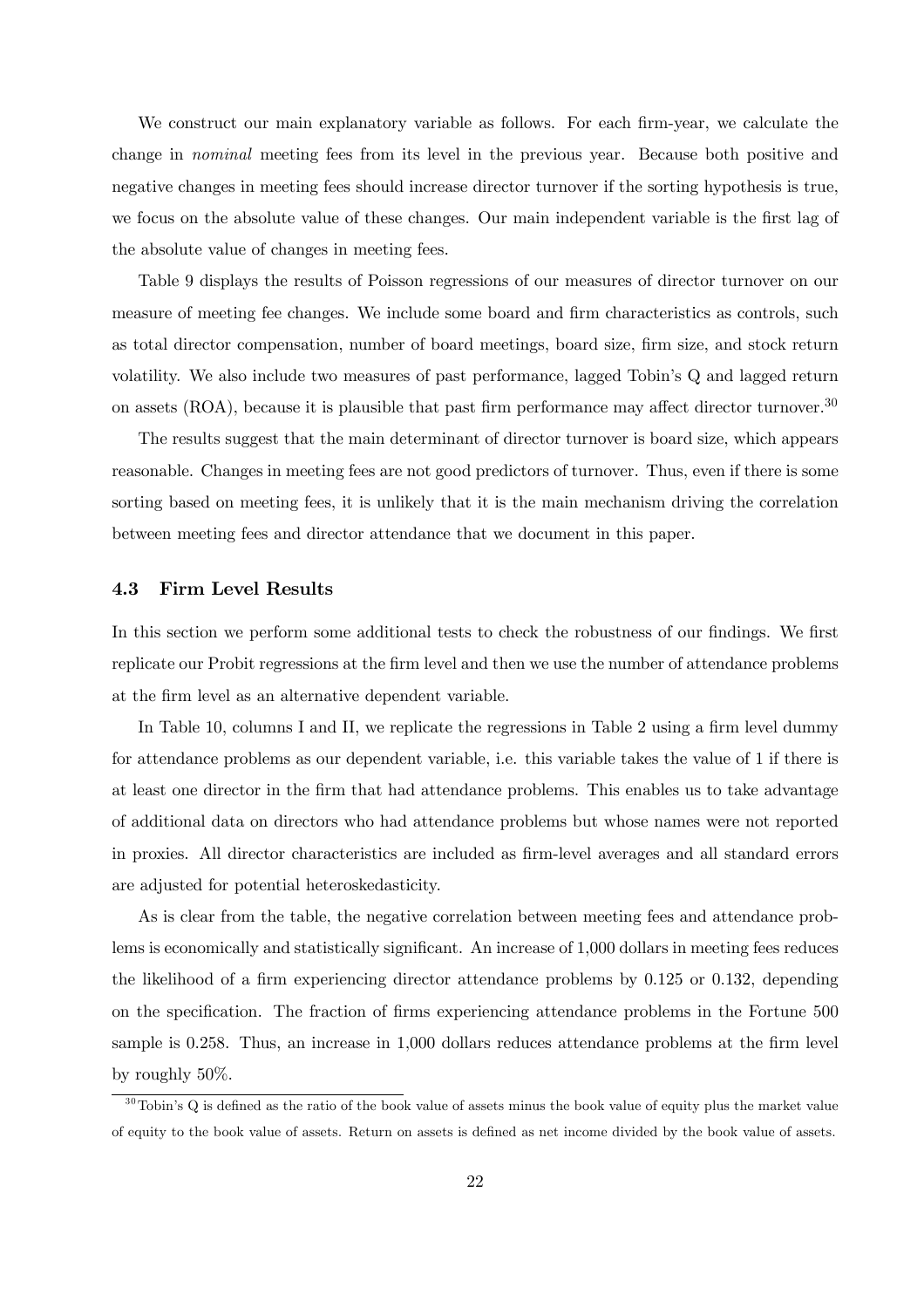To check whether our results are sensitive to how we measure attendance, we use the number of attendance problems a firm reported in its proxy as an alternative dependent variable. On average firms have 0.28 attendance problems with a standard deviation of 0.55 and a maximum of 3. Columns III and IV in Table 10 show the results of Poisson regressions using Number of Attendance Problems as our dependent variable. All specifications include 2-digit SIC code dummies and the standard errors are corrected for potential heteroskedasticity. As one can see from Columns III and IV, the results are robust to the use of this alternative dependent variable.

In Table 11 we replicate the same procedures for the BHC sample. An increase in meeting fees by \$1,000 reduces the likelihood that a BHC experiences director attendance problems by 0.126 or 0.129, depending on the specification. The fraction of BHCs experiencing attendance problems is 0.565. Thus, an increase in meeting fees by 1,000 dollars reduces attendance problems at the firm level by roughly 23%. The number of attendance problems per BHC in our sample is much higher than in the Fortune 500 sample. On average BHCs have 1.55 attendance problems with a standard deviation of 2.34 and a maximum of 15. Consistent with our previous results, the Poisson regressions of Number of Attendance Problems on meeting fees in columns III and IV show that our results are not sensitive to how we measure attendance problems.

# 5 What Does the Evidence Mean?

At this point it is useful to summarize the results of our data analysis. First, the finding that attendance problems are negatively correlated with meeting fees is robust across different samples, different specifications, and different econometric procedures. Thus we find it very unlikely that this correlation is spurious. Second, although we cannot unambiguously discard sorting or reverse causation as possible explanations for our findings, the additional evidence we have provided in the previous section gives little support to these hypotheses and favors a more direct, causal effect of meeting fees on directors' attendance behavior.

The evidence is certainly consistent with the conventional view that contingent rewards increase effort. Although many strong believers in the power of monetary incentives will find our evidence reassuring, we conjecture that even those will be somewhat surprised by such a large and robust effect induced by a relatively small reward.

The evidence is not consistent with the idea that small meeting fees crowd out directors' intrinsic motives for attending meetings. However, the cross-sectional distribution of meeting fees suggests that firms may be aware of potential crowding out effects of extremely low meeting fees: firms that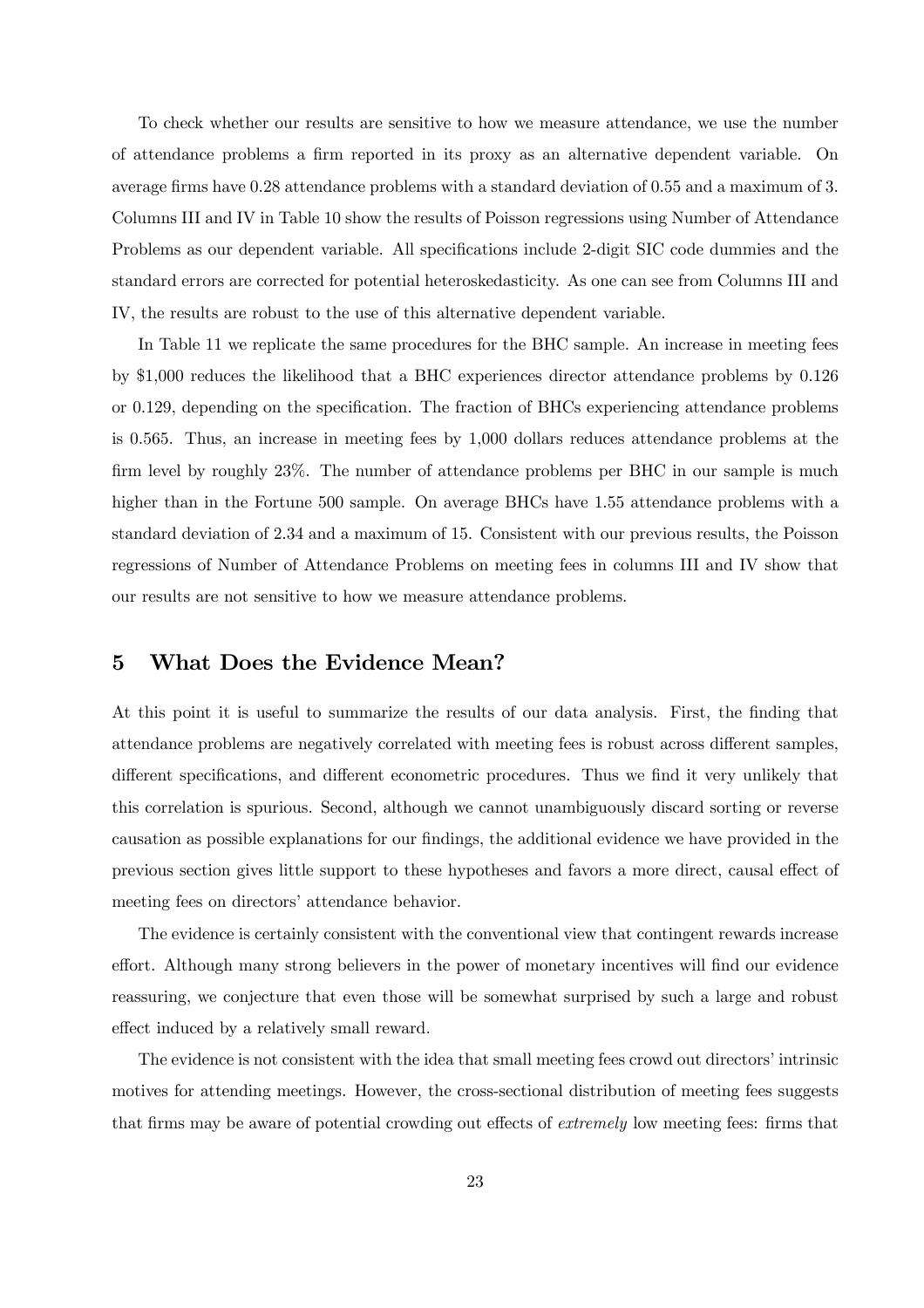pay meetings fees almost always pay at least a thousand dollars. This is an interesting example of how suppliers of incentives in the real world are not naive; they take possible behavioral responses of agents into account when designing reward structures (see Glaeser, 2003, for arguments along this line).

Although possible, we find that considerations such as gift-exchange or reciprocity norms are not leading candidates to explain our findings. One may argue that by offering meeting fees a firm may enhance directors' goodwill. This may increase directors' willingness to give more of their time to the firm. However, most firms that do not pay meeting fees pay higher cash annual retainers, which are usually enough to keep cash payments to directors roughly the same across firms that pay and the ones that do not pay meeting fees. Thus, it is not clear why directors should perceive meeting fees as a "gift." The gift-exchange hypothesis has more bite to explain the correlation between total director compensation and attendance problems. As in efficiency wage theories, directors should provide more effort if paid more. The relationship between total compensation (not including meeting fees) and attendance problems is indeed negative in most of our specifications, but this effect is not always statistically significant.

Reciprocity norms would also imply that directors may want to "punish" firms that do not pay fees. Since their total cash pay is roughly the same in firms that pay and those that do not pay meeting fees, it seems unlikely that directors should be revengeful towards firms that are not paying them any less than others. As we will show in the next section, firms that do not pay meeting fees actually pay their directors significantly more. Thus, if anything, it appears that meeting fees are negatively correlated with "gifts" offered to directors.

We believe that a more reasonable explanation for the robust effect of meeting fees on attendance is that, on top of the direct incentive effect of meeting fees, meeting fees also convey information to directors. This is important because there is a lot of heterogeneity in the criteria used by boards to evaluate the individual performance of directors (Conger, Finegold, and Lawler, 2000). For the sake of the argument, assume that there are only two types of boards: "tough" boards value director attendance, while "soft" boards do not care if directors attend at all. When a newly appointed director joins a new board, at first he or she does not know the exact type of the board. Thus, when facing a compensation schedule that provides pay for attendance, the director rationally assumes that he or she is sitting at a tough board. Boards that pay low or no meeting fees signal that they are soft, i.e. they do not care about attendance.<sup>31</sup>

<sup>&</sup>lt;sup>31</sup> Recent papers that stress the informational content of external rewards (Gneezy and Rustichini, 2000a,b; Benabou and Tirole, 2003) emphasize the negative effects of external rewards on motivation. In the models of Benabou and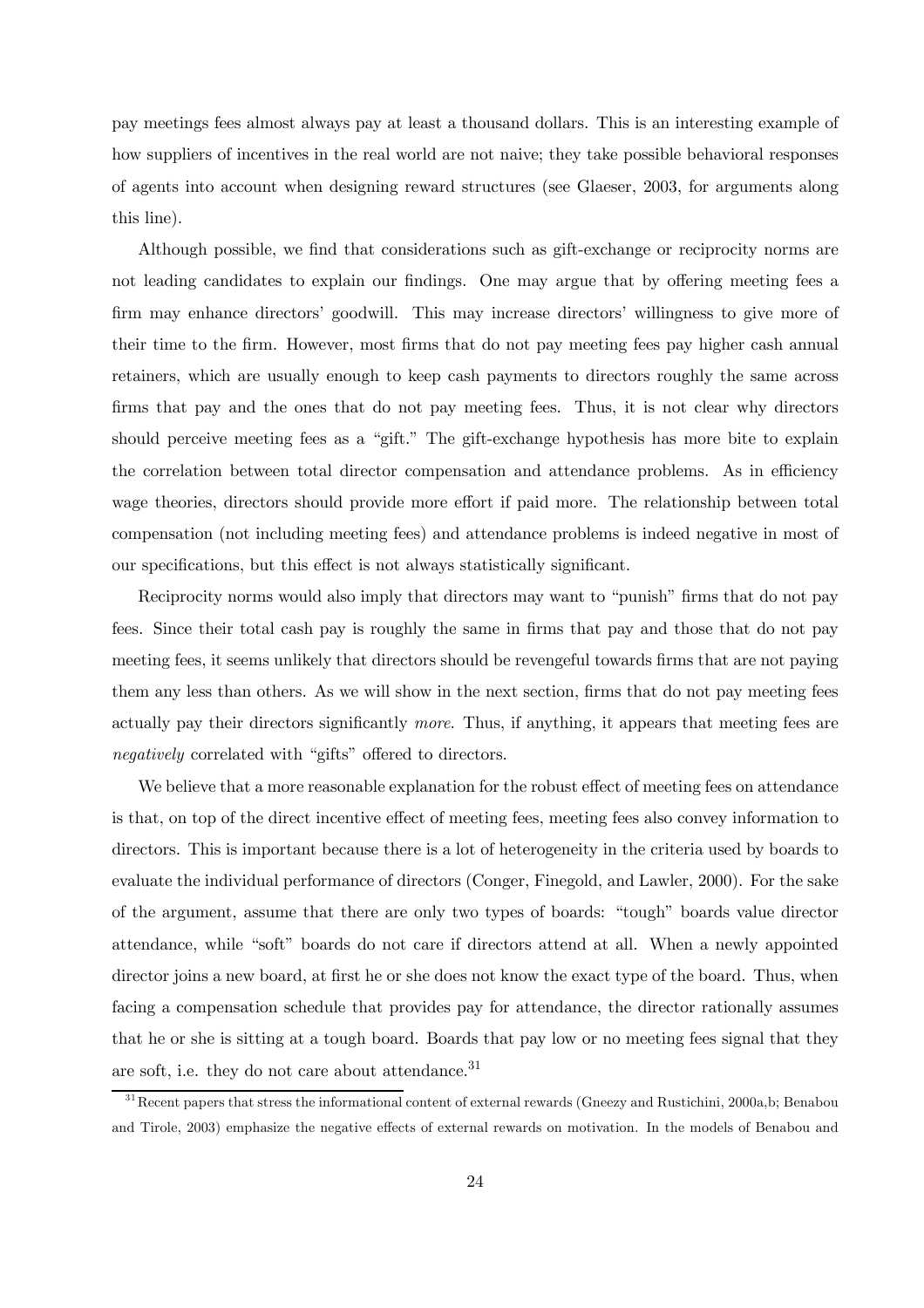An additional implication of this signaling argument is that the behavior of newly appointed directors should be more sensitive to meeting fees, because new directors have the least information about the board's internal practices concerning the evaluation of directors. The evidence in section 4.1 is consistent with this hypothesis. In addition, if boards vary in their intensities in monitoring directors, one should expect to see firms that do not pay meeting fees adopt other "soft" practices towards directors. In the next section, we show that firms that do not pay meeting fees pay higher total compensation to directors, a finding that is consistent with the idea that some firms are more generous to directors than others.

Regardless of whether directors attend meetings in order to earn money or to respond to firms' signals, the practical implications of our findings concerning the ability of compensation structures to motivate directors are basically the same. If directors only care about money, our evidence suggests that modest financial rewards can motivate even high net-worth individuals. Thus, proposals to align shareholders' and directors' incentives by means of stock-based compensation have merit even when the amounts involved are small.<sup>32</sup> On the other hand, if directors respond to meeting fees because of their informational content, then it is reasonable to expect that boards can use the structure of director compensation to send other signals as well. For example, if directors are unsure about how much focus they should put on shareholder value maximization, firms with more external pressures that place more weight on shareholder value may signal their type with more stock-based compensation to directors. If directors interpret the signals correctly, even small grants of shares and options may change the mindset of directors.

# 6 Firm Behavior

Our findings raise many interesting questions. Are there ways of inducing director attendance other than meeting fees? Are directors punished for not attending meetings? Does attendance matter at all? What are the differences between firms that pay and the ones that do not pay meeting fees? Are some firms just missing the boat? In this section we provide some evidence concerning all of the above these questions.

Tirole (2003), it is possible that the informational effect of monetary rewards reinforces the direct incentive effect, but this point plays only a secondary role in their paper.

 $32$ Yermack (2003) provides evidence that the financial incentives directors face actually appear quite large. Our results complement his by suggesting that these incentives also appear to be effective.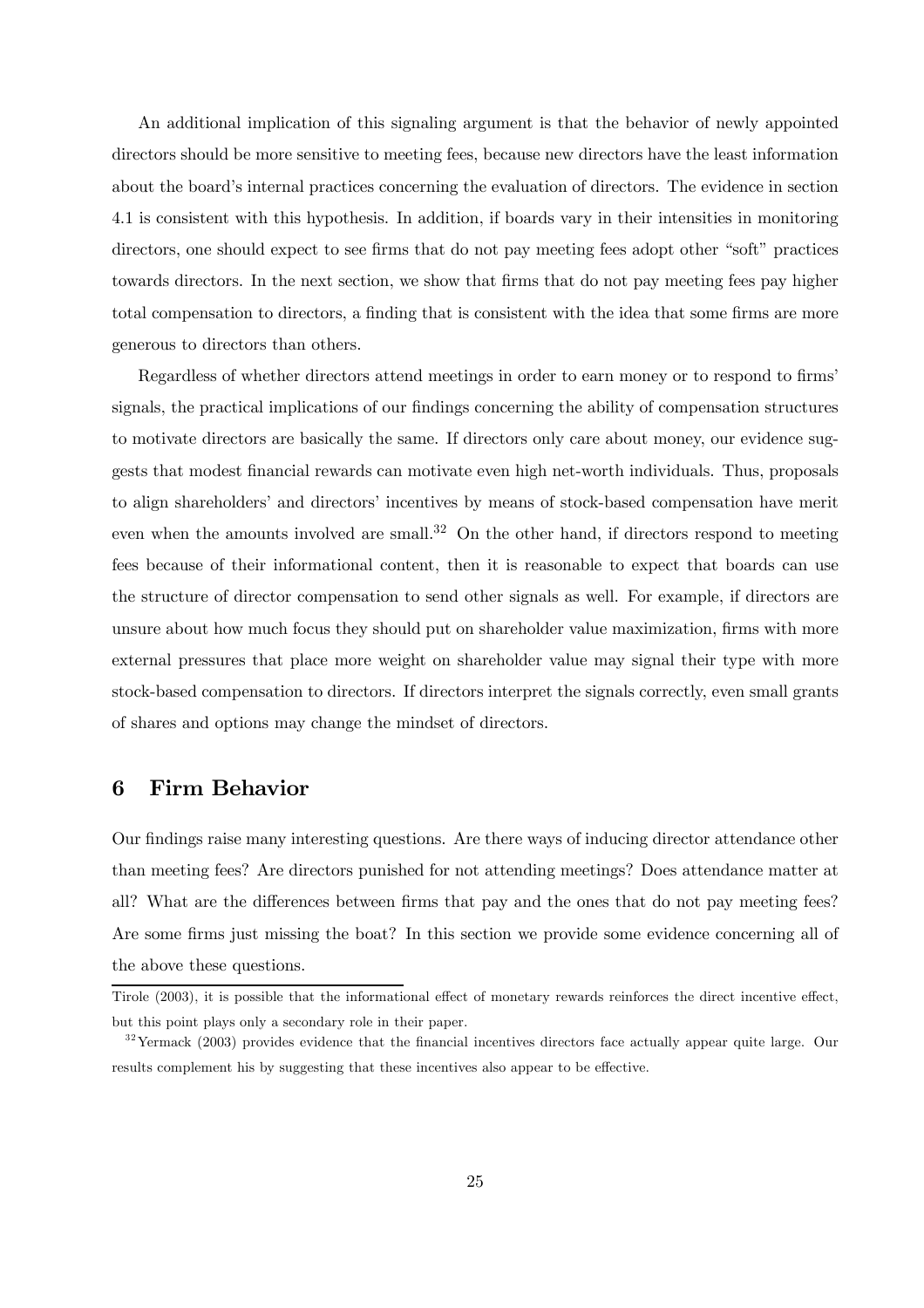#### 6.1 Attendance and Director Turnover

We first look at whether problem directors are less likely to be retained. It might be that retention decisions are more than sufficient to discipline directors who have recurrent attendance problems, thus firms using this form of sanctioning would not need to pay meeting fees. Consistent with this view, Conger, Finegold, and Lawler (2000) advise boards to use the number of meetings a director has attended as one of the main objective criteria in evaluating individual directors.

To test this hypothesis, we first construct a measure of "problem directors." Using the BHC sample, we construct the variable Number of Past Attendance Problems, which is the number of times a director was named as having attendance problems up to and including the current fiscal year. Because we want to focus on retention decisions at the director level, we also want to use a variable that measures the relative importance of each director on the board. Some directors play a more active role in the boardroom, thus they are less likely to have attendance problems and to be replaced. We use a dummy variable indicating whether a given director is the chairman of a board committee as a proxy for his/her relative importance on the board.

In Table 12 we report the Probit estimates of the probability that a director departs from the board in the following fiscal year as a function of the number of past attendance problems and other director, board, and firm characteristics. It is clear from the table that the main predictors of director departures are directors' importance (proxied by the committee chairman variable), age, retirement status, and board size, all of which enter with the expected signs. Past attendance problems do not appear to have any significant effect on the likelihood of director departures, suggesting that retention decisions are not a means of disciplining directors with poor attendance records.

These last results are consistent with the conventional wisdom that evaluations of individual directors are extremely rare (Conger, Finegold, and Lawler, 2000). Because the promise to punish directors when they have many attendance problems may be hard to enforce ex post, committing to pay meeting fees ex ante may be a more effective and impersonal way of credibly punishing directors for poor attendance records.

## 6.2 Meeting Fees and Firm Characteristics

In the Fortune 500 sample, roughly 20% of the firms never pay meeting fees. This is surprising since meeting fees appear to be an inexpensive and credible means of improving outside director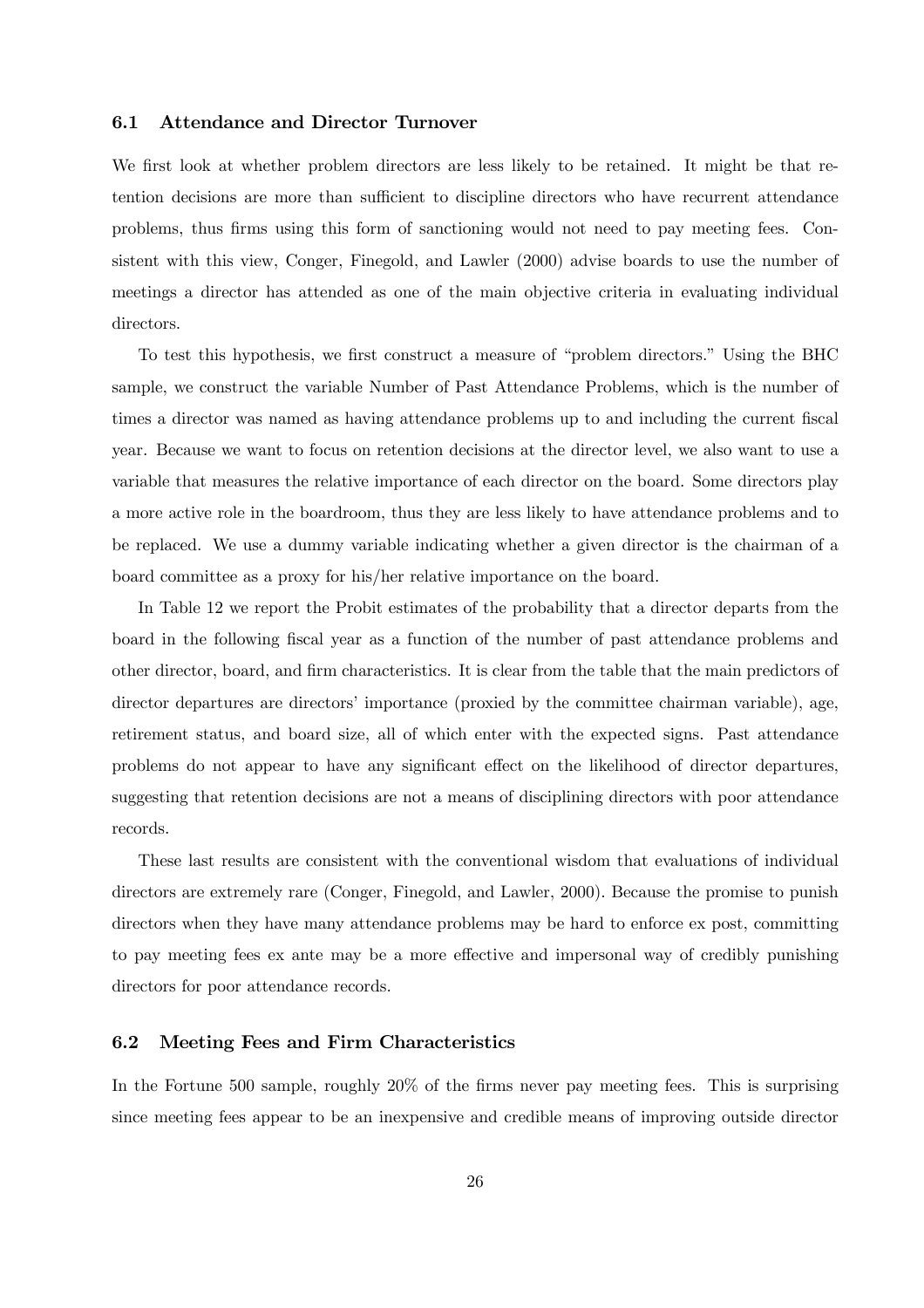attendance at meetings. In Table 13 we therefore analyze whether there are any systematic differences between firms that pay meeting fees and firms that do not. In panel A of Table 13 we provide summary statistics for the two subsamples of our Fortune 500 data set: the firms that pay a positive meeting fee and the firms that do not. To facilitate the comparison we restrict our sample to the set of firms for which we have complete data. The results are striking. There appears to be no economically significant difference in mean firm characteristics between firms that pay and the ones that do not. On average they are of roughly the same size, they display very similar stock return volatilities, and are almost identically distributed across industries (industry dummies are not shown in the table for the sake of brevity). There are also no significant differences in firm performance across the two subsamples: while return on assets appears to be slightly higher in firms that pay meeting fees, Tobin's Q appears to be slightly higher in firms that do not pay. However, neither of these differences appears economically important.

One could conjecture that the types of directors who work for each type of firm may differ systematically. However, this does not appear to be the case. Directors in both groups of firms are similar in all observable aspects we study: number of other directorships, tenure, age, gender, and retirement status. Mean board size and the number of board meetings are also virtually the same. Thus, there appears to be no difference between the means of the two samples, with two exceptions. First, as we have shown before, attendance records are considerably worse in the sample of firms that do not pay meetings fees. Among those firms, 42.4% experienced attendance problems, while only 22.0% of the firms that paid meeting fees had directors with severe attendance problems.<sup>33</sup> Second, total director compensation is substantially larger in the sample of firms that do not pay meeting fees: Firms that do not pay meeting fees pay their directors on average \$143,612.00, while firms that pay meeting fees pay their directors \$104.085,00 (assuming that directors attend all meetings), a difference of \$39,527.00.

If we perform the same comparison in the BHC sample (Panel B), we see the same pattern: most variables appear to be very similar across the two samples, while attendance problems are again higher in the sample of firms that do not pay meeting fees. The difference is that now total director compensation looks very similar in the two samples, with firms that pay meeting fees paying \$6,818.00 more than the ones that don't pay fees. However, as we have discussed in the data description section, due to the special nature of bank holding companies' boards, we can

<sup>&</sup>lt;sup>33</sup>Our analysis here illustrates further that our main results do not depend on the specific econometric procedures or control variables we use: the results are evident even from simple comparisons of means between a sample of firms that pay meeting fees and a sample of firms that do not pay meeting fees.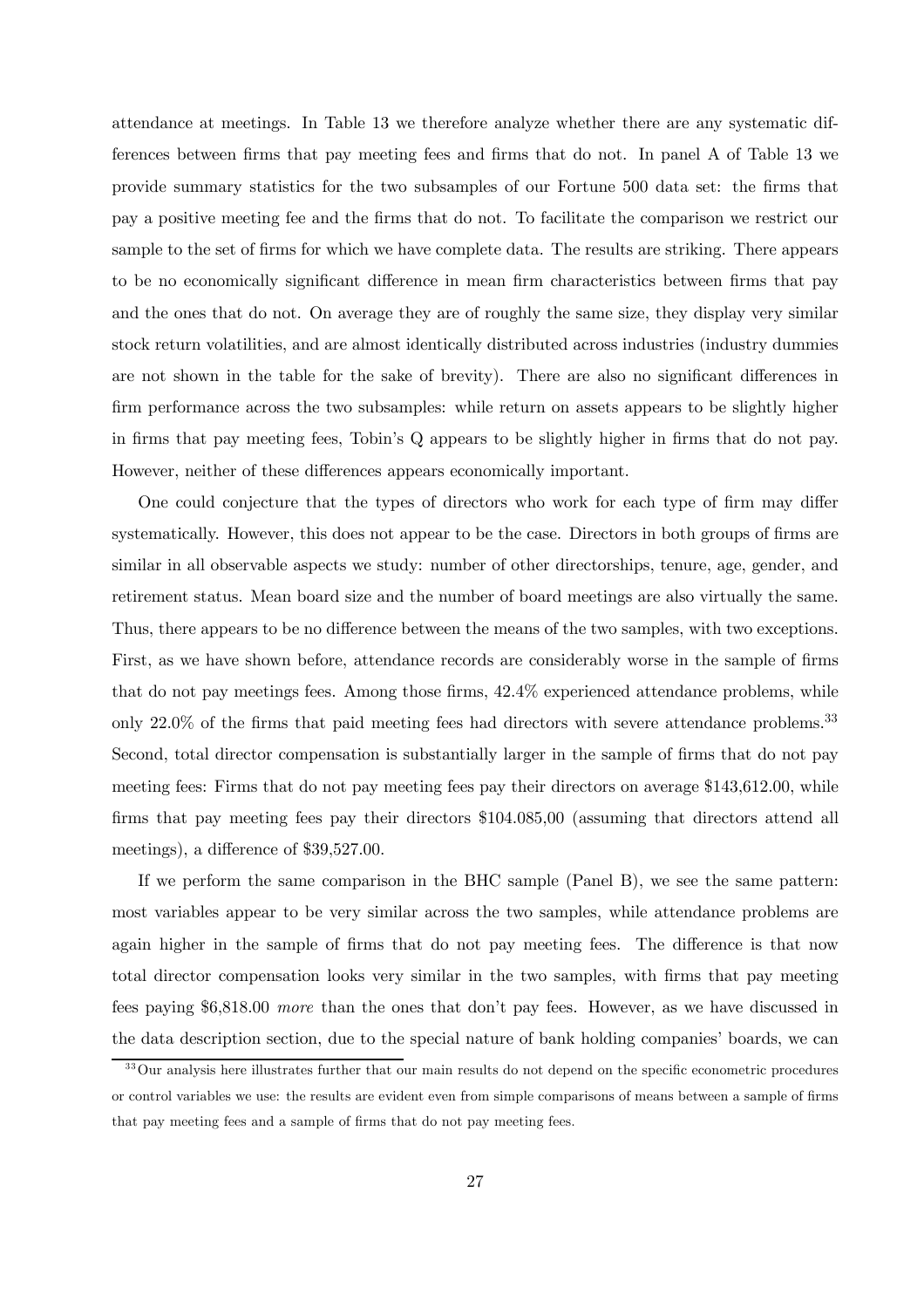be much less confident about the accuracy of these numbers, since most BHC directors will also be compensated for sitting on subsidiaries' boards. With this caveat in mind, our best estimate suggests that there is at most a small premium for directors who sit on BHC boards that pay meeting fees. This small premium could be easily rationalized as compensation for the fact that those directors have fewer attendance problems.

But it is difficult to rationalize an almost 40,000 dollar premium per director in Fortune 500 firms that do not pay meeting fees. These directors have the same observable characteristics and work for the same types of firms. In addition the firms in the two samples pay roughly the same amount of cash compensation (annual retainer plus meeting fees, if any), thus the larger total values received by directors in firms that do not pay meeting fees cannot be justified as compensation for larger risk exposure. Finally, and most importantly, they do not appear to noticeably improve the performance of their firms.

One possible explanation for the difference in pay across subsamples is that firms that do not pay meeting fees appear to be slightly larger than the ones that do not (around 15% larger when size is measured in the dollar value of assets), and it is well known that larger firms pay higher salaries. Thus, although the difference in firm sizes between the two samples does not appear large, it could be that the pay-size sensitivities are so large that small size differences would be sufficient to explain most of the 40,000 dollar difference in director pay between the two samples. To test this hypothesis, we estimate pay-size sensitivities in our data using many different specifications. We find that differences in firm size between the two samples can explain differences in director compensation of at most 3,000 dollars.34

It appears, therefore, that directors of firms that do not pay meeting fees are paid more for doing *less*. A benign explanation for this fact is that directors of firms that do not pay meeting fees have better unobservable characteristics. However, it is hard to understand why these better qualities are not reflected in firm valuations and why they should be correlated with meeting fees.

We believe that a more reasonable explanation is as follows. The relative discretion boards have with respect to their own compensation structures is likely to vary across firms. In boards in which directors are less constrained by external forces, directors are likely to pay themselves more. Everything else constant, directors also prefer fixed annual retainers over meetings fees, because annual retainers come with no strings attached and give directors more flexibility in deciding which meetings to attend. Therefore, in firms with fewer checks on directors, director pay is higher and meetings fees are not used.

 $34$ Again, we do not report the tables for the sake of brevity. They are available upon request.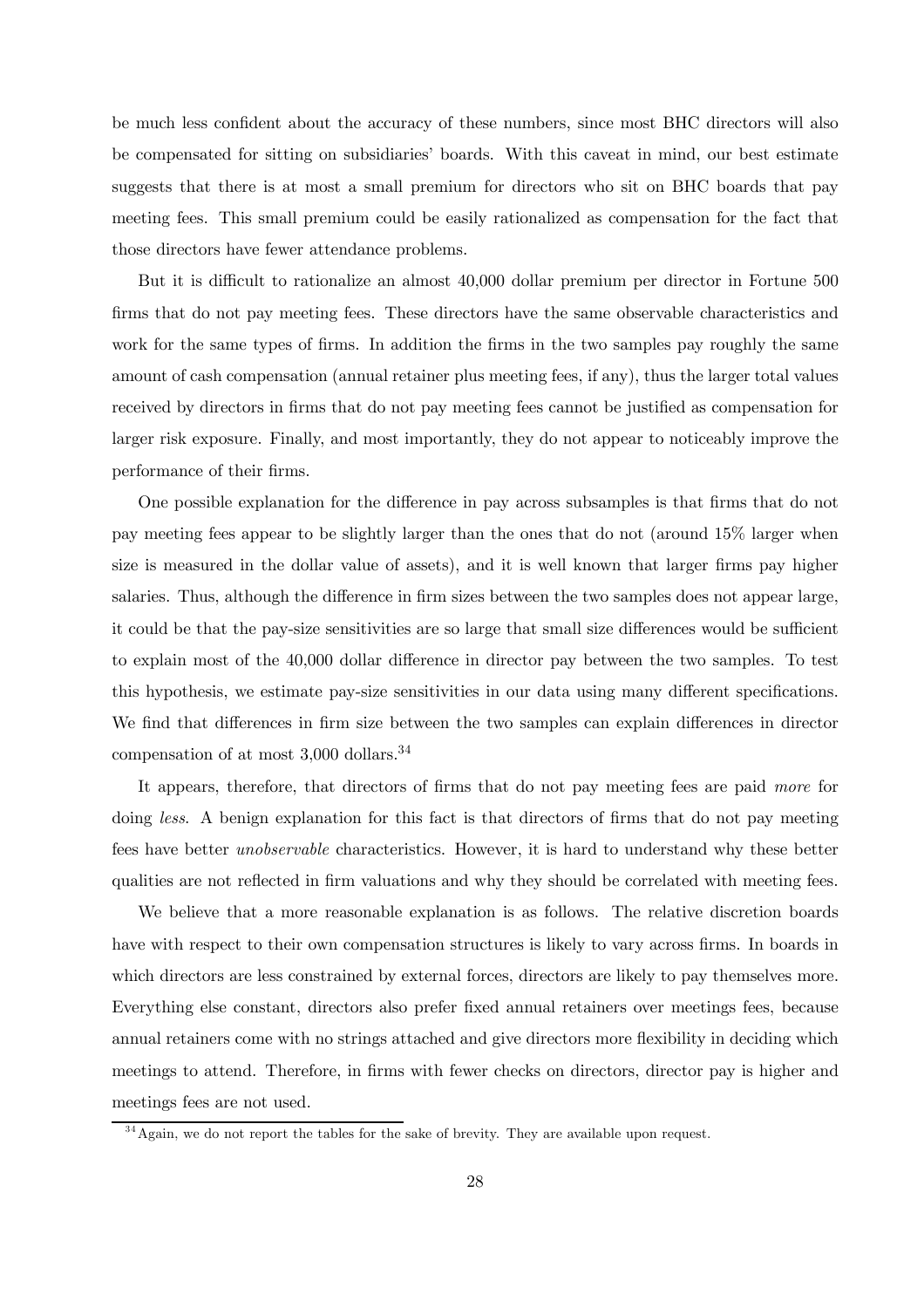Why doesn't excessive director compensation appear to reduce firm value? One explanation could be that director compensation is such a small fraction of firms' overall costs that overpaying directors is an almost negligible inefficiency. However, this should not be an excuse for some firms to overpay directors that appear to be doing less than their counterparts in firms in which director pay is lower. In general, we cannot provide a clear answer to the question of whether director compensation or board attendance affect firm value because we cannot observe the relevant counterfactuals. It is reasonable to expect that in firms that are performing well, directors are less likely to face opposition to raises in their own compensation. Thus, we cannot rule out the possibility that firms that overpay their directors perform worse than they would have if they had the same type of compensation structures as other firms.

## 6.3 Trends in Director Compensation

In our Fortune 500 sample, roughly 20% of the firms did not pay any meeting fees in 1998. In 1992, the earliest year we can obtain data for from ExecuComp, only 13.79% of the firms for which we have data for both 1992 and 1998 did not pay meeting fees. Thus, many more firms chose to eliminate meeting fees than to introduce them between 1992 and 1998.<sup>35</sup> A similar pattern is present in the BHC sample. From 1986 to 1999, five firms chose to eliminate meeting fees, while there was no change in the opposite direction.

What happens when firms eliminate meeting fees? Although it is difficult to generalize from the five BHCs for which we have detailed data on compensation structure changes, we believe that the evidence we present here is still suggestive. One BHC, Bank One, eliminated meeting fees as the result of a change in compensation structure induced by a merger. The other four eliminated meeting fees for no specific reason. In all four of these cases there was a substantial increase in directors' total compensation levels. Among these four banks, two (Regions Financial and Wachovia) increased total cash compensation of directors substantially at the same time that they eliminated meeting fees. In both of these banks, there was no stock-based compensation for directors, neither before nor after the change. Northern Trust increased both cash and stock-based compensation at the same time as it eliminated meeting fees. Finally, Comerica reduced cash compensation by \$2,671 but increased stock-based compensation by \$32,023.

We find these results particularly illuminating because in the BHC sample we found no evidence that firms that do not pay meeting fees pay more total compensation. If we look only at the BHCs

 $35$  Between 1992 and 1998, 27 firms eliminated meeting fees, while 11 introduced them.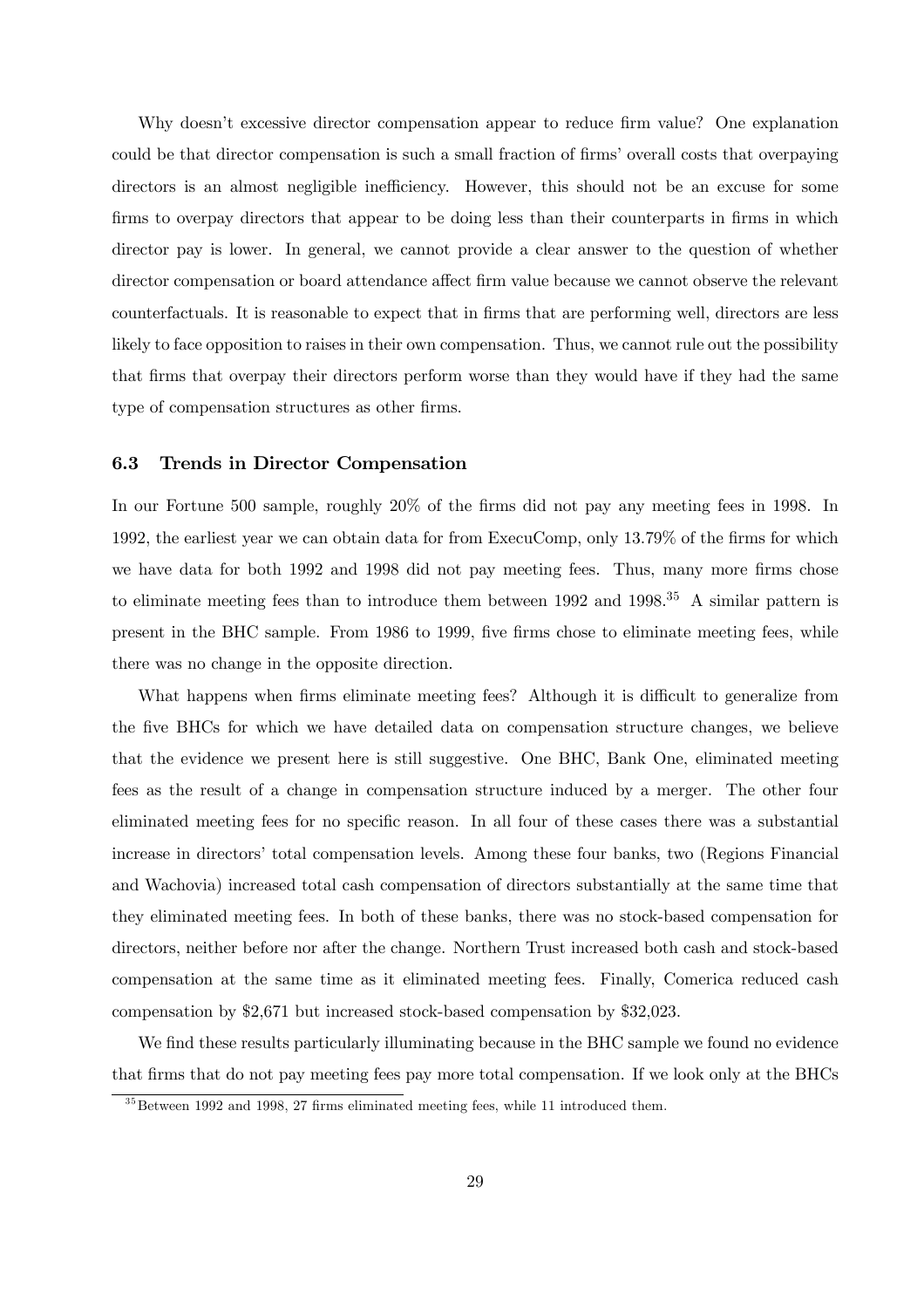that shift from paying to not paying meeting fees, we find the same pattern we observed in the Fortune 500 sample, namely that the absence of meeting fees is associated with an increase in total director compensation. This suggests that as the environment becomes more friendly to directors in some firms, boards choose both to eliminate meeting fees and to increase total director pay.

# 7 Final Remarks

Virtually all practical recommendations one encounters in normative analyses of corporate governance issues are based on implicit assumptions about how directors and executives will respond to certain types of incentive structures. In many cases, these assumptions are not based on empirical evidence. Instead, they are either justified as common sense or have their origins in the analyst's introspection. For example, Austin (1989) suggests that "directors should be paid by the year, not by the meeting" (p. 129). He argues that meeting fees have detrimental effects on director behavior, such as, for example, inducing the board to schedule more meetings than necessary. He also suggests that incentives for attendance are more properly provided by retention decisions. The evidence in this paper provides no support for any of his claims. Firms that pay meeting fees do not schedule more board meetings than ones that do not pay meeting fees. Directors who have attendance problems are not denied renomination. Most importantly, meeting fees appear to be correlated with good governance: directors appear to perform the same duties for less pay. Given the evidence in this paper, it is hard to justify the elimination of meeting fees as a sound governance practice.

We believe that the empirical regularity we document in this paper, that directors have fewer attendance problems when board meeting fees are higher, is important for several reasons. First, to our knowledge this is the first direct evidence that corporate directors respond to compensation contracts in the way that they are assumed to. Second, since the magnitudes of board meeting fees are arguably small relative to the wealth of most Fortune 500 directors, many of them top executives in other firms, our results suggest that members of top management teams may be sufficiently responsive to financial incentives to justify the attention the debate on governance gives to executive compensation. Thus our results may be useful for understanding executive compensation contracts in general.

To date little has been written on the motivations of directors and top executives. One reason for this is that it is difficult to measure their responses to contracts. In order to examine whether contracts provide the incentives they are assumed to, one needs data on contracts and agents'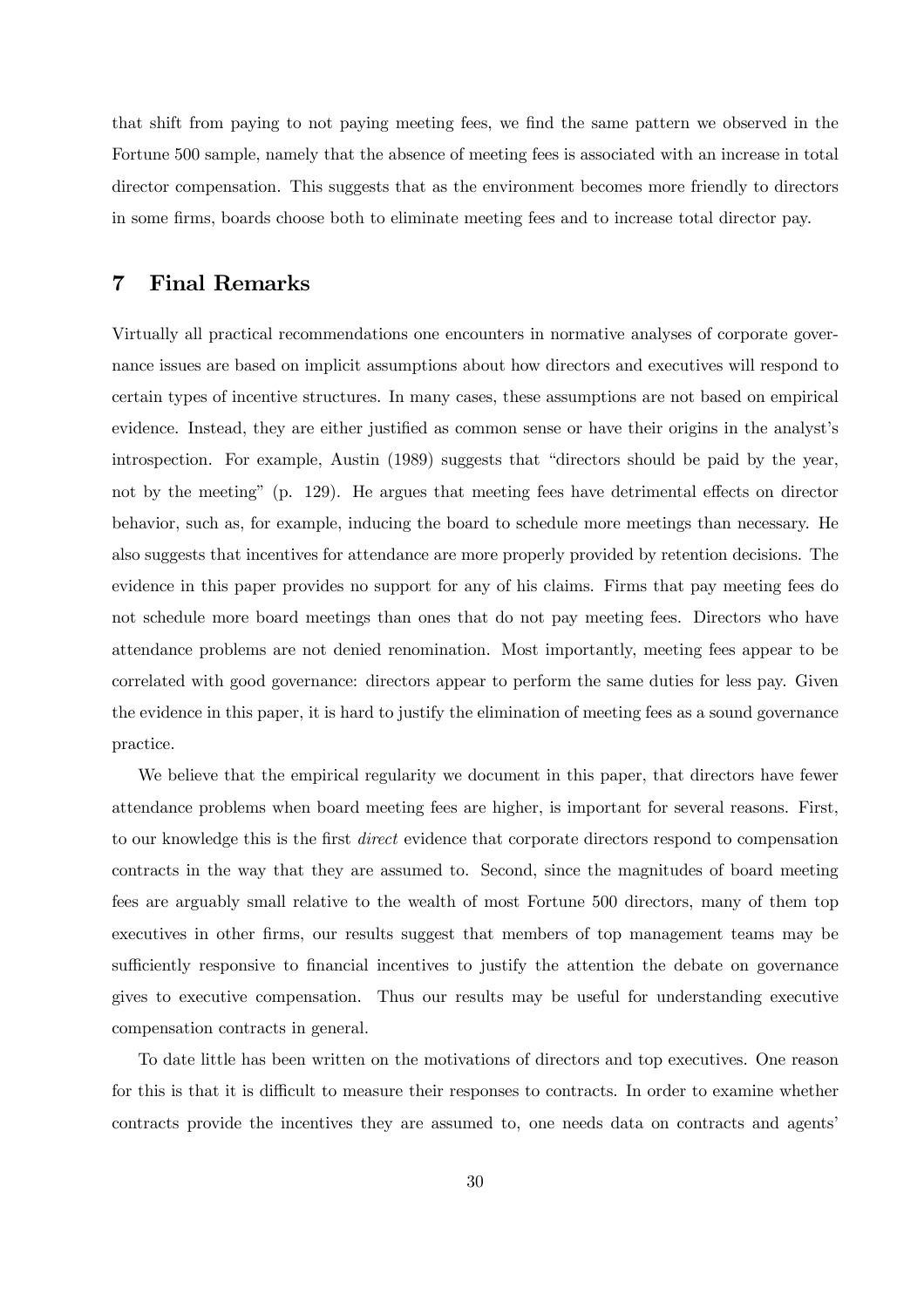actions or inputs, preferably at the individual level. Because directors' and managers' actions are usually not directly observable by empiricists, studies that focus on the provision of variable pay and its effects on firm *outcomes*, such as financial or accounting measures of performance, or firm policies, such as investment and capital structure, provide at best a very indirect test of whether directors' and managers' behaviors are affected by variable pay. Our data provide us with a unique opportunity to directly link part of the amount of variable pay directors receive (meeting fees) to directors' choices of inputs (attendance at meetings).

Finally, our results also add to the literature testing whether incentives matter. Our paper complements previous studies that have found that the provision of financial incentives in firms affect performance (e.g. Lazear, 2000; Knez and Simester, 2001; see Prendergast, 1999, for a survey) in several ways. First, most papers in this literature have examined this issue for workers at lower levels in corporate hierarchies for whom financial incentives might be expected to be stronger. Second, most of these papers have examined changes in *output* in response to performance pay.<sup>36</sup> In contrast, we are able to document that *inputs* change in response to variable pay, i.e. that directors attend more meetings as board meeting fees increase.

# References

- [1] Adams, R. and H. Mehran, "Is Corporate Governance Different for Bank Holding Companies?" Economic Policy Review, 2003, 9 (1), 123-142
- [2] Aggarwal, R. K. and A. A. Samwick, "The Other Side of the Trade-off: The Impact of Risk on Executive Compensation," Journal of Political Economy, 1999, 107 (1), 65-105.
- [3] Austin, D., "Board of Director Compensation," in Inside the Board Room, Austin, D., ed. (Dow-Jones Irwin, Illinois, 1989), 127-131.
- [4] Becher, D., T. Campbell, and M. Frye, "Incentive Compensation for Bank Directors: The Impact of Deregulation," 2002, forthcoming Journal of Business.
- [5] Bénabou, R., and J. Tirole, "Intrinsic and Extrinsic Motivation," Review of Economic Studies, 2003, 70, 489-520.

<sup>&</sup>lt;sup>36</sup>An exception is Foster and Rosenzweig (1994) who find that agricultural workers in the Philippines who are on piece rates lose more weight than those on fixed salaries.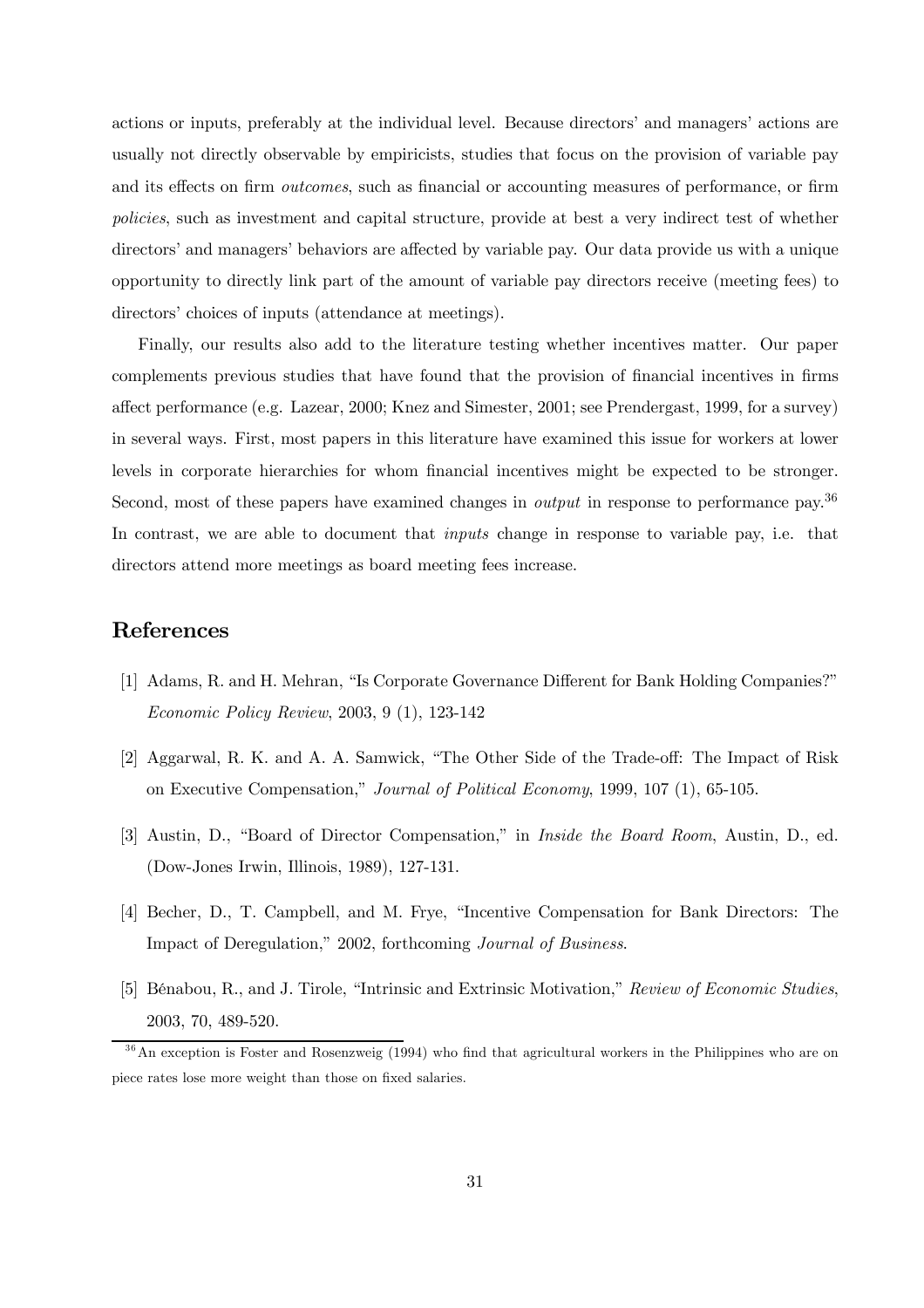- [6] Brick, I., O. Palmon and J. Wald, "CEO Compensation, Director Compensation and Firm Performance: Evidence of Cronyism," working paper, Rutgers University, 2002.
- [7] Conger, J. A., D. Finegold, and E. E. Lawler III, "Appraising Boardroom Performance," Harvard Business Review on Corporate Governance, Harvard Business School Press, 2000.
- [8] Deci, E., "Effects of Externally Mediated Rewards on Intrinsic Motivation," Journal of Personality and Social Psychology, 1971, 18, 105-115.
- [9] Ellingsen, T., and M. Johannesson, "Time Is Not Money," working paper, 2003, Stockholm School of Economics.
- [10] Fehr, E., S. Gacher, and G. Kirchsteiger, "Reciprocity as a Contract Enforcement Device," Econometrica, 1996, 65, 833-860.
- [11] Ferris, S., M. Jagannathan and A. Pritchard, "Too Busy to Mind the Business? Monitoring by Directors with Multiple Board Appointments," Journal of Finance, 2003, 58 (3), 1087 - 1112.
- [12] Foster, A. and M. Rosenzweig, "A Test for Moral Hazard in the Labor Market: Contractual Arrangements, Effort and Health," Review of Economics and Statistics, 1994, 76, 213-227.
- [13] Frey, B. S., and R. Jegen, "Motivation Crowding Theory: A Survey of Empirical Evidence," Journal of Economic Surveys, 2001, 15, 589-611.
- [14] Funk, P., "Is There a Preference Shaping Effect of Law? An Empirical Analysis of the Effect of Mandatory Voting Laws on Voting Behavior," working paper, U. of Basel, 2003.
- [15] Glaeser, E. L., 2003, "Psychology and the Market," NBER working paper 10203, December.
- [16] Gneezy, U., and A. Rustichini, "A Fine is a Price," Journal of Legal Studies, 2000a, 29, 1-17.
- [17] Gneezy, U., and A. Rustichini, "Pay Enough or don't Pay at All," Quarterly Journal of Economics, 2000b, 791-810.
- [18] Hall, B. J., and J. B. Liebman, "Are CEOs Really Paid Like Bureaucrats?" Quarterly Journal of Economics, 1998, 653-691.
- [19] Hall, B. J., and K. J. Murphy, "Stock Options for Undiversified Executives," Journal of Ac*counting*  $\&\ Economics, 2002, 33 (1), 3-42.$
- [20] Hausman, J. A., "Specification Tests in Econometrics," Econometrica, 1978, 46, 1251-1271.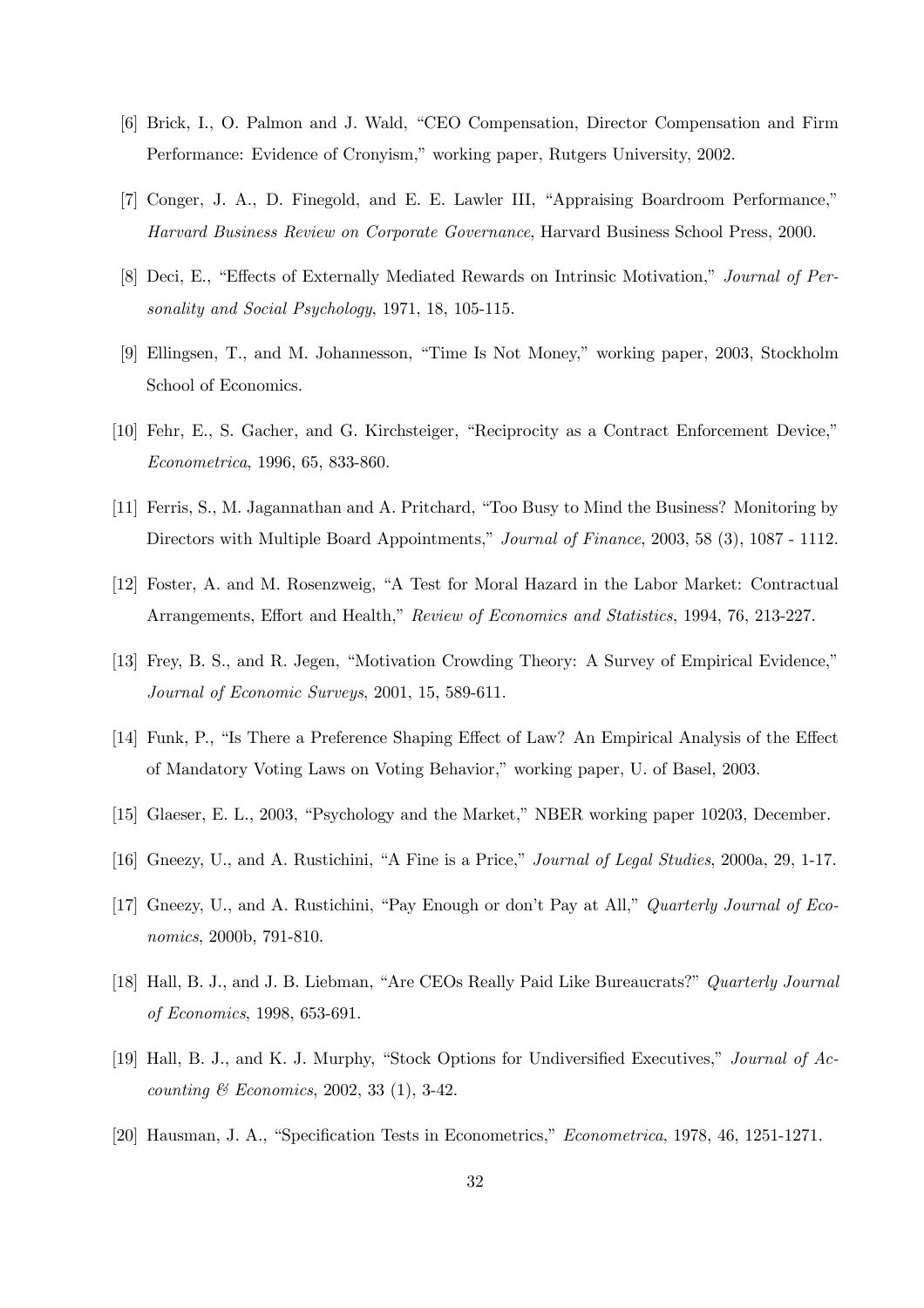- [21] Himmelberg, C., G. Hubbard, and D. Palia, "Understanding the Determinants of Managerial Ownership and the Link between Ownership and Performance," Journal of Financial Economics, 1999, 53, 353-384.
- [22] Jensen, M.C., and K. J. Murphy, "Performance Pay and Top-Management Incentives," Journal of Political Economy, 1990, 98 (2), 225-264.
- [23] Haubrich, J., "Risk Aversion, Performance Pay, and the Principal-Agent Problem," Journal of Political Economy, 1994, 102 (2), 258-276.
- [24] Knez, M., and D. Simester, "Firm-Wide Incentives and Mutual Monitoring at Continental Airlines," Journal of Labor Economics, 2001, 19 (4), 743-772.
- [25] Lazear, E. P., "Performance Pay and Productivity," American Economic Review, 2000, 90 (5), 1346-1361.
- [26] Prendergast, C., "The Provision of Incentives in Firms," Journal of Economic Literature, 1999, 37, 7-63.
- [27] Ryan, H., and R. Wiggins, "Who is in Whose Pocket? Director Compensation, Bargaining Power and Board Independence," 2002, forthcoming *Journal of Financial Economics*.
- [28] Shleifer, A., and R. W. Vishny, "Value Maximization and the Acquisition Process," Journal of Economic Perspectives, 1988, 2 (1), 7-20.
- [29] Spy Magazine, "Every man has his price," July, 1990.
- [30] Stout, L., "On the Proper Motives of Corporate Directors (Or, Why You Don't Want to Invite Homo Economicus to Join Your Board)," Working paper, UCLA, 2003.
- [31] Vafeas, N., "Board Meeting Frequency and Firm Performance," Journal of Financial Economics, 1999, 53, 113-142.
- [32] Yermack, D., "Remuneration, Retention and Reputation Incentives for Outside Directors," forthcoming Journal of Finance, 2003.
- [33] Zhou, X., 2001, "Understanding the Determination of Managerial Ownership and its Relationship to Firm Performance," Journal of Financial Economics, 62, 559-71.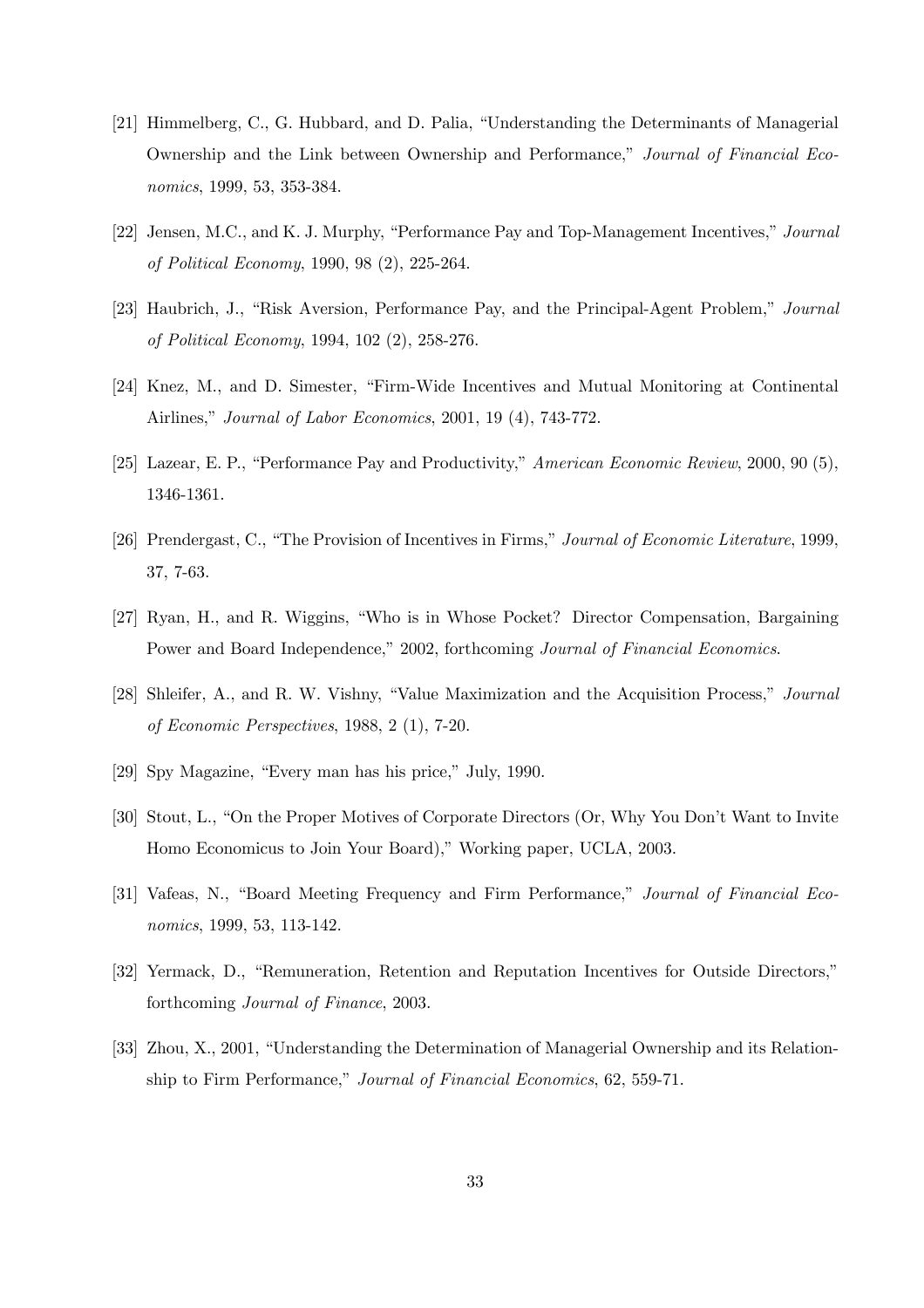#### **Table 1: Summary Statistics for the Fortune 500 Sample**

The sample consists of data for fiscal 1998 on Fortune 500 firms (excluding financial firms and utilities) for which proxy statements or 10-Ks for the 1999 proxy season could be obtained. Financial data are from Compustat and CRSP. Volatility is the standard deviation of monthly stock returns from 1993-1998. All director compensation and director characteristics were collected from proxies. We excluded directors from our sample who were not paid director compensation for their board service as well as all directors appointed to the board in 1998. Director Compensation (Excl. Meeting Fees) is the sum of the cash annual retainer plus the value of annual share and option grants. Total Director Compensation is the sum of Director Compensation (Excl. Meeting Fees) and # Board Meetings times Board Meeting Fee. Options were priced following the method in ExecuComp. We used the stock price at the end of the month of the firm's annual meeting in 1997 for the exercise price of the options, as well as to value stock grants. All compensation numbers have been converted to 2002 dollars using the CPI-U. Attendance Problem Dummy is a dummy variable that is equal to one if the director was named in the proxy as having attendance problems. We excluded board seats on charitable organizations from our calculation of # Other Directorships. Retired Dummy is equal to 1 if the proxy indicated that the director had Retired Dummy from his primary occupation. The number of observations varies because of missing data.

| <b>Variable</b>                                                                 | Obs  | Mean    | Std. Dev. | Min            | <b>Max</b> |
|---------------------------------------------------------------------------------|------|---------|-----------|----------------|------------|
| <b>Firm Characteristics</b>                                                     |      |         |           |                |            |
| Ln(Assets) (assets in millions)                                                 | 353  | 8.783   | 1.025     | 6.576          | 12.783     |
| Volatility                                                                      | 355  | 0.272   | 0.110     | 0.393          | 0.795      |
| <b>Board Characteristics</b>                                                    |      |         |           |                |            |
| Board Meeting Fee in 2002<br>dollars (in thousands)                             | 358  | 1.214   | 0.855     | $\mathbf{0}$   | 5.518      |
| Director Compensation (Excl.<br>Meeting Fees) in 2002 dollars<br>(in thousands) | 356  | 101.192 | 109.253   | $\theta$       | 713.852    |
| Total Director Compensation in<br>2002 dollars (in thousands)                   | 349  | 111.094 | 110.139   | $\theta$       | 713.852    |
| # Board Meetings                                                                | 351  | 7.610   | 3.079     | $\overline{2}$ | 22         |
| <b>Board Size</b>                                                               | 358  | 11.296  | 2.781     | 4              | 22         |
| <b>Director Characteristics</b>                                                 |      |         |           |                |            |
| <b>Attendance Problem Dummy</b>                                                 | 2826 | 0.033   | 0.178     | $\theta$       | 1          |
| # Other Directorships                                                           | 2801 | 2.234   | 2.081     | $\mathbf{0}$   | 19         |
| Tenure as Director in years                                                     | 2826 | 8.398   | 7.376     |                | 58         |
| Female Dummy                                                                    | 2815 | 0.131   | 0.337     | $\theta$       | 1          |
| Director Age in years                                                           | 2806 | 61.147  | 7.889     | 31             | 93         |
| <b>Retired Dummy</b>                                                            | 2825 | 0.217   | 0.413     | $\mathbf{0}$   | 1          |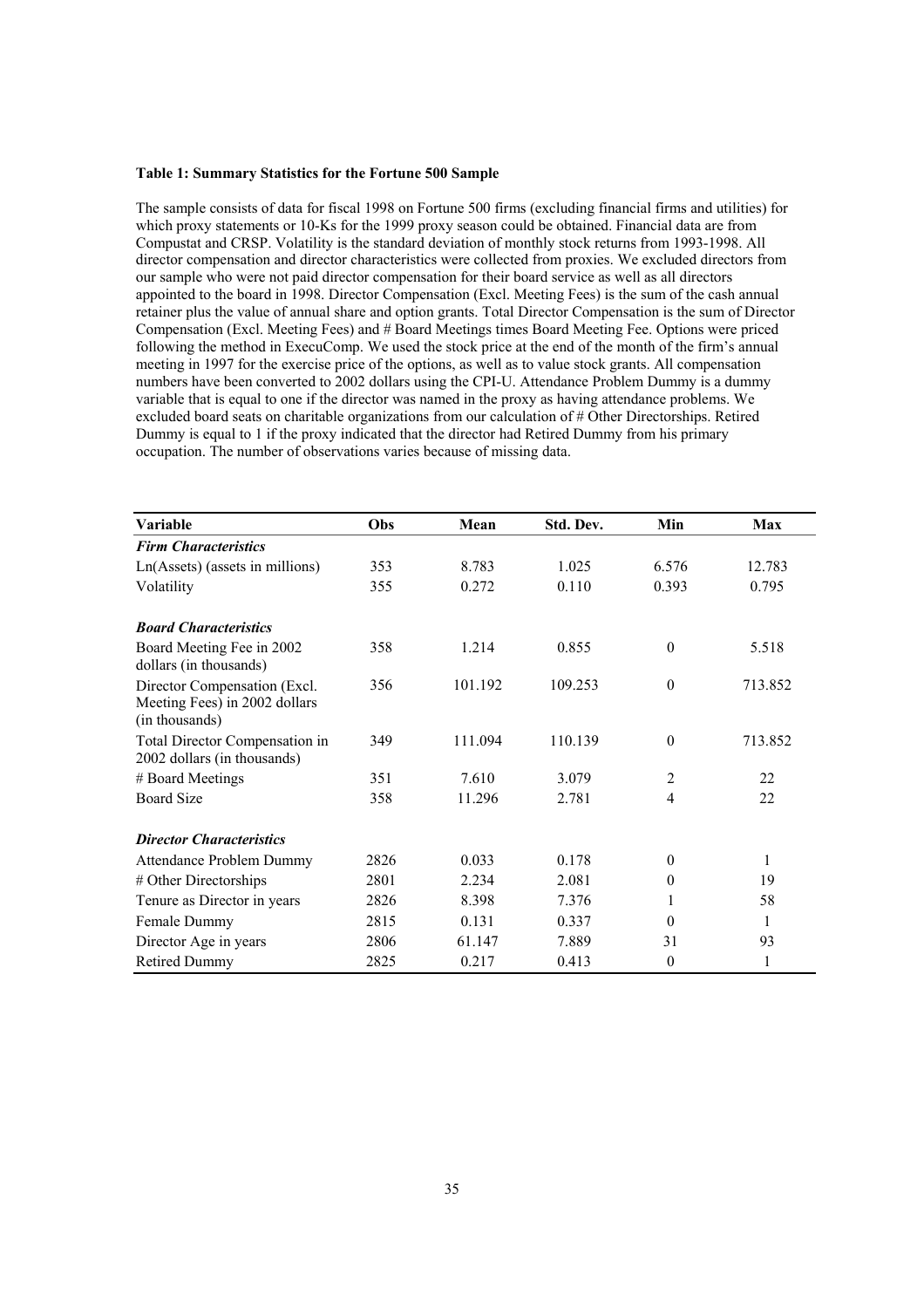#### **Table 2: Probit Regressions of Attendance Problem Dummy on Board Meeting Fees in the Fortune 500 Director Sample**

The sample consists of data on directors who were on the boards of those Fortune 500 firms (excluding financial firms and utilities) for which proxy statements or 10-Ks for the 1999 proxy season could be obtained in fiscal 1998. We excluded directors from our sample who were not paid director compensation for their board service as well as all directors appointed to the board in 1998. The dependent variable is a dummy variable that is equal to one if the director was named in the proxy as having attendance problems. Board Meeting Fee and Director Compensation (Excl. Meeting Fees) are measured in 2002 dollars. Remaining sample characteristics are as in Table 1. The specification in Column III includes 2-digit SIC industry dummies. Standard errors are adjusted for potential heteroskedasticity and for group correlation within firms. Robust z-statistics are in parentheses. Marginal effects for Board Meeting Fee are reported in square brackets. The effect of the constant term is omitted. Asterisks indicate significance at 0.01 (\*\*\*), 0.05 (\*\*), and 0.10 (\*) levels.

|                         | <b>Dependent Variable: Attendance Problem Dummy</b> |                |             |  |  |
|-------------------------|-----------------------------------------------------|----------------|-------------|--|--|
|                         |                                                     | П              | Ш           |  |  |
| Board Meeting Fee       | $-0.160**$                                          | $-0.182***$    | $-0.197***$ |  |  |
|                         | $(-2.56)$                                           | $(-2.72)$      | $(-2.77)$   |  |  |
|                         | $[-0.011]$                                          | $[-0.012]$     | $[-0.013]$  |  |  |
| # Other Directorships   | 0.030                                               | $0.041*$       | $0.036*$    |  |  |
|                         | (1.42)                                              | (1.94)         | (1.72)      |  |  |
| Director Compensation   | $-0.001$                                            | $-0.001**$     | $-0.001**$  |  |  |
| (Excl. Meeting Fees)    | $(-1.61)$                                           | $(-2.01)$      | $(-2.32)$   |  |  |
| # Board Meetings        | $-0.031$                                            | $-0.030$       | $-0.018$    |  |  |
|                         | $(-1.60)$                                           | $(-1.56)$      | $(-1.00)$   |  |  |
| <b>Board Size</b>       | $-0.014$                                            | 0.006          | 4.977E-04   |  |  |
|                         | $(-0.80)$                                           | (0.28)         | (0.02)      |  |  |
| Tenure as Director      |                                                     | $-0.008$       | $-0.010$    |  |  |
|                         |                                                     | $(-0.75)$      | $(-0.95)$   |  |  |
| Female Dummy            |                                                     | $-0.296*$      | $-0.288*$   |  |  |
|                         |                                                     | $(-1.89)$      | $(-1.81)$   |  |  |
| Director Age            |                                                     | $-0.002$       | $-0.001$    |  |  |
|                         |                                                     | $(-0.31)$      | $(-0.07)$   |  |  |
| <b>Retired Dummy</b>    |                                                     | $-0.218$       | $-0.249*$   |  |  |
|                         |                                                     | $(-1.58)$      | $(-1.78)$   |  |  |
| Ln(A <sub>s</sub> )     |                                                     | $-0.015$       | $-0.002$    |  |  |
|                         |                                                     | $(-0.28)$      | $(-0.04)$   |  |  |
| Volatility              |                                                     | $1.145**$      | 0.734       |  |  |
|                         |                                                     | (2.37)         | (1.30)      |  |  |
| Number of obs           | 2727                                                | 2683           | 2332        |  |  |
| <b>Industry Dummies</b> | N <sub>0</sub>                                      | N <sub>0</sub> | Yes         |  |  |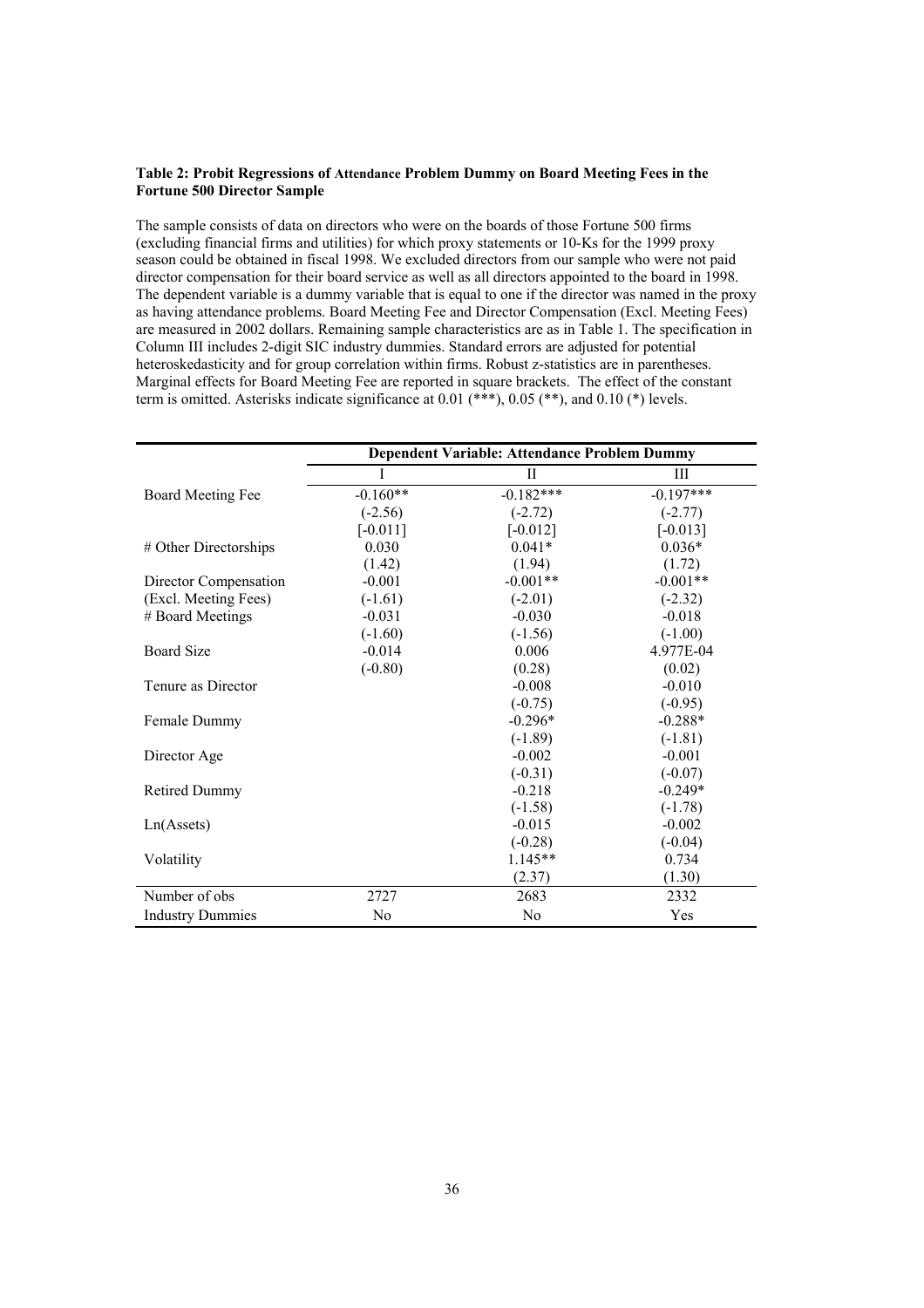#### **Table 3: Summary Statistics for the BHC Sample**

This table shows summary statistics for select financial variables, director compensation, board and director characteristics for our sample of BHCs for fiscal years 1986-1999. This sample extends the sample used in Adams and Mehran (2002, 2003), from which we obtain financial variables, board size and the number of board meetings. Financial variables are from the fourth quarter *Consolidated Financial Statements for Bank Holding Companies* (Form FR Y-9C) from the Federal Reserve Board and CRSP. Sample data are not available for all firms for all years because of missing data (primarily due to missing proxy statements) and because of acquisitions of sample banks in 1997-1999. Volatility of stock price is measured as the standard deviation of the monthly returns on the stock price for the given year. For a given fiscal year we collected data on directors from proxy statements filed at the beginning of the fiscal year and data on director compensation from proxy statements filed at the beginning of the following fiscal year. We excluded directors from our sample who were not paid director compensation for their board service as well as all directors appointed to the board in the current fiscal year, i.e. all directors whose Tenure as Director on the board in a given year is one year or less. Director Compensation (Excl. Meeting Fees) is the sum of the cash annual retainer plus the value of annual share and option grants. Total Director Compensation is the sum of Director Compensation (Excl. Meeting Fees) and # Board Meetings times Board Meeting Fee. Options were priced following the method in ExecuComp. We used the stock price at the end of the month of the firm's annual meeting at the beginning of each fiscal year to value stock and option grants during that fiscal year. All compensation numbers have been converted to 2002 dollars using the CPI-U. Attendance Problem Dummy is a dummy variable that is equal to one if the director was named in the proxy as having attendance problems. We excluded board seats on charitable organizations from our calculation of # Other Directorships. Retired Dummy is equal to 1 if the proxy indicated that the director had Retired Dummy from his primary occupation. The number of observations varies because of missing data.

| Variable                                                                        | Obs  | Mean   | Std. Dev. | Min              | <b>Max</b> |
|---------------------------------------------------------------------------------|------|--------|-----------|------------------|------------|
| <b>Firm Characteristics</b>                                                     |      |        |           |                  |            |
| $Ln(As) (assets in millions)$                                                   | 480  | 16.945 | 1.056     | 14.916           | 20.265     |
| Volatility                                                                      | 484  | 0.077  | 0.030     | 0.012            | 0.223      |
| <b>Board Characteristics</b>                                                    |      |        |           |                  |            |
| Board Meeting Fee in 2002<br>dollars (in thousands)                             | 474  | 1.179  | 0.610     | $\boldsymbol{0}$ | 4.751      |
| Director Compensation (Excl.<br>Meeting Fees) in 2002 dollars<br>(in thousands) | 463  | 31.860 | 23.525    | $\boldsymbol{0}$ | 170.191    |
| Total Director Compensation in<br>2002 dollars (in thousands)                   | 463  | 41.652 | 25.805    | $\theta$         | 184.759    |
| # Board Meetings                                                                | 475  | 8.331  | 3.263     | $\overline{4}$   | 24         |
| <b>Board Size</b>                                                               | 482  | 17.5   | 5.440     | 8                | 38         |
| <b>Director Characteristics</b>                                                 |      |        |           |                  |            |
| Attendance Problem Dummy                                                        | 6920 | 0.094  | 0.292     | $\theta$         | 1          |
| # Other Directorships                                                           | 6270 | 1.526  | 1.653     | $\theta$         | 14         |
| Tenure as Director in years                                                     | 6882 | 8.417  | 6.529     | 1                | 51         |
| Female Dummy                                                                    | 6895 | 0.063  | 0.243     | $\theta$         | 1          |
| Director Age in years                                                           | 6878 | 59.757 | 7.213     | 26               | 91         |
| <b>Retired Dummy</b>                                                            | 6883 | 0.133  | 0.339     | $\theta$         | 1          |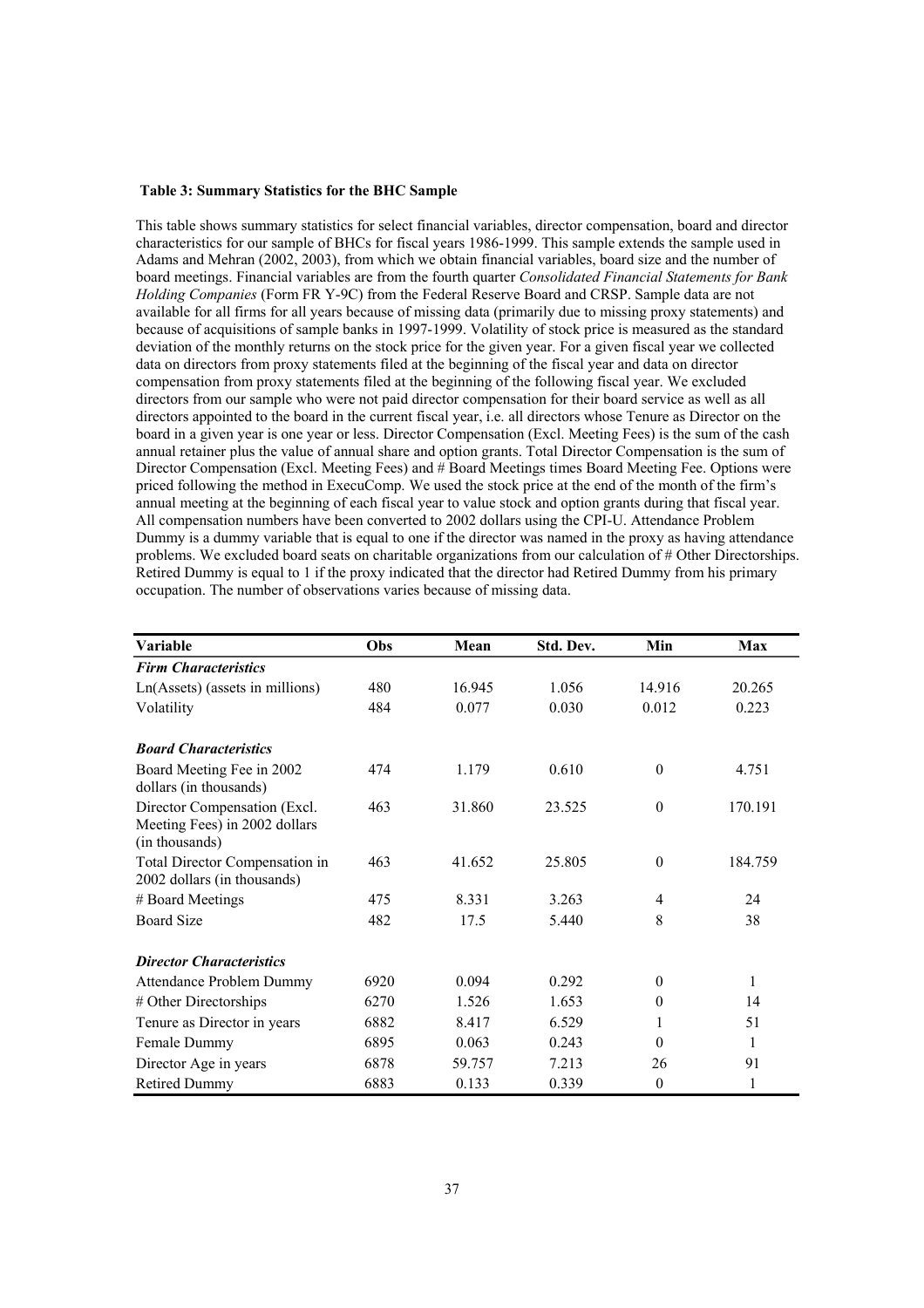#### **Table 4: Probit Regressions of Attendance Problem Dummy on Board Meeting Fees in the BHC Director Sample**

The sample consists of data on directors who were on the boards of our sample BHCs for fiscal years 1986-1999. We excluded directors from our sample who were not paid director compensation for their board service as well as all directors appointed to the board in the current fiscal year. The dependent variable is a dummy variable that is equal to one if the director was named in the proxy as having attendance problems. Board Meeting Fee and Director Compensation (Excl. Meeting Fees) are measured in 2002 dollars. Remaining sample characteristics are as in Table X. All specifications include year dummies. Standard errors are adjusted for potential heteroskedasticity and for group correlation within firms. Robust z-statistics are in parentheses. Marginal effects for Board Meeting Fee are reported in square brackets. The effect of the constant term is omitted. Asterisks indicate significance at  $0.01$  (\*\*\*),  $0.05$  (\*\*), and  $0.10$  (\*) levels.

|                          | Dependent Variable: Attendance Problem Dummy |             |  |  |  |
|--------------------------|----------------------------------------------|-------------|--|--|--|
|                          |                                              | П           |  |  |  |
| <b>Board Meeting Fee</b> | $-0.301***$                                  | $-0.349***$ |  |  |  |
|                          | $(-3.24)$                                    | $(-2.61)$   |  |  |  |
|                          | $[-0.046]$                                   | $[-0.053]$  |  |  |  |
| # Other Directorships    | 0.016                                        | 0.008       |  |  |  |
|                          | (0.82)                                       | (0.45)      |  |  |  |
| Director Compensation    | $-0.004$                                     | $-0.007**$  |  |  |  |
| (Excl. Meeting Fees)     | $(-1.37)$                                    | $(-2.24)$   |  |  |  |
| # Board Meetings         | $-0.020$                                     | $-0.025$    |  |  |  |
|                          | $(-1.36)$                                    | $(-1.56)$   |  |  |  |
| <b>Board Size</b>        | $0.053***$                                   | $0.050***$  |  |  |  |
|                          | (3.05)                                       | (3.91)      |  |  |  |
| Tenure as Director       |                                              | 0.002       |  |  |  |
|                          |                                              | (0.25)      |  |  |  |
| Female Dummy             |                                              | $-0.266*$   |  |  |  |
|                          |                                              | $(-1.76)$   |  |  |  |
| Director Age             |                                              | $-0.007$    |  |  |  |
|                          |                                              | $(-1.02)$   |  |  |  |
| <b>Retired Dummy</b>     |                                              | $-0.373***$ |  |  |  |
|                          |                                              | $(-3.69)$   |  |  |  |
| Ln(A <sub>s</sub> )      |                                              | 0.099       |  |  |  |
|                          |                                              | (0.84)      |  |  |  |
| Volatility               |                                              | 2.042       |  |  |  |
|                          |                                              | (1.14)      |  |  |  |
| Number of obs            | 5707                                         | 5679        |  |  |  |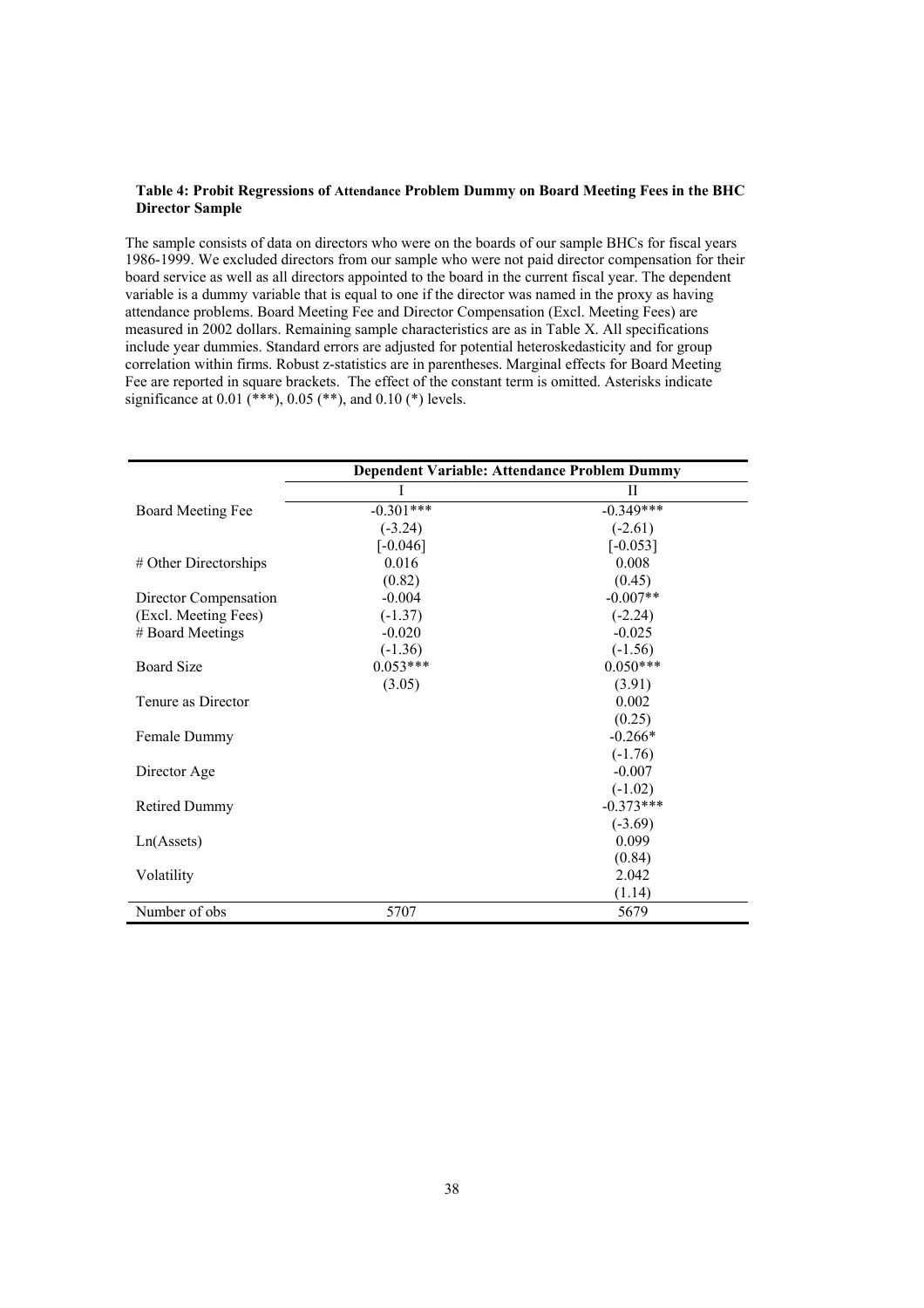#### **Table 5: First Stage Instrumental Variables Regressions in the Fortune 500 Director Sample**

The table shows the first stage of the instrumental variable regressions in which our sample of Fortune 500 directors (described in Table 1) is restricted to those directors who were appointed to the board in fiscal year 1997. The instrument for Board Meeting Fee in fiscal 1998 (measured in 2002 dollars) is the board meeting fee in 1996 (measured in 2002 dollars). Remaining sample characteristics are as in Table 1. Standard errors are adjusted for potential heteroskedasticity and for group correlation within firms. Robust t-statistics are in parentheses. The effect of the constant term is omitted. Asterisks indicate significance at 0.01 (\*\*\*), 0.05 (\*\*), and 0.10 (\*) levels.

|                       | <b>Dependent Variable: Board Meeting Fee in 1998</b> |                |  |  |  |
|-----------------------|------------------------------------------------------|----------------|--|--|--|
|                       |                                                      | П              |  |  |  |
| Board Meeting Fee in  | $0.792***$                                           | $0.783***$     |  |  |  |
| 1996                  | (16.00)                                              | (15.63)        |  |  |  |
| # Other Directorships | 0.010                                                | 0.014          |  |  |  |
|                       | (0.54)                                               | (0.72)         |  |  |  |
| Director Compensation | 1.382E-04                                            | 4.587E-04      |  |  |  |
| (Excl. Meeting Fees)  | (0.44)                                               | (1.34)         |  |  |  |
| # Board Meetings      | $-0.010$                                             | $-0.005$       |  |  |  |
|                       | $(-0.91)$                                            | $(-0.46)$      |  |  |  |
| <b>Board Size</b>     | $0.039***$                                           | $0.041***$     |  |  |  |
|                       | (3.63)                                               | (3.16)         |  |  |  |
| Female Dummy          |                                                      | 0.027          |  |  |  |
|                       |                                                      | (0.29)         |  |  |  |
| Director Age          |                                                      | $-4.760E - 05$ |  |  |  |
|                       |                                                      | $(-0.01)$      |  |  |  |
| <b>Retired Dummy</b>  |                                                      | 0.040          |  |  |  |
|                       |                                                      | (0.38)         |  |  |  |
| Ln(Assets)            |                                                      | $-0.049$       |  |  |  |
|                       |                                                      | $(-1.24)$      |  |  |  |
| Volatility            |                                                      | $-0.694**$     |  |  |  |
|                       |                                                      | $(-2.20)$      |  |  |  |
| Number of obs         | 281                                                  | 280            |  |  |  |
| F-statistic           | 59.70                                                | 29.94          |  |  |  |
| Adj R-squared         | 0.5118                                               | 0.5091         |  |  |  |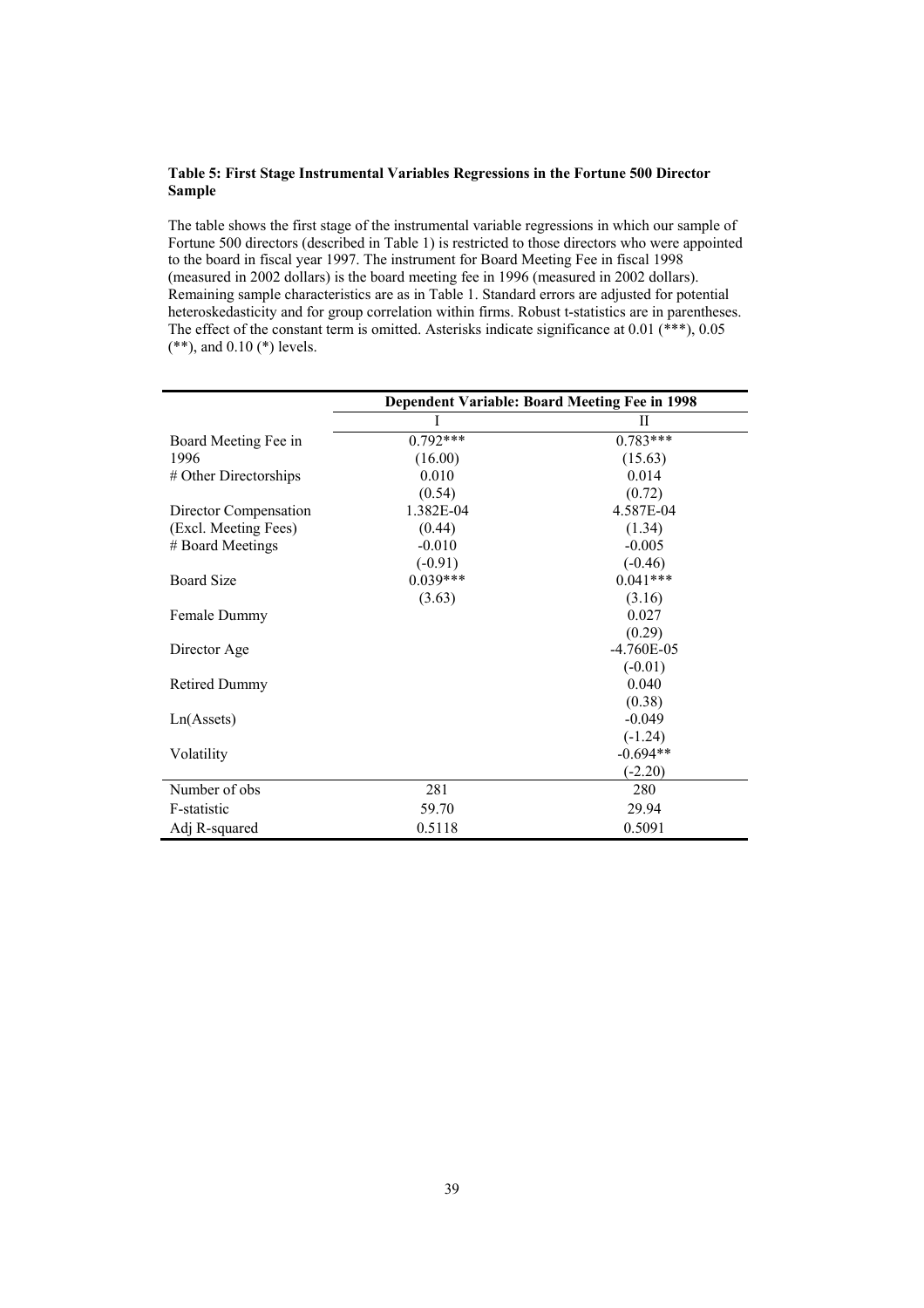#### **Table 6: OLS and Second Stage Instrumental Variables Regressions in the Fortune 500 Director Sample**

The table shows OLS and second stage instrumental variable regressions in which our sample of Fortune 500 directors (described in Table 1) is restricted to those directors who were appointed to the board in fiscal year 1997. The instrument for Board Meeting Fee in fiscal 1998 measured in 2002 dollars is Board Meeting Fee in 1996 measured in 2002 dollars. Remaining sample characteristics are as in Table 1. Columns I and III report OLS estimates, Columns II and IV report the corresponding instrumental variable estimates. Standard errors are adjusted for potential heteroskedasticity and for group correlation within firms. Robust t-statistics are in parentheses. The effect of the constant term is omitted. Asterisks indicate significance at 0.01 (\*\*\*), 0.05 (\*\*), and 0.10 (\*) levels.

|                          | <b>Dependent Variable: Attendance Problem Dummy</b> |                   |                 |                   |
|--------------------------|-----------------------------------------------------|-------------------|-----------------|-------------------|
|                          | I                                                   | $\rm II$          | Ш               | IV                |
| <b>Board Meeting Fee</b> | $-0.053***$                                         | $-0.034$          | $-0.052***$     | $-0.033$          |
|                          | $(-3.32)$                                           | $(-1.62)$         | $(-3.21)$       | $(-1.54)$         |
| # Other Directorships    | 0.002                                               | 0.002             | 0.001           | 0.001             |
|                          | (0.49)                                              | (0.35)            | (0.24)          | (0.11)            |
| Director Compensation    | $-1.965E-04***$                                     | $-1.800E - 04***$ | $-2.113E-04***$ | $-2.046E - 04***$ |
| (Excl. Meeting Fees)     | $(-3.51)$                                           | $(-3.25)$         | $(-3.02)$       | $(-2.85)$         |
| # Board Meetings         | $-0.003$                                            | $-0.002$          | $-0.003$        | $-0.003$          |
|                          | $(-0.78)$                                           | $(-0.64)$         | $(-0.85)$       | $(-0.74)$         |
| <b>Board Size</b>        | $-0.003$                                            | $-0.004$          | $-0.004$        | $-0.005$          |
|                          | $(-0.68)$                                           | $(-0.88)$         | $(-0.83)$       | $(-1.03)$         |
| Female Dummy             |                                                     |                   | $-0.005$        | $-0.008$          |
|                          |                                                     |                   | $(-0.15)$       | $(-0.25)$         |
| Director Age             |                                                     |                   | 0.001           | 0.001             |
|                          |                                                     |                   | (0.45)          | (0.44)            |
| <b>Retired Dummy</b>     |                                                     |                   | $-0.065***$     | $-0.066***$       |
|                          |                                                     |                   | $(-2.91)$       | $(-3.05)$         |
| Ln(A <sub>s</sub> )      |                                                     |                   | 0.005           | 0.006             |
|                          |                                                     |                   | (0.41)          | (0.55)            |
| Volatility               |                                                     |                   | 0.018           | 0.034             |
|                          |                                                     |                   | (0.15)          | (0.29)            |
| <b>Estimation</b> method | <b>OLS</b>                                          | IV                | <b>OLS</b>      | IV                |
| Number of obs            | 281                                                 | 281               | 280             | 280               |
| F-Statistic              | 3.40                                                | 2.25              | 1.98            | 1.68              |
| R-squared                | 0.0493                                              | 0.0447            | 0.0595          | 0.0550            |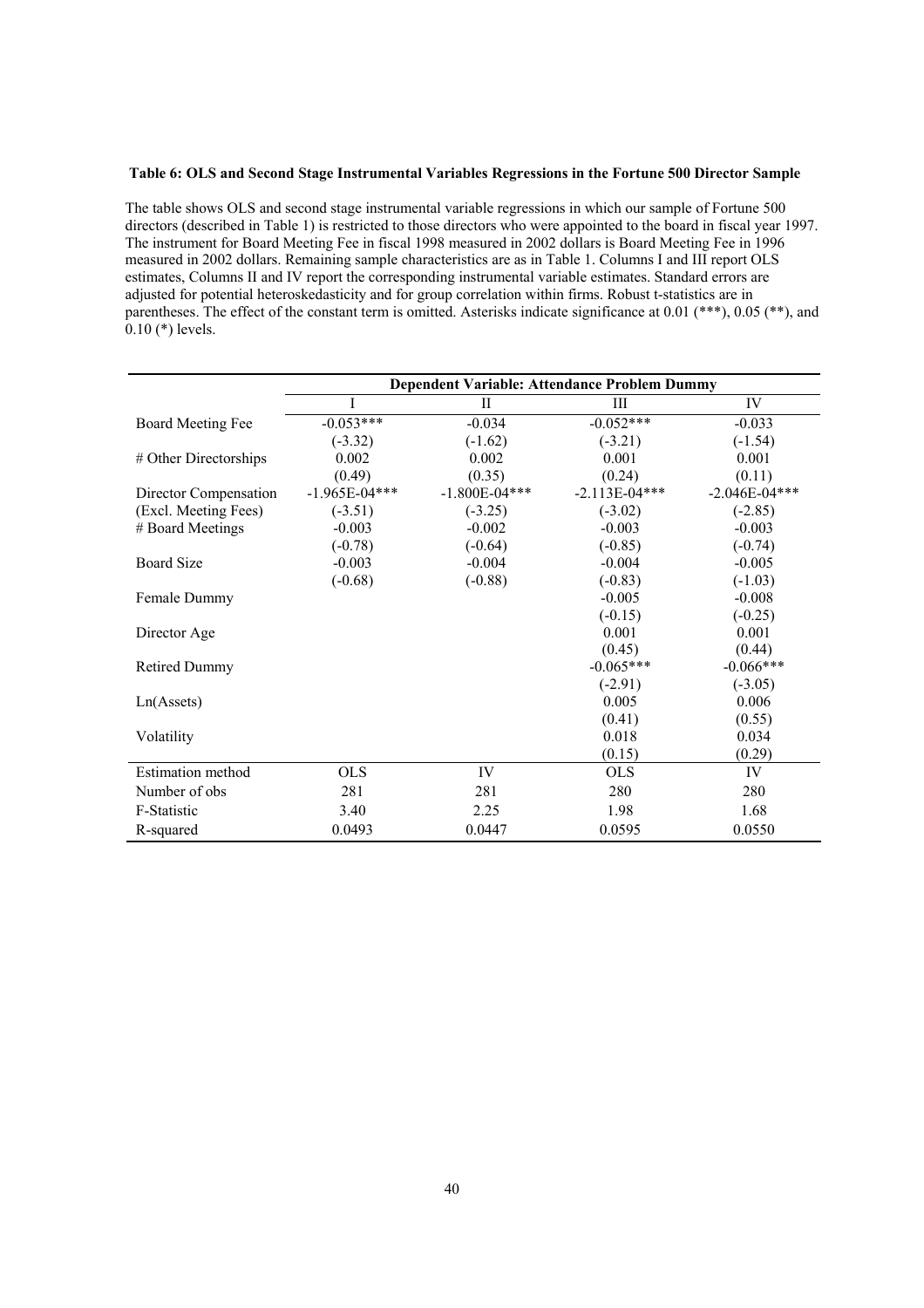#### **Table 7: First Stage Instrumental Variables Regressions in the BHC Director Sample**

The table shows the first stage of the instrumental variable regressions in which our sample of BHC directors (described in Table X) is restricted to those directors in fiscal year t who were appointed to the board in the previous fiscal year, fiscal year t-1. The instrument for Board Meeting Fee in fiscal year t measured in 2002 dollars is the board meeting fee in fiscal year t-2 (measured in 2002 dollars). Remaining sample characteristics are as in Table X. Standard errors are adjusted for potential heteroskedasticity and for group correlation within firms. Robust t-statistics are in parentheses. The effect of the constant term is omitted. Asterisks indicate significance at 0.01 (\*\*\*), 0.05 (\*\*), and 0.10 (\*) levels.

|                               | Dependent Variable: Board Meeting Fee in Year t |             |  |  |
|-------------------------------|-------------------------------------------------|-------------|--|--|
|                               |                                                 | н           |  |  |
| Board Meeting Fee in Year t-2 | $0.723***$                                      | $0.687***$  |  |  |
|                               | (19.09)                                         | (16.46)     |  |  |
| # Other Directorships         | 0.008                                           | 0.007       |  |  |
|                               | (0.68)                                          | (0.55)      |  |  |
| Director Compensation (Excl.) | $-0.005***$                                     | $-0.006***$ |  |  |
| Meeting Fees)                 | $(-5.37)$                                       | $(-5.10)$   |  |  |
| # Board Meetings              | $-0.003$                                        | 0.001       |  |  |
|                               | $(-0.44)$                                       | (0.12)      |  |  |
| <b>Board Size</b>             | $0.011***$                                      | $0.010***$  |  |  |
|                               | (2.95)                                          | (2.57)      |  |  |
| Female Dummy                  |                                                 | $-0.053$    |  |  |
|                               |                                                 | $(-0.85)$   |  |  |
| Director Age                  |                                                 | $-0.003$    |  |  |
|                               |                                                 | $(-0.87)$   |  |  |
| <b>Retired Dummy</b>          |                                                 | 0.116       |  |  |
|                               |                                                 | (1.25)      |  |  |
| Ln(A <sub>s</sub> )           |                                                 | $0.053*$    |  |  |
|                               |                                                 | (1.90)      |  |  |
| Volatility                    |                                                 | $-1.738**$  |  |  |
|                               |                                                 | $(-2.54)$   |  |  |
| Number of obs                 | 469                                             | 468         |  |  |
| F-Statistic                   | 89.56                                           | 46.55       |  |  |
| Adj R-squared                 | 0.4862                                          | 0.4938      |  |  |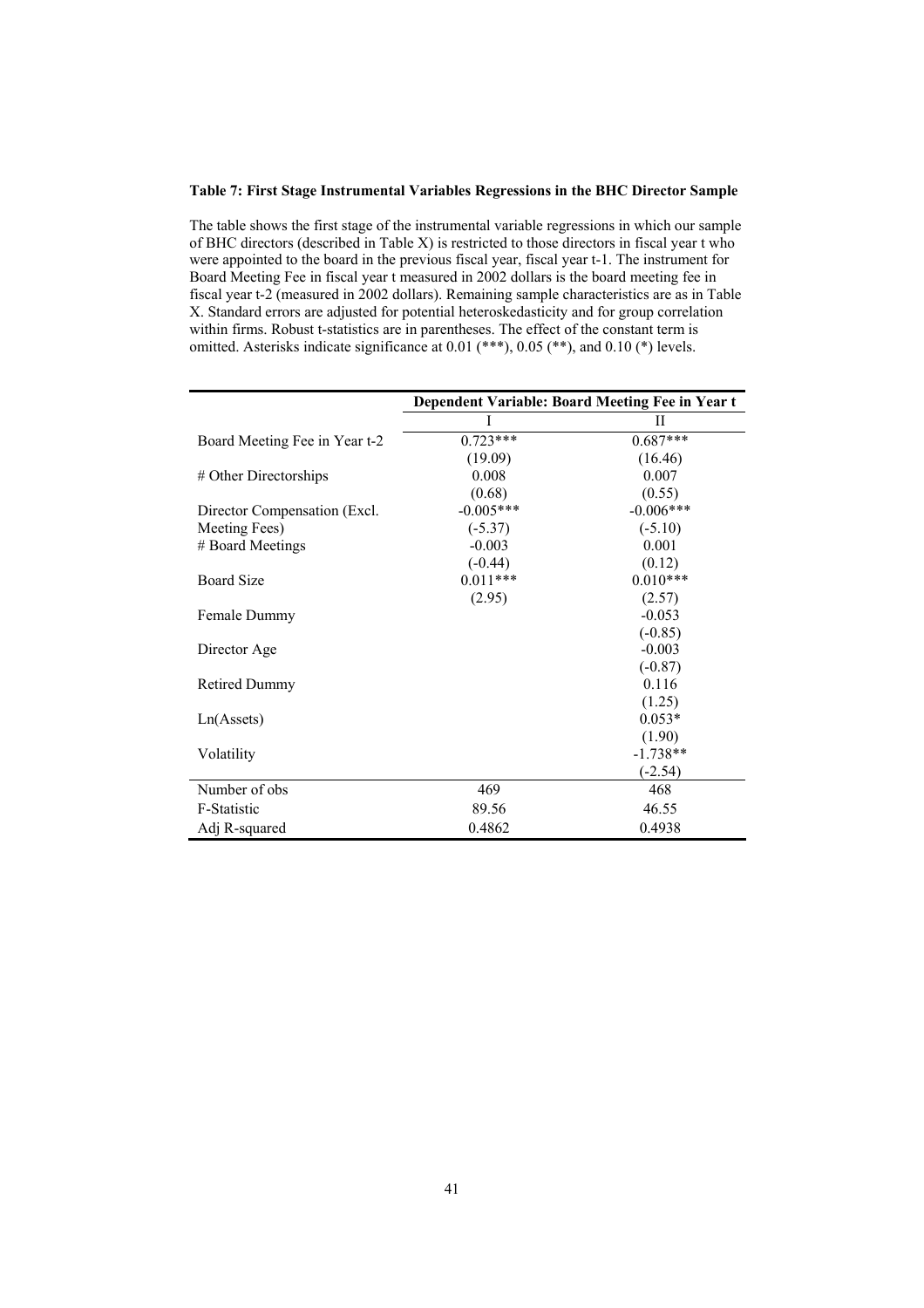#### **Table 8: OLS and Second Stage Instrumental Variables Regressions in the BHC Director Sample**

The table shows OLS and second stage instrumental variable regressions in which our sample of BHC directors (described in Table X) is restricted to those directors who were appointed to the board in fiscal year t-1. The instrument for board meeting fees in fiscal year t is the board meeting fee in fiscal year t-2. Remaining sample characteristics are as in Table X. Columns I and III report OLS estimates, Columns II and IV report the corresponding instrumental variable estimates. Standard errors are adjusted for potential heteroskedasticity and for group correlation within firms. Robust t-statistics are in parentheses. The effect of the constant term is omitted. Asterisks indicate significance at  $0.01$  (\*\*\*),  $0.05$  (\*\*), and  $0.10$  (\*) levels.

|                          | Dependent Variable: Attendance Problem Dummy |             |            |            |
|--------------------------|----------------------------------------------|-------------|------------|------------|
|                          | Ī                                            | $\rm II$    | Ш          | IV         |
| Board Meeting Fee        | $-0.021$                                     | $-0.059***$ | $-0.022$   | $-0.067*$  |
|                          | $(-1.17)$                                    | $(-2.81)$   | $(-0.99)$  | $(-1.71)$  |
| # Other Directorships    | 0.001                                        | 0.002       | 0.003      | 0.003      |
|                          | (0.11)                                       | (0.20)      | (0.23)     | (0.27)     |
| Director Compensation    | $-0.001**$                                   | $-0.001**$  | $-0.001$   | $-0.001$   |
| (Excl. Meeting Fees)     | $(-2.40)$                                    | $(-2.52)$   | $(-0.89)$  | $(-1.11)$  |
| # Board Meetings         | $-0.006$                                     | $-0.006$    | $-0.005$   | $-0.005$   |
|                          | $(-1.37)$                                    | $(-1.23)$   | $(-1.29)$  | $(-1.10)$  |
| <b>Board Size</b>        | $0.010***$                                   | $0.011***$  | $0.010***$ | $0.011***$ |
|                          | (5.53)                                       | (6.14)      | (5.50)     | (5.90)     |
| Female Dummy             |                                              |             | $-0.056$   | $-0.059$   |
|                          |                                              |             | $(-1.51)$  | $(-1.65)$  |
| Director Age             |                                              |             | $-0.004*$  | $-0.004**$ |
|                          |                                              |             | $(-1.96)$  | $(-2.04)$  |
| <b>Retired Dummy</b>     |                                              |             | $-0.056**$ | $-0.047*$  |
|                          |                                              |             | $(-2.47)$  | $(-1.97)$  |
| Ln(A <sub>s</sub> )      |                                              |             | $-0.001$   | 0.011      |
|                          |                                              |             | $(-0.02)$  | (0.32)     |
| Volatility               |                                              |             | $-0.273$   | $-0.339$   |
|                          |                                              |             | $(-0.51)$  | $(-0.58)$  |
| <b>Estimation Method</b> | <b>OLS</b>                                   | IV          | <b>OLS</b> | IV         |
| Number of obs            | 469                                          | 469         | 468        | 468        |
| F-Statistic              | 10.04                                        | 11.25       | 10.53      | 10.04      |
| R-squared                | 0.0420                                       | 0.0373      | 0.0560     | 0.0500     |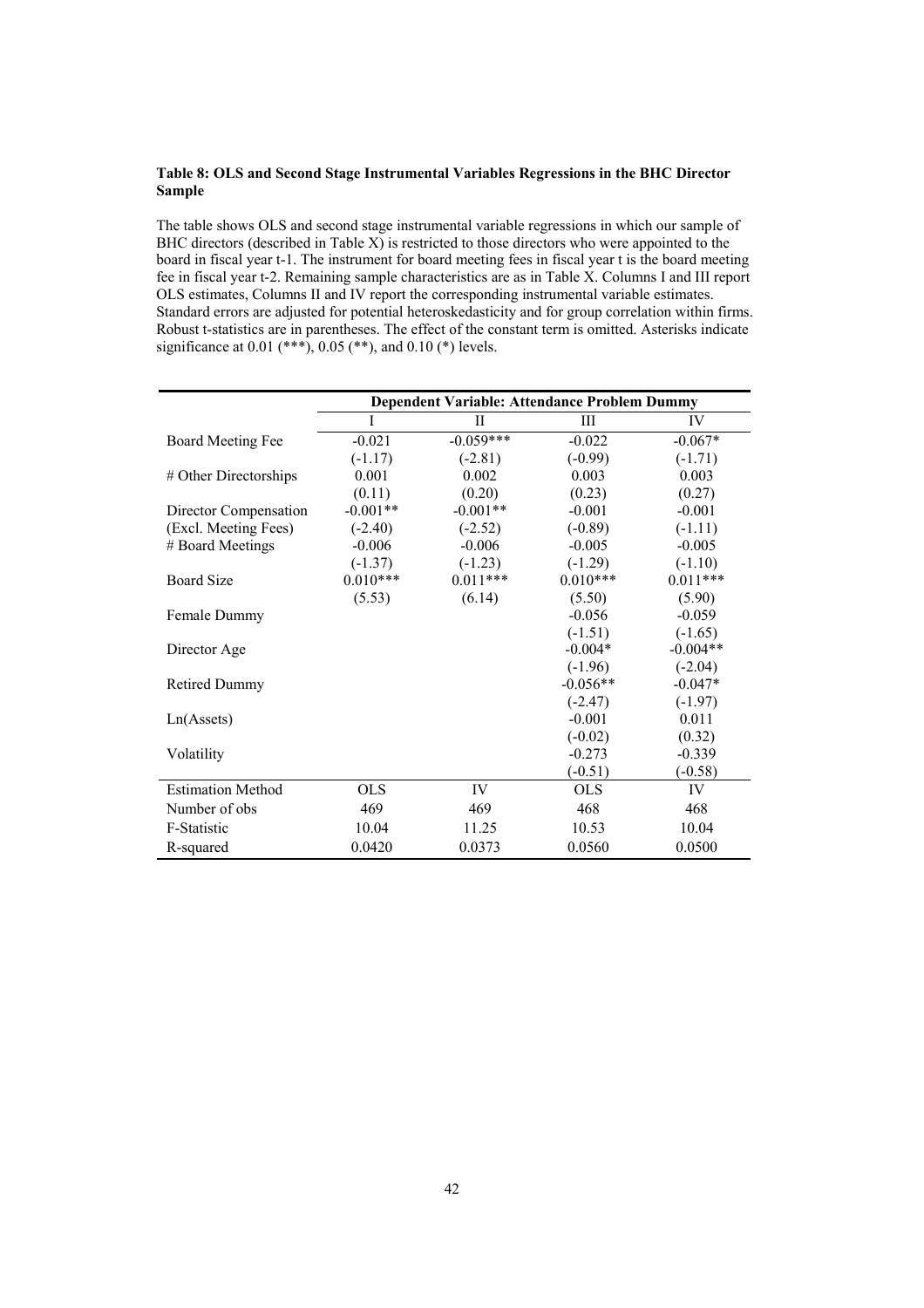#### **Table 9: Turnover in the BHC Sample**

The sample consists of an unbalanced panel of data on 35 BHCs from fiscal 1986-1999. Columns I and II show the results of poisson regressions of director turnover measures on Abs(Lagged Change in Board Meeting Fee). This variable is defined to be the absolute value of the lagged change in Board Meeting Fees. The dependent variable in column I, Number of Director Arrivals, is the number of directors who were paid for board service that joined the board in the current fiscal year. The dependent variable in column II, Number of Director Departures, is the number of directors who were paid for board service that left the board in the following fiscal year. Tobin's Q is defined as the ratio of the Book Value of Assets –Book Value of Equity+Market Value of Equity to the Book Value of Assets. Return on Assets is defined as Net Income divided by the Book Value of Assets. Remaining sample characteristics are as in Table X. All director characteristics in these specifications are averaged over all directors who were paid for board service and who were not appointed in the current fiscal year. All specifications include year dummies. Standard errors are adjusted for potential heteroskedasticity and for group correlation within firms. Robust z-statistics are in parentheses. The effect of the constant term is omitted. Asterisks indicate significance at 0.01  $(***), 0.05 (**),$  and  $0.10 (*)$  levels.

| Dependent Variable: Number of<br><b>Directors Joined</b> |            | <b>Dependent Variable: Number</b><br>of Director Departures |
|----------------------------------------------------------|------------|-------------------------------------------------------------|
|                                                          | I          | Н                                                           |
| Abs(Lagged Change in                                     | $-0.432$   | 0.149                                                       |
| Board Meeting Fee)                                       | $(-0.84)$  | (0.49)                                                      |
| <b>Total Director</b>                                    | $-0.002$   | $-0.006$                                                    |
| Compensation                                             | $(-0.42)$  | $(-1.38)$                                                   |
| # Board Meetings                                         | $-0.030$   | 0.032                                                       |
|                                                          | $(-0.88)$  | (1.24)                                                      |
| <b>Board Size</b>                                        | $0.091***$ | $0.088***$                                                  |
|                                                          | (5.42)     | (7.32)                                                      |
| Ln(A <sub>s</sub> )                                      | 0.005      | 0.061                                                       |
|                                                          | (0.04)     | (0.58)                                                      |
| Volatility                                               | $-3.128$   | 2.536                                                       |
|                                                          | $(-0.50)$  | (0.64)                                                      |
| Lagged ROA                                               | $-12.301$  | 21.160                                                      |
|                                                          | $(-0.48)$  | (1.32)                                                      |
| Lagged Tobin's Q                                         | $-3.292$   | $-1.888$                                                    |
|                                                          | $(-1.57)$  | $(-1.57)$                                                   |
| Number of obs                                            | 393        | 393                                                         |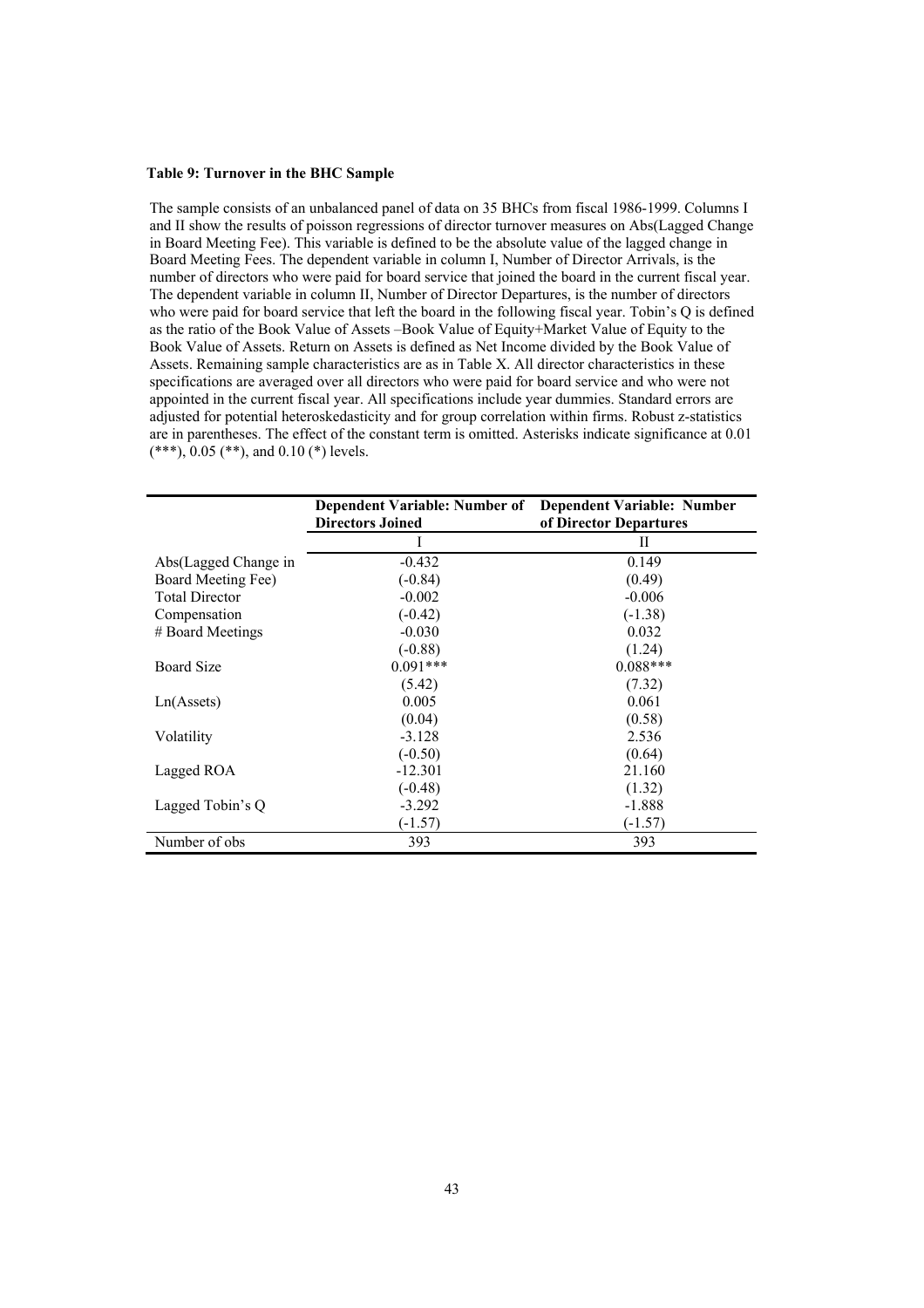#### **Table 10: Firm Level Regressions in the Fortune 500 Sample**

The sample consists of data on 358 Fortune 500 firms (excluding financial firms and utilities) for which proxy statements or 10-Ks for the 1999 proxy season could be obtained in fiscal 1998. Columns I and II show the results of probit regressions of Firm Level Attendance Problem Dummy on Board Meeting Fee. The dependent variable is a dummy variable that is equal to one if the firm reported that any director who received compensation for board service and who was not appointed in 1998 had attendance problems during fiscal 1998. Columns III and IV show the results of poisson regressions of Number of Attendance Problems on Board Meeting Fee. The dependent variable is the number of directors who were paid for service but not appointed in 1998 that a firm reported as having attendance problems during 1998. Remaining sample characteristics are as in Table 1. All director characteristics in these specifications are averaged over all directors who were paid for board service and who were not appointed in 1998. All specifications include 2-digit SIC industry dummies. Standard errors are adjusted for potential heteroskedasticity. Robust z-statistics are in parentheses. Marginal effects are reported for Board Meeting Fee in square brackets. The effect of the constant term is omitted. Asterisks indicate significance at  $0.01$  (\*\*\*),  $0.05$  (\*\*), and  $0.10$  (\*) levels.

|                          | <b>Dependent Variable: Firm Level</b><br><b>Attendance Problem Dummy</b> |              |             | <b>Dependent Variable: Number of</b><br><b>Attendance Problems</b> |
|--------------------------|--------------------------------------------------------------------------|--------------|-------------|--------------------------------------------------------------------|
|                          |                                                                          | $\mathbf{H}$ | III         | IV                                                                 |
| Board Meeting Fee        | $-0.388***$                                                              | $-0.406***$  | $-0.504***$ | $-0.524***$                                                        |
|                          | $(-3.24)$                                                                | $(-3.36)$    | $(-3.22)$   | $(-3.25)$                                                          |
|                          | $[-0.125]$                                                               | $[-0.132]$   | $[-0.014]$  | $[-0.015]$                                                         |
| # Other Directorships    | 0.076                                                                    | 0.086        | 0.079       | 0.129                                                              |
|                          | (0.89)                                                                   | (0.94)       | (0.92)      | (1.43)                                                             |
| Director Compensation    | $-0.002**$                                                               | $-0.002**$   | $-0.002**$  | $-0.003**$                                                         |
| (Excl. Meeting Fees)     | $(-2.32)$                                                                | $(-2.26)$    | $(-2.01)$   | $(-2.42)$                                                          |
| # Board Meetings         | 0.020                                                                    | 0.019        | $-0.026$    | $-0.028$                                                           |
|                          | (0.71)                                                                   | (0.66)       | $(-0.69)$   | $(-0.71)$                                                          |
| <b>Board Size</b>        | 0.016                                                                    | 0.008        | 0.057       | 0.062                                                              |
|                          | (0.48)                                                                   | (0.21)       | (1.47)      | (1.47)                                                             |
| Tenure as Director       |                                                                          | 0.031        |             | $0.047*$                                                           |
|                          |                                                                          | (1.23)       |             | (1.77)                                                             |
| Female Dummy             |                                                                          | $-0.621$     |             | 0.001                                                              |
|                          |                                                                          | $(-0.63)$    |             | (0.00)                                                             |
| Director Agen            |                                                                          | 0.020        |             | 0.001                                                              |
|                          |                                                                          | (0.77)       |             | (0.02)                                                             |
| <b>Retired Dummy</b>     |                                                                          | $-0.786$     |             | $-0.556$                                                           |
|                          |                                                                          | $(-1.32)$    |             | $(-0.91)$                                                          |
| Ln(A <sub>s</sub> )      |                                                                          | 0.030        |             | $-0.023$                                                           |
|                          |                                                                          | (0.28)       |             | $(-0.19)$                                                          |
| Volatility               |                                                                          | 0.297        |             | 1.508                                                              |
|                          |                                                                          | (0.33)       |             | (1.35)                                                             |
| <b>Estimation method</b> | Probit                                                                   | Probit       | Poisson     | Poisson                                                            |
| Number of obs            | 301                                                                      | 296          | 345         | 339                                                                |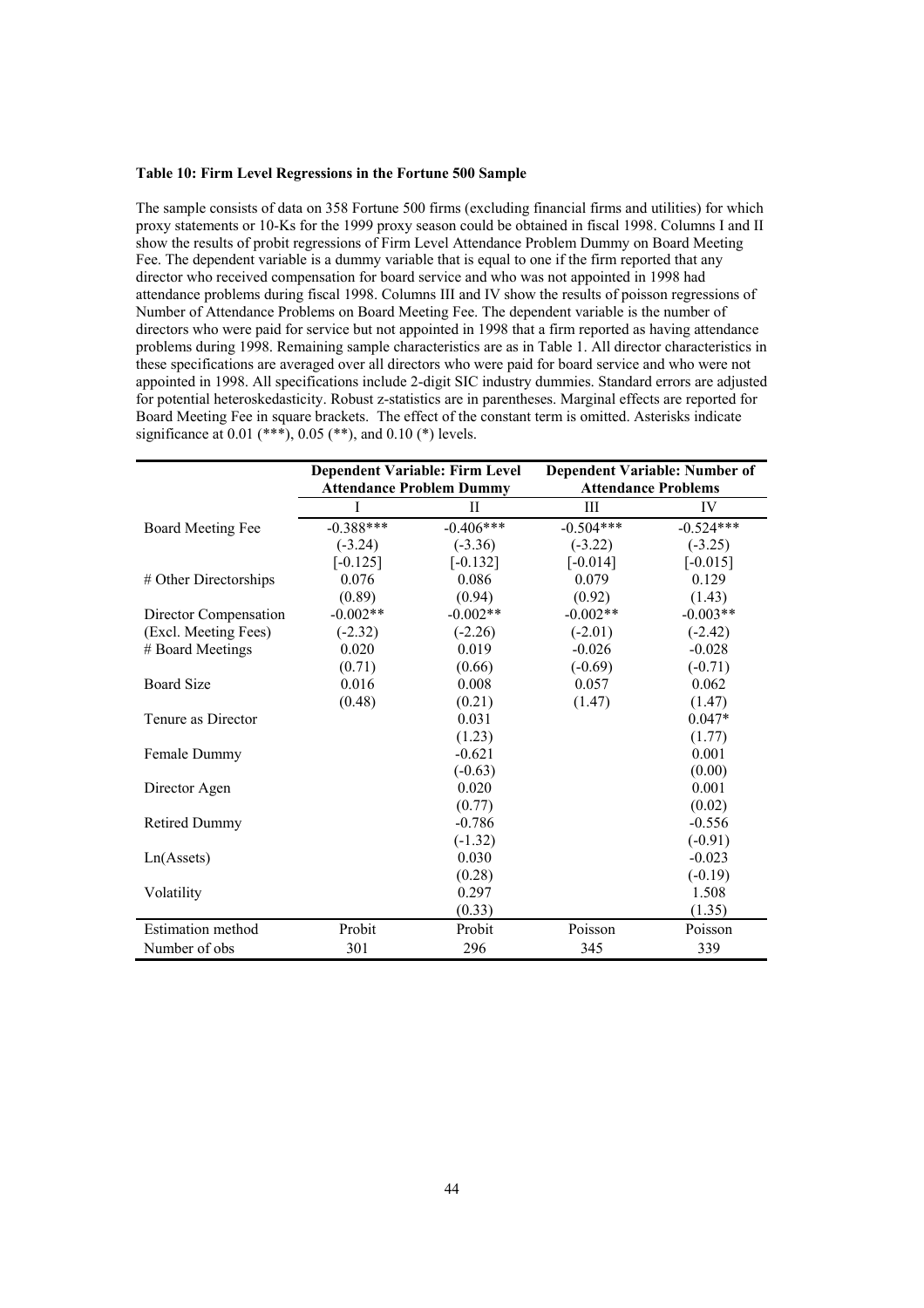#### **Table 11: Firm Level Regressions in the BHC Sample**

The sample consists of an unbalanced panel of data on 35 BHCs from fiscal 1986-1999. Columns I and II show the results of probit regressions of Firm Level Attendance Problem Dummy, on Board Meeting Fee. The dependent variable is a dummy variable that is equal to one if the firm reported that any director who received compensation for board service and who was not appointed in the current fiscal year had attendance problems during that fiscal year. Columns III and IV show the results of poisson regressions of Number of Attendance Problems on Board Meeting Fee. The dependent variable is the number of directors who were paid for service but not appointed in the current fiscal year that a firm reported as having attendance problems during that fiscal year. Remaining sample characteristics are as in Table X. All director characteristics in these specifications are averaged over all directors who were paid for board service and who were not appointed in the current fiscal year. All specifications include year dummies. Standard errors are adjusted for potential heteroskedasticity and for group correlation within firms. Robust z-statistics are in parentheses. Marginal effects are reported for Board Meeting Fee in square brackets. The effect of the constant term is omitted. Asterisks indicate significance at 0.01 (\*\*\*), 0.05 (\*\*), and 0.10 (\*) levels.

|                          | <b>Dependent Variable: Firm Level</b> |              |             | <b>Dependent Variable: Number of</b> |  |  |
|--------------------------|---------------------------------------|--------------|-------------|--------------------------------------|--|--|
|                          | <b>Attendance Problem Dummy</b>       |              |             | <b>Attendance Problems</b>           |  |  |
|                          | I                                     | $\mathbf{I}$ | III         | IV                                   |  |  |
| <b>Board Meeting Fee</b> | $-0.325*$                             | $-0.333*$    | $-0.497***$ | $-0.592***$                          |  |  |
|                          | $(-1.90)$                             | $(-1.90)$    | $(-3.74)$   | $(-3.99)$                            |  |  |
|                          | $[-0.127]$                            | $[-0.129]$   | $[-0.52]$   | $[-0.60]$                            |  |  |
| # Other Directorships    | 0.081                                 | 0.162        | 0.138       | 0.072                                |  |  |
|                          | (0.61)                                | (1.08)       | (1.03)      | (0.53)                               |  |  |
| Director Compensation    | $-0.007$                              | $-0.007$     | $-0.008*$   | $-0.011**$                           |  |  |
| (Excl. Meeting Fees)     | $(-1.31)$                             | $(-1.19)$    | $(-1.74)$   | $(-2.03)$                            |  |  |
| # Board Meetings         | $-0.007$                              | $-0.003$     | $-0.035$    | $-0.048**$                           |  |  |
|                          | $(-0.19)$                             | $(-0.07)$    | $(-1.61)$   | $(-2.28)$                            |  |  |
| <b>Board Size</b>        | $0.112***$                            | $0.129***$   | $0.140***$  | $0.136***$                           |  |  |
|                          | (4.76)                                | (5.16)       | (6.51)      | (9.65)                               |  |  |
| Tenure as Director       |                                       | 0.026        |             | $0.091**$                            |  |  |
|                          |                                       | (0.61)       |             | (2.15)                               |  |  |
| Female Dummy             |                                       | $-2.455$     |             | $-2.927**$                           |  |  |
|                          |                                       | $(-1.37)$    |             | $(-2.12)$                            |  |  |
| Director Age             |                                       | $-0.072$     |             | $-0.052$                             |  |  |
|                          |                                       | $(-1.52)$    |             | $(-1.19)$                            |  |  |
| <b>Retired Dummy</b>     |                                       | 0.343        |             | $-0.453$                             |  |  |
|                          |                                       | (0.29)       |             | $(-0.51)$                            |  |  |
| Ln(A <sub>s</sub> )      |                                       | $-0.089$     |             | 0.213                                |  |  |
|                          |                                       | $(-0.61)$    |             | (1.52)                               |  |  |
| Volatility               |                                       | $-0.225$     |             | 1.333                                |  |  |
|                          |                                       | $(-0.07)$    |             | (0.48)                               |  |  |
| <b>Estimation Method</b> | Probit                                | Probit       | Poisson     | Poisson                              |  |  |
| Number of obs            | 434                                   | 434          | 434         | 434                                  |  |  |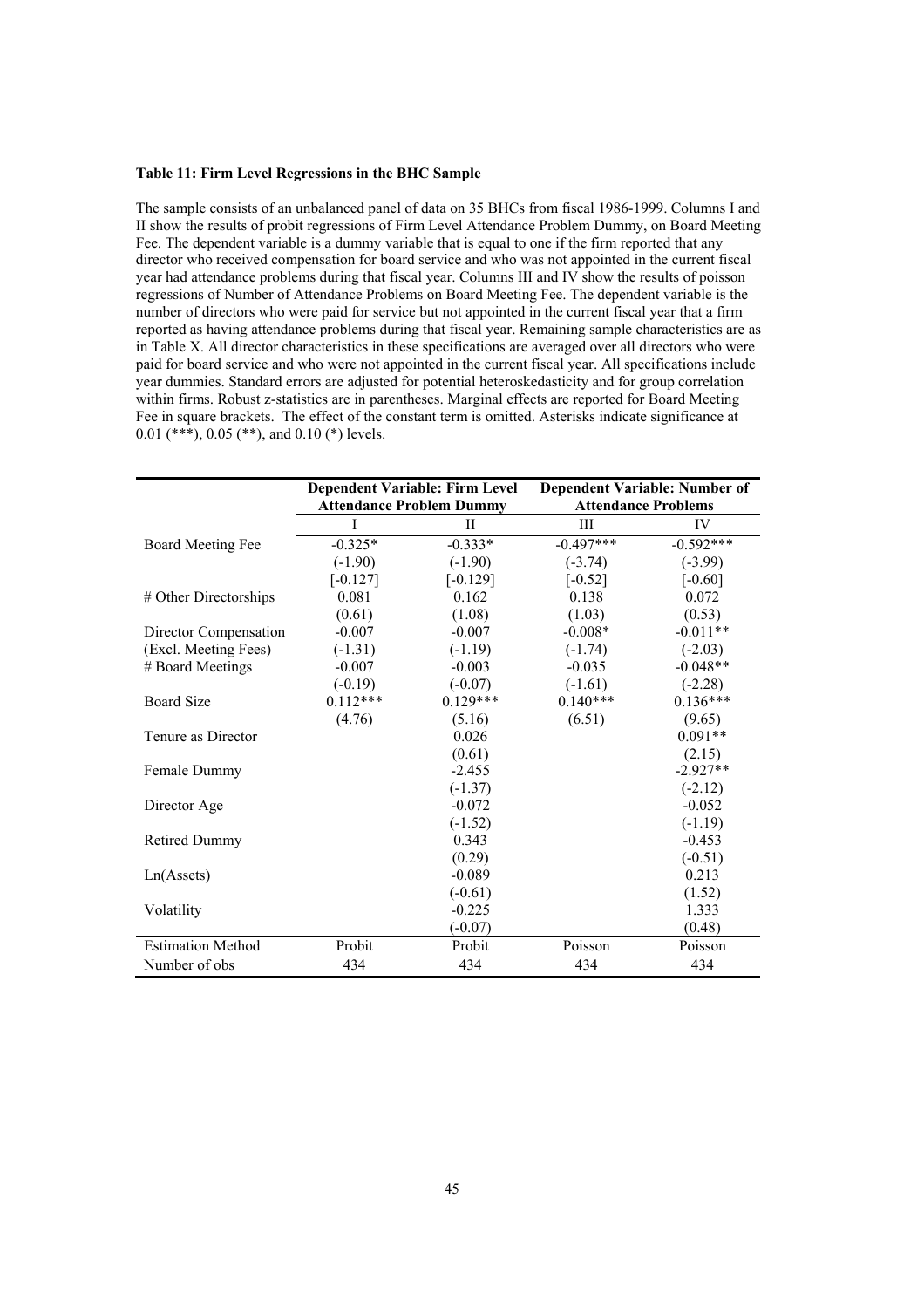#### **Table 12: Probit of The Effect of Past Attendance Problems on Director Departure in the BHC Director Sample**

The sample consists of data on directors who were on the boards of our sample BHCs for fiscal years 1986-1999. We excluded directors from our sample who were not paid director compensation for their board service as well as all directors appointed to the board in the current fiscal year. The table shows a probit regression of Director Departure on Number of Past Attendance Problems, which is the number of times a director was named as having attendance problems up to and including the current fiscal year. The dependent variable, Director Departure, is a dummy variable that is equal to one if the director left the board in the following fiscal year. Committee Chair is a dummy variable indicating whether a director was the chair of a committee in the current fiscal year. Remaining sample characteristics are as in Table X. The specification includes year dummies. Standard errors are adjusted for potential heteroskedasticity and for group correlation within firms. Robust z-statistics are in parentheses. The marginal effect for Number of Past Attendance Problems is reported in square brackets. The effect of the constant term is omitted. Asterisks indicate significance at  $0.01$  (\*\*\*),  $0.05$  (\*\*), and  $0.10$  (\*) levels.

|                           | <b>Dependent Variable: Director Departure</b> |
|---------------------------|-----------------------------------------------|
| Number of Past Attendance | 0.014                                         |
| Problems                  | (0.52)                                        |
|                           | [0.002]                                       |
| Committee Chair           | $-0.597***$                                   |
|                           | $(-5.58)$                                     |
| # Other Directorships     | $-4.560E-04$                                  |
|                           | $(-0.03)$                                     |
| <b>Board Meeting Fee</b>  | $-0.094$                                      |
|                           | $(-1.04)$                                     |
| Director Compensation     | 0.002                                         |
| (Excl. Meeting Fees)      | (0.73)                                        |
| # Board Meetings          | 0.008                                         |
|                           | (0.43)                                        |
| <b>Board Size</b>         | $0.023***$                                    |
|                           | (2.57)                                        |
| Tenure as Director        | $-1.744E-04$                                  |
|                           | $(-0.03)$                                     |
| Female Dummy              | 0.094                                         |
|                           | (0.87)                                        |
| Director Age              | $0.043***$                                    |
|                           | (4.64)                                        |
| <b>Retired Dummy</b>      | $0.273***$                                    |
|                           | (3.81)                                        |
| Ln(A <sub>s</sub> )       | 0.010                                         |
|                           | (0.14)                                        |
| Volatility                | $-1.116$                                      |
|                           | $(-0.67)$                                     |
| Number of obs             | 4970                                          |